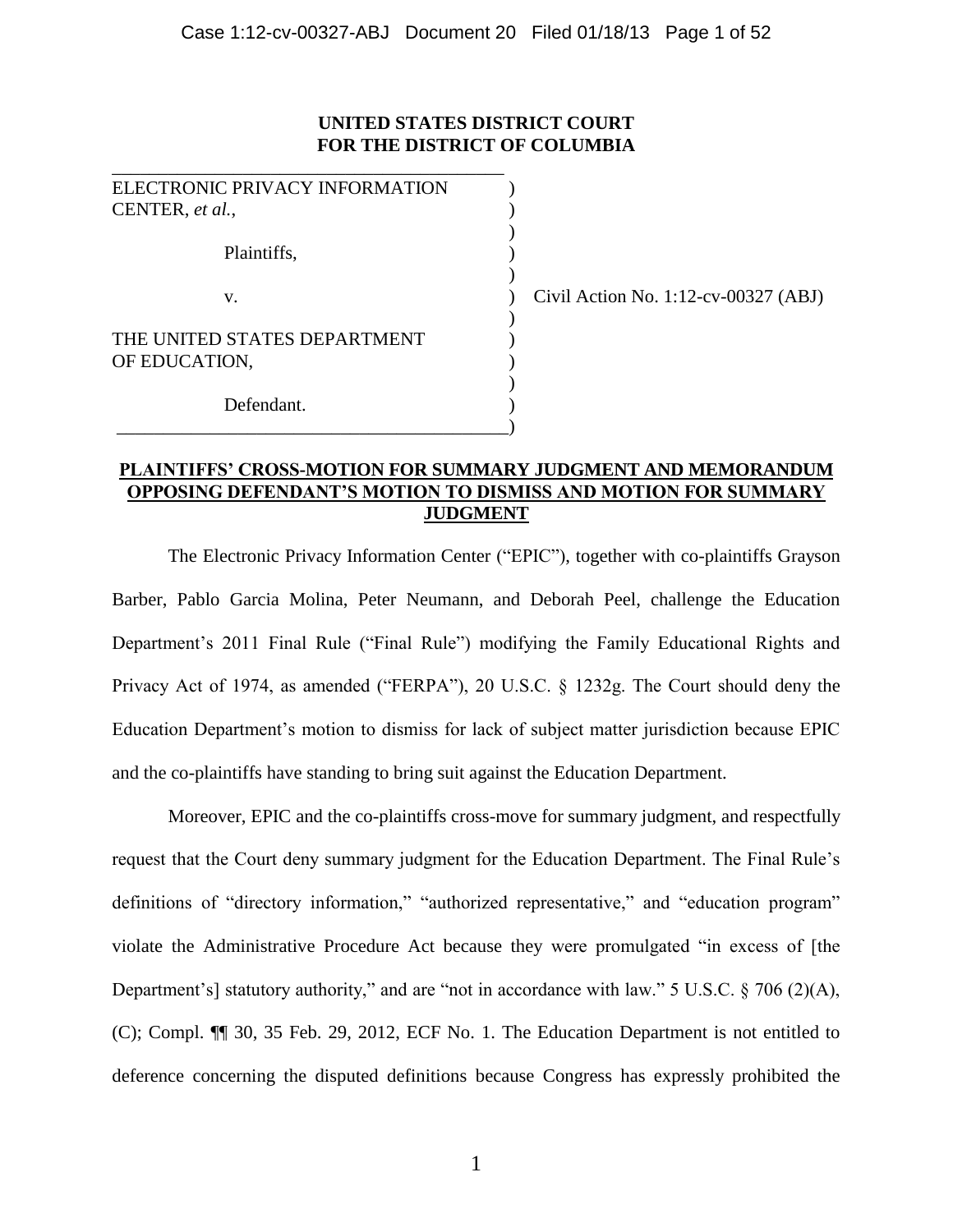### Case 1:12-cv-00327-ABJ Document 20 Filed 01/18/13 Page 2 of 52

Department's interpretations, and in addition, the Department's interpretations are not permissible constructions of the FERPA. For these reasons, the Court should deny the Department's motion for summary judgment, and grant EPIC's cross-motion for summary judgment.

EPIC and the co-plaintiffs have filed with this motion a memorandum in support of the motion and a proposed order.

Respectfully submitted,

By:  $\frac{|s|}{\sqrt{s}}$ Marc Rotenberg (DC Bar # 422825) Khaliah Barnes\* David Jacobs\*\* ELECTRONIC PRIVACY INFORMATION CENTER 1718 Connecticut Avenue, N.W. Suite 200 Washington, D.C. 20009 (202) 483-1140 (telephone) (202) 483-1248 (facsimile) *Attorneys for Plaintiffs*

Dated: January 18, 2013

*\**Ms. Barnes is a member in good standing of the Maryland Bar. Her admission to the D.C. Bar is pending.

\*\* Mr. Jacobs is a member in good standing of the New York Bar.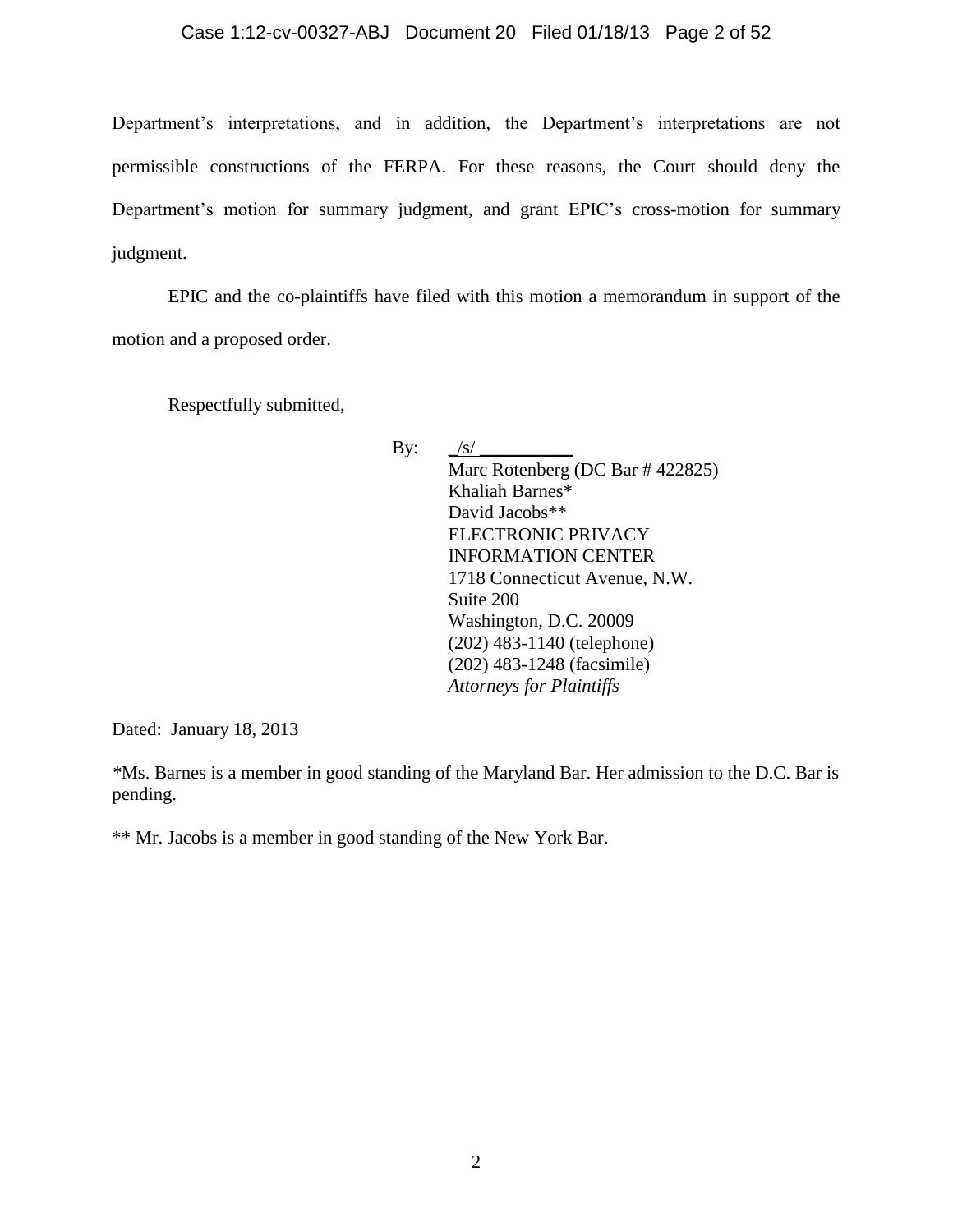## **UNITED STATES DISTRICT COURT FOR THE DISTRICT OF COLUMBIA**

| ELECTRONIC PRIVACY INFORMATION                |                                        |
|-----------------------------------------------|----------------------------------------|
| CENTER, et al.,                               |                                        |
| Plaintiffs,                                   |                                        |
| V.                                            | Civil Action No. 1:12-cv-00327 $(ABJ)$ |
| THE UNITED STATES DEPARTMENT<br>OF EDUCATION, |                                        |
| Defendant.                                    |                                        |

## **MEMORANDUM IN SUPPORT OF PLAINTIFFS' CROSS-MOTION FOR SUMMARY JUDGMENT AND OPPOSITION TO DEFENDANT'S MOTION TO DISMISS AND MOTION FOR SUMMARY JUDGMENT**

## **\*ORAL ARGUMENT REQUESTED\***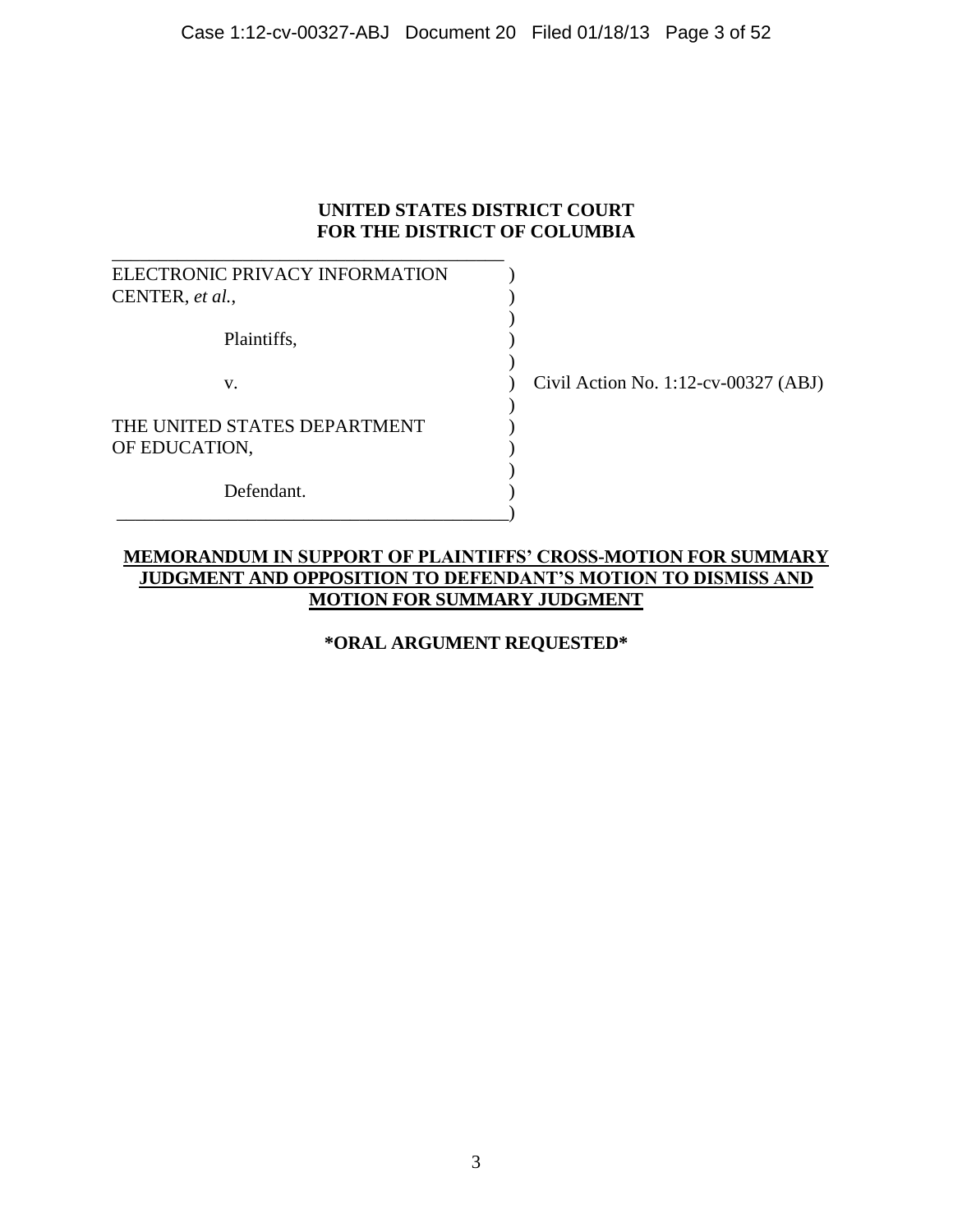# **TABLE OF CONTENTS**

| I. Plaintiffs Satisfy the Injury-in-Fact Requirement of Article III, and Thus Have       |
|------------------------------------------------------------------------------------------|
|                                                                                          |
| A. The Individual Plaintiffs have Standing to Bring Suit Because There is an Imminent    |
|                                                                                          |
| B. EPIC has Standing to Bring Suit on Its Own Behalf Because It has Suffered a Concrete  |
|                                                                                          |
| C. EPIC has Standing to Bring Suit on Behalf of the Members of its Advisory Board and    |
|                                                                                          |
| II. Plaintiffs' Injuries Were Caused By The Department's Unlawful FERPA Rule             |
|                                                                                          |
| III. The Final Rule Must Be Analyzed Under the Chevron Deference Standard 16             |
| IV. Each of the Challenged Definitions Exceeds Statutory Authority and Is Therefore      |
|                                                                                          |
| A. The Final Rule's Definition of "Directory Information" Exceeds the Education          |
| Department's Statutory Authority Because it Removes Students' Right to Prohibit          |
|                                                                                          |
| 1. Through the FERPA's Text, Purpose, and Legislative History, Congress                  |
| Unambiguously Guaranteed Students the Right to Prevent Disclosure of Directory           |
|                                                                                          |
| 2. The Final Rule's Directory Information Amendment is not Reasonable Because it         |
| Reveals Information that Would be Considered Harmful or an Invasion of Privacy  21       |
| B. The Final Rule's Definition of "Authorized Representative" Exceeds the Education      |
| Department's Statutory Authority Because the Plain Meaning and Legislative History of    |
| the FERPA Foreclose the Department's Interpretation, and the Definition is Otherwise Not |
|                                                                                          |
| 1. The FERPA's statutory text, taken as a whole, proscribes the Department's             |
| 24                                                                                       |
| 2. Notwithstanding Congress's statutory limitations for "authorized representatives,"    |
| the Department's Definition for "Authorized Representatives" is Not a Permissible        |
|                                                                                          |
| i. The Department's definition is not a permissible construction of the FERPA            |
| because it improperly delegates the Department's authority to non-federal entities 29    |
| ii. The Department's definition is not a permissible construction of the FERPA           |
| because by abandoning its previous interpretation that authorized representatives        |
| must be under direct control of 34 C.F.R. §99.31(a) officials, the Final Rule is         |
|                                                                                          |
| iii. The Department's definition is not permissible even in light of SLDS 34             |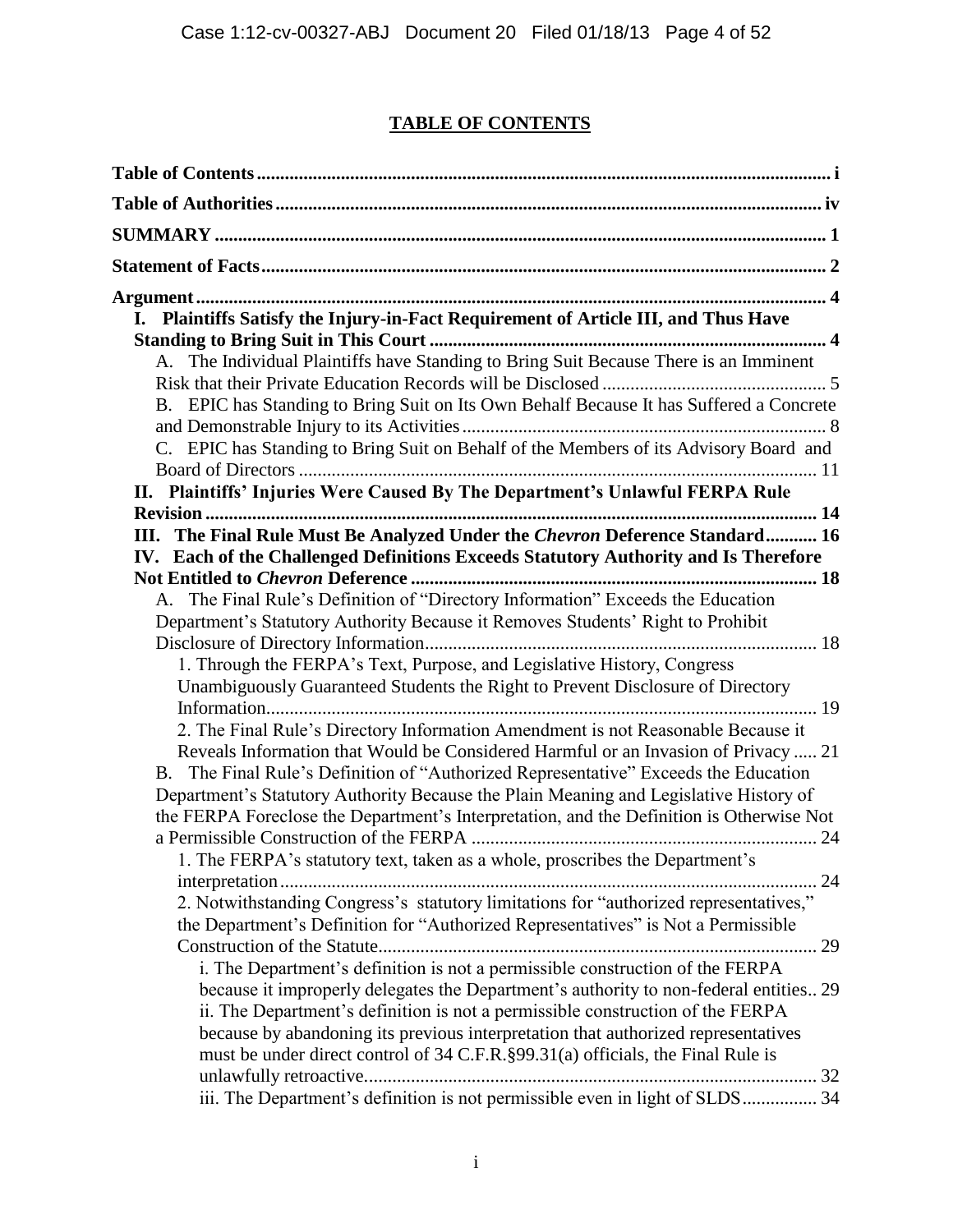| C. The Final Rule's Expansive Definition For Education Programs Is Not a Reasonable |  |
|-------------------------------------------------------------------------------------|--|
|                                                                                     |  |
| V. The Disputed Definitions Are Not in Accordance with Law Because They Are         |  |
| Contrary to the FERPA's Plain Meaning and Not a Permissible Construction of the     |  |
|                                                                                     |  |
| VI. The Disputed Definitions are Arbitrary and Capricious Because They Are Not the  |  |
|                                                                                     |  |
|                                                                                     |  |
|                                                                                     |  |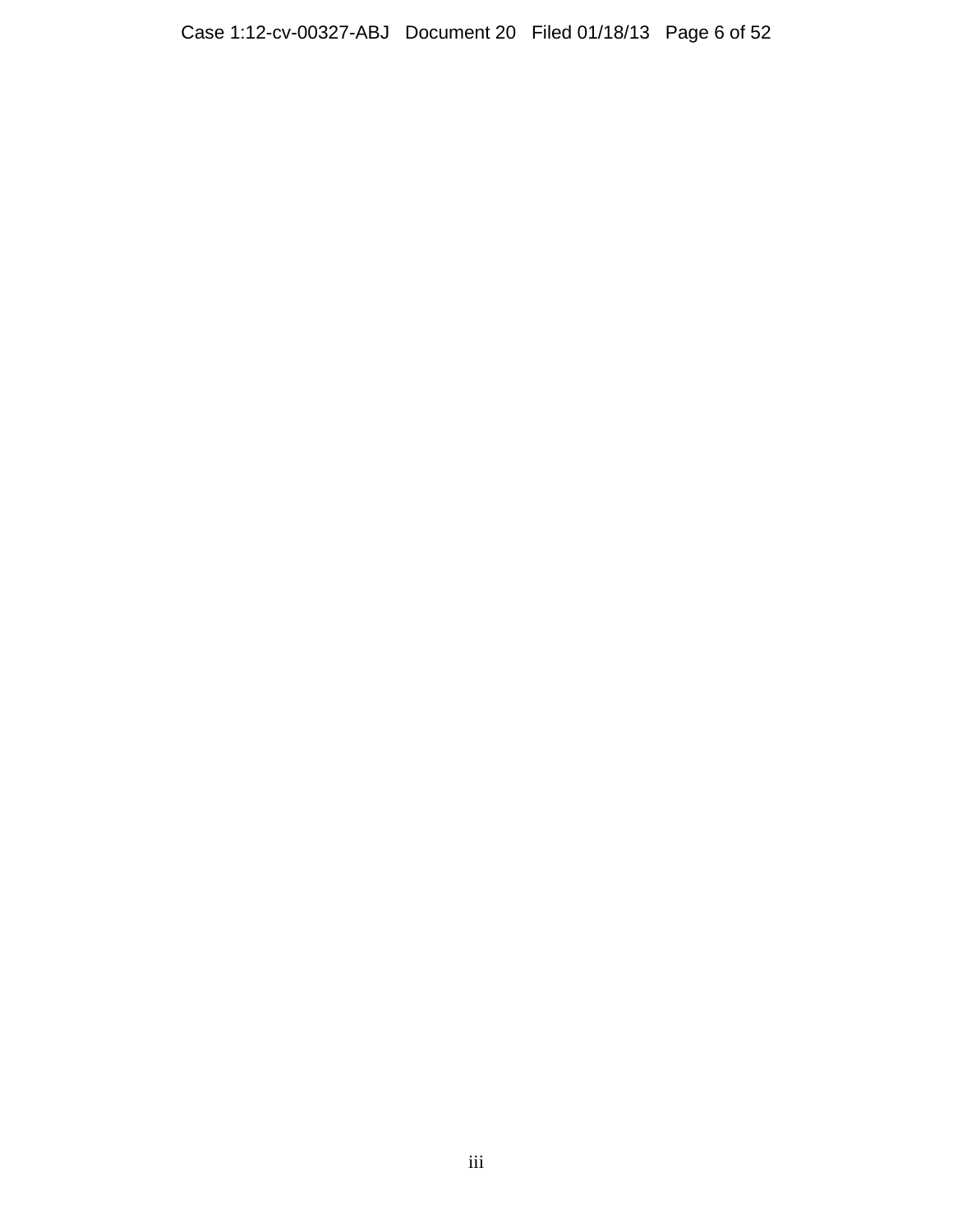# **TABLE OF AUTHORITIES**

## **CASES**

| *Am. Soc. for Prevention of Cruelty to Animals v. Feld Entm't, Inc., 659 F.3d 13 (D.C. Cir. 2011)                            |  |
|------------------------------------------------------------------------------------------------------------------------------|--|
|                                                                                                                              |  |
| Ass'n of Private Sector Colleges & Universities v. Duncan, 681 F.3d 427 (D.C. Cir. 2012) ----- 51                            |  |
|                                                                                                                              |  |
|                                                                                                                              |  |
|                                                                                                                              |  |
| *Chevron v. Natural Resources Defense Council, 467 U.S. 837 (1984) ------------------------ 20, 21                           |  |
| Consumer Federation of America v. F.C.C., 348 F.3d 1009 (D.C. Cir. 2003) ----------------------- 15                          |  |
| Duke Power Co. v. Carolina Envtl. Study Group, Inc., 438 U.S. 59 (1978)-------------------------17                           |  |
| Equal Rights Ctr. v. Post Properties, Inc., 633 F.3d 1136 (D.C. Cir. 2011)----------------- 9, 12, 17                        |  |
|                                                                                                                              |  |
|                                                                                                                              |  |
|                                                                                                                              |  |
| Friends of the Earth, Inc. v. Chevron Chem. Co., 129 F.3d 826 (5th Cir. 1997) -------------------14                          |  |
|                                                                                                                              |  |
|                                                                                                                              |  |
|                                                                                                                              |  |
|                                                                                                                              |  |
|                                                                                                                              |  |
| Hunt v. Washington State Apple Adver. Comm'n, 432 U.S. 333 (1977)-----------------------------14                             |  |
|                                                                                                                              |  |
|                                                                                                                              |  |
| Mingo Logan Coal Co. Inc. v. U.S. E.P.A., 850 F. Supp. 2d 133 (D.D.C. 2012) -------------- 20, 21                            |  |
| *Motor Vehicle Mfrs. Ass'n of the U.S., Inc. v. State Farm Mut. Auto. Ins. Co., 463 U.S. 29<br>---------------------------51 |  |
| Mountain States Legal Found. v. Glickman, 92 F.3d 1228 (D.C. Cir. 1996)--------------------------7                           |  |
| N. Am. Catholic Educ. Programming Found., Inc. v. F.C.C., 437 F.3d 1206 (D.C. Cir. 2006) --45                                |  |
|                                                                                                                              |  |
| Nat'l Ass'n of Reg. Util. Comm'rs ("NARUC") v. FCC, 737 F.2d 1095 (D.C.Cir. 1984) ---- 37, 38                                |  |
|                                                                                                                              |  |
| Nat'l Mining Ass'n v. United States Dep't of Interior, 177 F.3d 1 (D.C.Cir. 1999)----------------41                          |  |
| Nat'l Park and Conservation Ass'n v. Stanton, 54 F.Supp.2d 7 (D.D.C.1999)-------------------------38                         |  |
|                                                                                                                              |  |
| Nat'l Treasury Employees Union v. Seidman, 786 F. Supp. 1041 (D.D.C. 1992) ------------------ 16                             |  |
| Nat'l Treasury Employees Union v. United States, 101 F.3d 1423 (D.C. Cir. 1996)---------------11                             |  |
| Nat'l Treasury Employees Union v. Whipple, 636 F. Supp. 2d 63 (D.D.C. 2009) ------------------ 16                            |  |
|                                                                                                                              |  |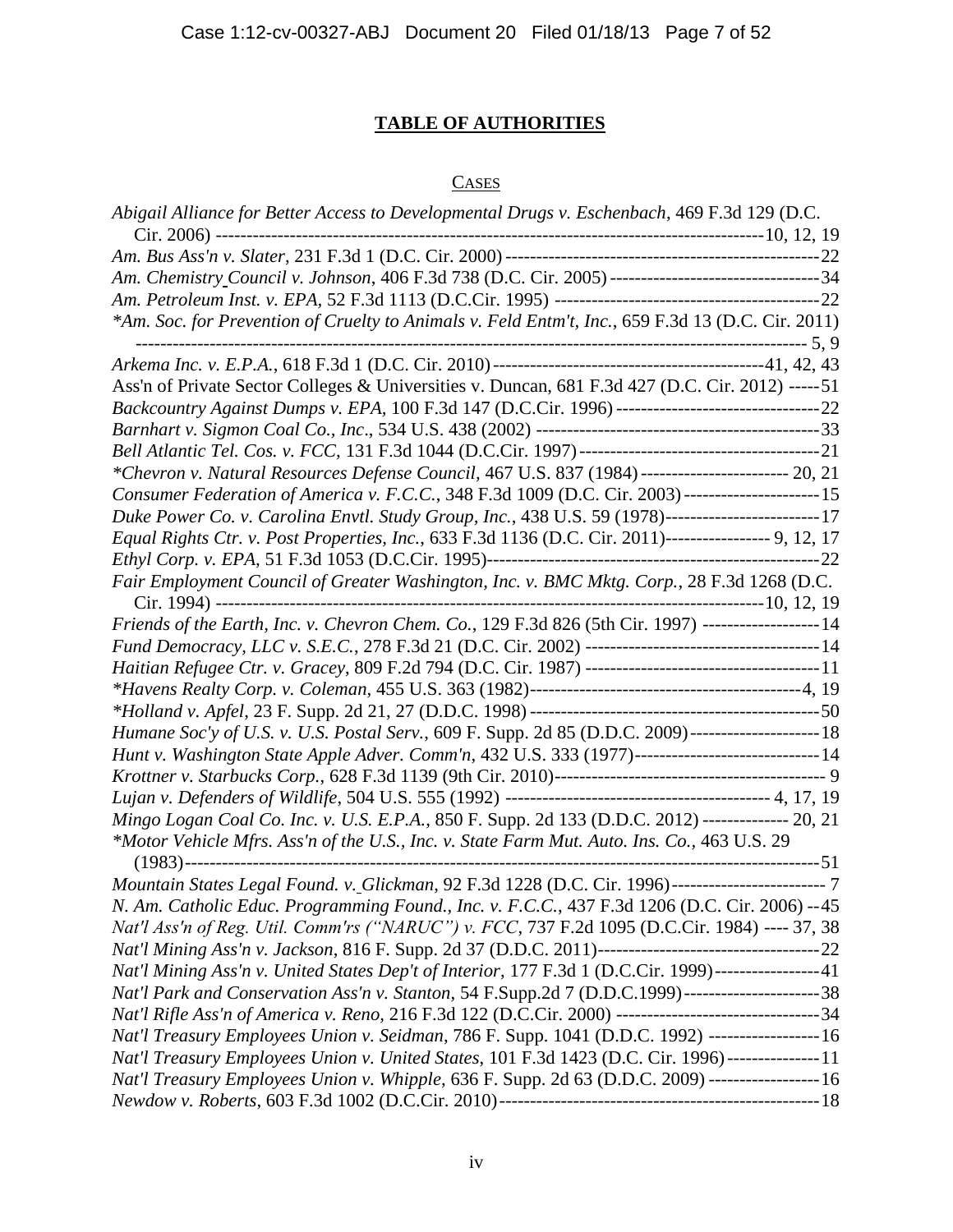| PDK Labs., Inc. v. U.S. Drug Enforcement Admin., 362 F.3d 786 (D.C.Cir. 2004)-----------------32   |
|----------------------------------------------------------------------------------------------------|
|                                                                                                    |
|                                                                                                    |
|                                                                                                    |
| Pub. Citizen, Inc. v. Nat'l Highway Traffic Safety Admin., 489 F.3d 1279 (D.C. Cir. 2007)------- 6 |
|                                                                                                    |
|                                                                                                    |
|                                                                                                    |
| Shook v. District of Columbia Fin. Responsibility & Mgmt. Assistance Auth., 132 F.3d 775           |
|                                                                                                    |
|                                                                                                    |
|                                                                                                    |
|                                                                                                    |
| Theodore Roosevelt Conservation P'ship v. Salazar, 616 F.3d 497 (D.C. Cir. 2010)---------------13  |
|                                                                                                    |
| United Food & Commercial Workers Union Local 751 v. Brown Group, Inc., 517 U.S. 544                |
|                                                                                                    |
|                                                                                                    |

## **STATUTES**

| 20 U.S.C. § $1232g(a)(5)(A)$ -  |  |
|---------------------------------|--|
|                                 |  |
|                                 |  |
|                                 |  |
|                                 |  |
|                                 |  |
|                                 |  |
| 20 U.S.C. § 9871(e)(2)(D)(iii)- |  |
|                                 |  |
|                                 |  |
|                                 |  |
|                                 |  |
|                                 |  |
|                                 |  |
|                                 |  |
|                                 |  |

## **REGULATIONS**

## **OTHER AUTHORITIES**

Carolyn A. Deverich, Brian R. Strange, David A. Holop*, Into the Breach Plaintiffs Have Been*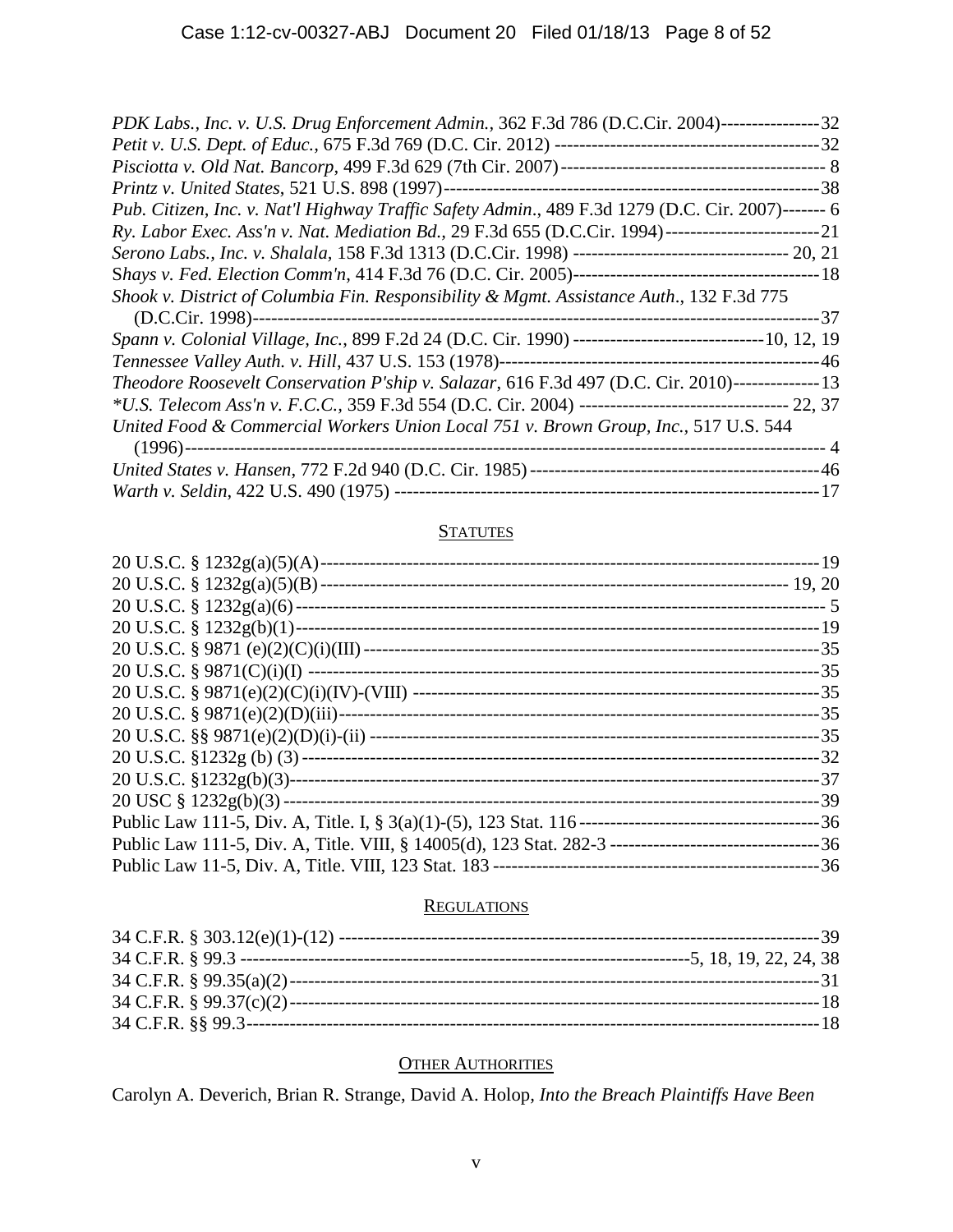| Increasingly Successful in Gaining Injunctive Relief for Online Security Breaches, 34 Feb.                                                                                                         |
|----------------------------------------------------------------------------------------------------------------------------------------------------------------------------------------------------|
|                                                                                                                                                                                                    |
| Fida Kamal Dankar & Khaled El Emam, A Method for Evaluating Marketer Re-identification                                                                                                             |
| <i>Risk</i> , Proceedings of the 2010 EDBT/ICDT Workshops, ACM, Article 28 (2010)----------------23                                                                                                |
| Latanya Sweeney, Simple Demographics Often Identify People Uniquely, Carnegie Mellon                                                                                                               |
|                                                                                                                                                                                                    |
| Mary Margaret Penrose, In the Name of Watergate: Returning FERPA to Its Original Design, 14                                                                                                        |
|                                                                                                                                                                                                    |
| Press Release, Elec. Privacy Info. Ctr., Anderson, Balkin, boyd, Crawford, Kahle, and Turkle                                                                                                       |
|                                                                                                                                                                                                    |
| Press Release, Elec. Privacy Info. Ctr., Bennett, Calo, Donohue, Dwork, Kerr, and Pasquale Join<br>EPIC Advisory Board (Apr. 10, 2012), <i>available at https://epic.org/2012/04/bennett-calo-</i> |
| Ross J. Anderson, Security Engineering: A Guide To Building Dependable Distributed Systems                                                                                                         |
| Ross J. Anderson, The DeCODE Proposal for an Icelandic Health Database, at 11 (Oct. 20,                                                                                                            |
| Salvador Ochoa, Re-identification of Individuals in Chicago's Homicide Database: A Technical                                                                                                       |
| Understanding Consumer Attitudes About Privacy: Hearing Before the Subcomm. on Commerce,<br>Manufacturing, and Trade of the House Comm. on Energy and Commerce (Oct. 13, 2011)                     |
|                                                                                                                                                                                                    |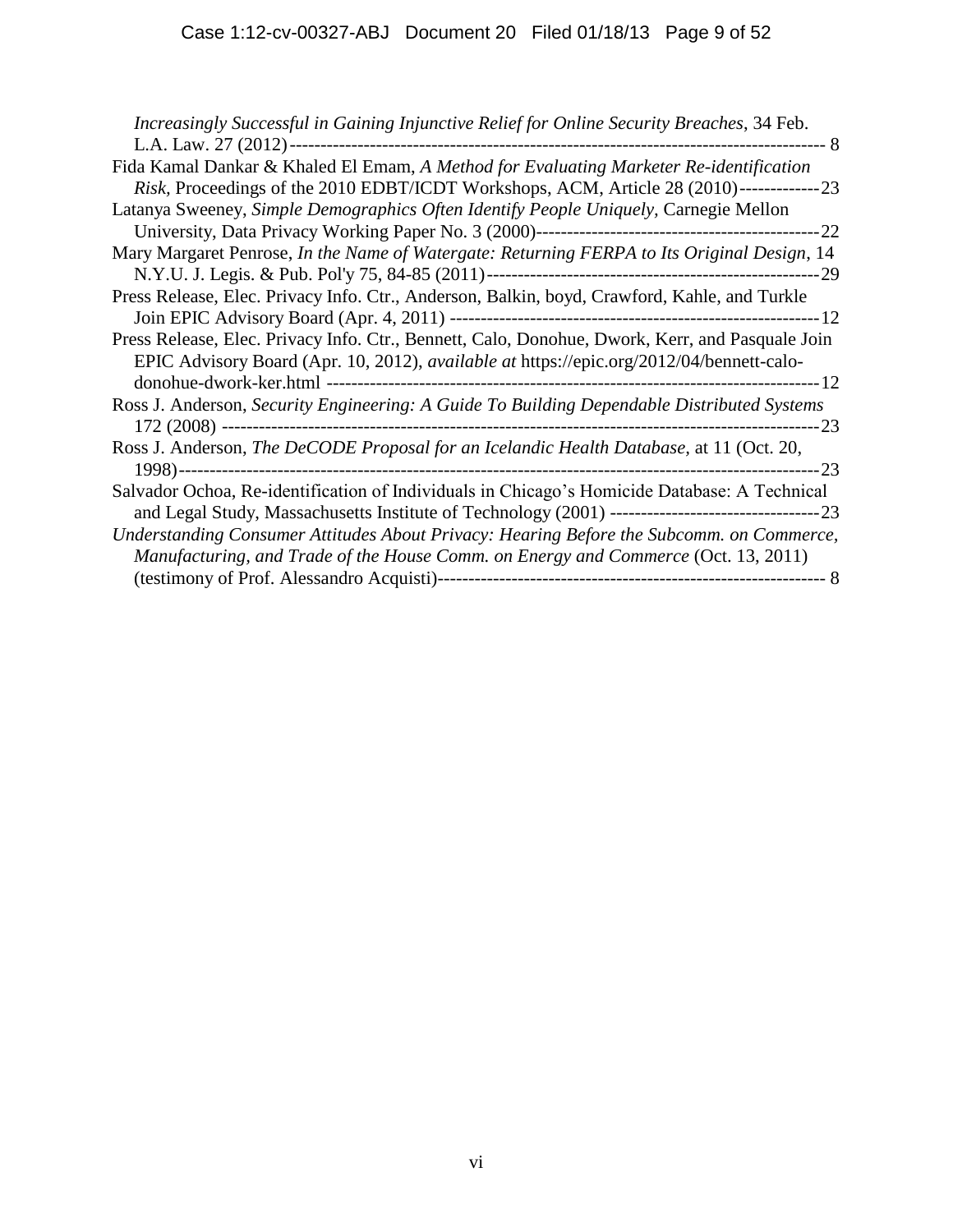### **SUMMARY**

The FERPA prohibits the nonconsensual release of students' "educational records," including the "personally identifiable information contained therein." 20 U.S.C. § 1232g(b)(1). Congress imposed this "direct obligation" under the law "to protect the privacy of [student] records by preventing unauthorized access by third parties." 120 Cong.Rec. 39,858, 39,862- 39,863 (Dec. 13, 1974); 121Cong.Rec. 7974 (May 13, 1975)). Congress directed the Department of Education to issue sanctions against those that violate the student privacy law. The Final Rule, promulgated by the agency, transforms the meaning of "authorized representative," "education program," and "directory information," terms defined in the statute. As a consequence, the agency has removed affirmative legal duties for state and local educational facilities to protect private student data and is contrary to the Act of Congress

The Department contends that the America Creating Opportunities to Meaningfully Promote Excellence in Technology, Education, and Science Act of 2007 ("COMPETES Act") and the American Recovery and Reinvestment Act of 2009 ("ARRA") support the agency's interpretation of the FERPA. 2011 Final Rule, AR 0701-0702; 2011 Proposed Final Rule, AR 0001-0002. Def.'s Mot., 1. The Department revised the FERPA regulations to reflect what it has deemed "Congress' intent in the ARRA to have States link data across sectors." 2011 Proposed Final Rule, AR 0003. In the Notice of Proposed Rulemaking, the Department cited Titles VIII and XIV of the ARRA to justify an unprecedented expansion of statewide longitudinal data systems ("SLDS") to incorporate "workforce, health, family services, and other data." 2011 Proposed Final Rule, AR, 0004.

EPIC challenged three of the definitions, set out by the agency in the Final Rule: "directory information," "authorized representative," and "education program." *See* Compl. ¶¶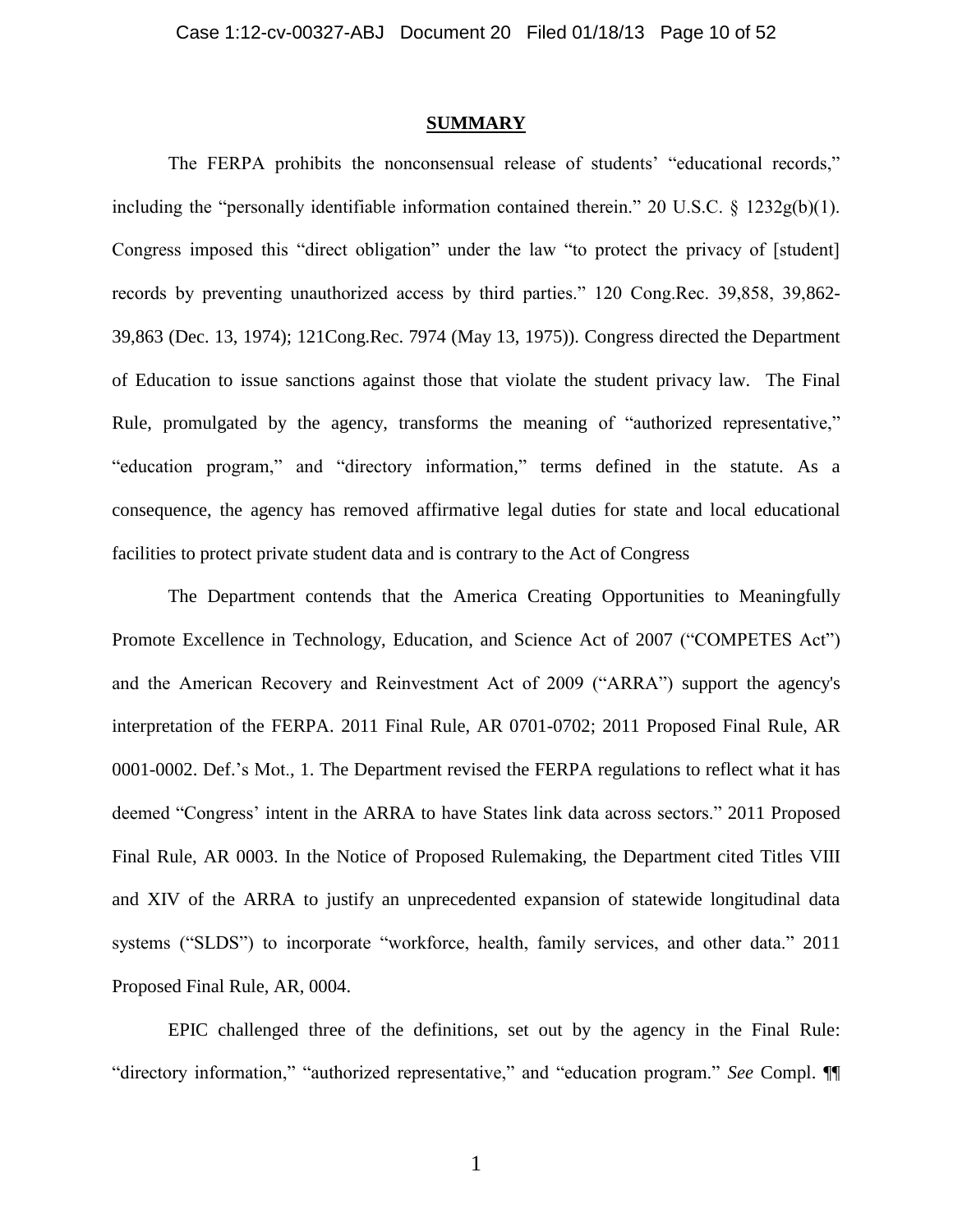#### Case 1:12-cv-00327-ABJ Document 20 Filed 01/18/13 Page 11 of 52

14-26. The Department violated the Administrative Procedure Act because the agency's revisions of key terms in the statute were promulgated "in excess of [the Department's] statutory authority," and are "not in accordance with law." Administrative Procedure Act, 5 U.S.C. § 706 (2)(A), (C); Compl. ¶¶ 30, 35. And contrary to the Department's argument, this Court has subject matter jurisdiction over this case because EPIC has both organizational and associational standing, as do the co-plaintiffs in this matter.

Additionally, the Court should deny the Department's motion for summary judgment, and grant EPIC's cross-motion for summary judgment. The Education Department is not entitled to *Chevron* deference concerning the disputed definitions because Congress has expressly prohibited the Department's interpretations, and where it has not, the Department's interpretations are not permissible constructions of the FERPA. *See Chevron, U.S.A., Inc. v. Natural Res. Def. Council,* 467 U.S. 837, 842-43 (1984).

### **STATEMENT OF FACTS**

1. On April 8, 2011, the Education Department published a notice of proposed rulemaking, proposing to amend its regulations implementing section 444 of the General Education Provisions Act, which is also known as the Family Educational Rights and Privacy Act of 1974. Family Educational Rights and Privacy Notice of Proposed Rulemaking, 76 Fed. Reg. 19,726 (Apr. 8, 2011) (hereinafter "NPRM"), AR 0001.

2. The NPRM proposed several amendments to the FERPA regulations, including definitions for "authorized representative," "education program," and "directory information." NPRM, 76 Fed. Reg. 19,726, 19,727-30, AR 0002 – 0005.

3. The NRPM invited public comments on the agency's proposals. NPRM, 76 Fed. Reg. 19,726, AR 0001.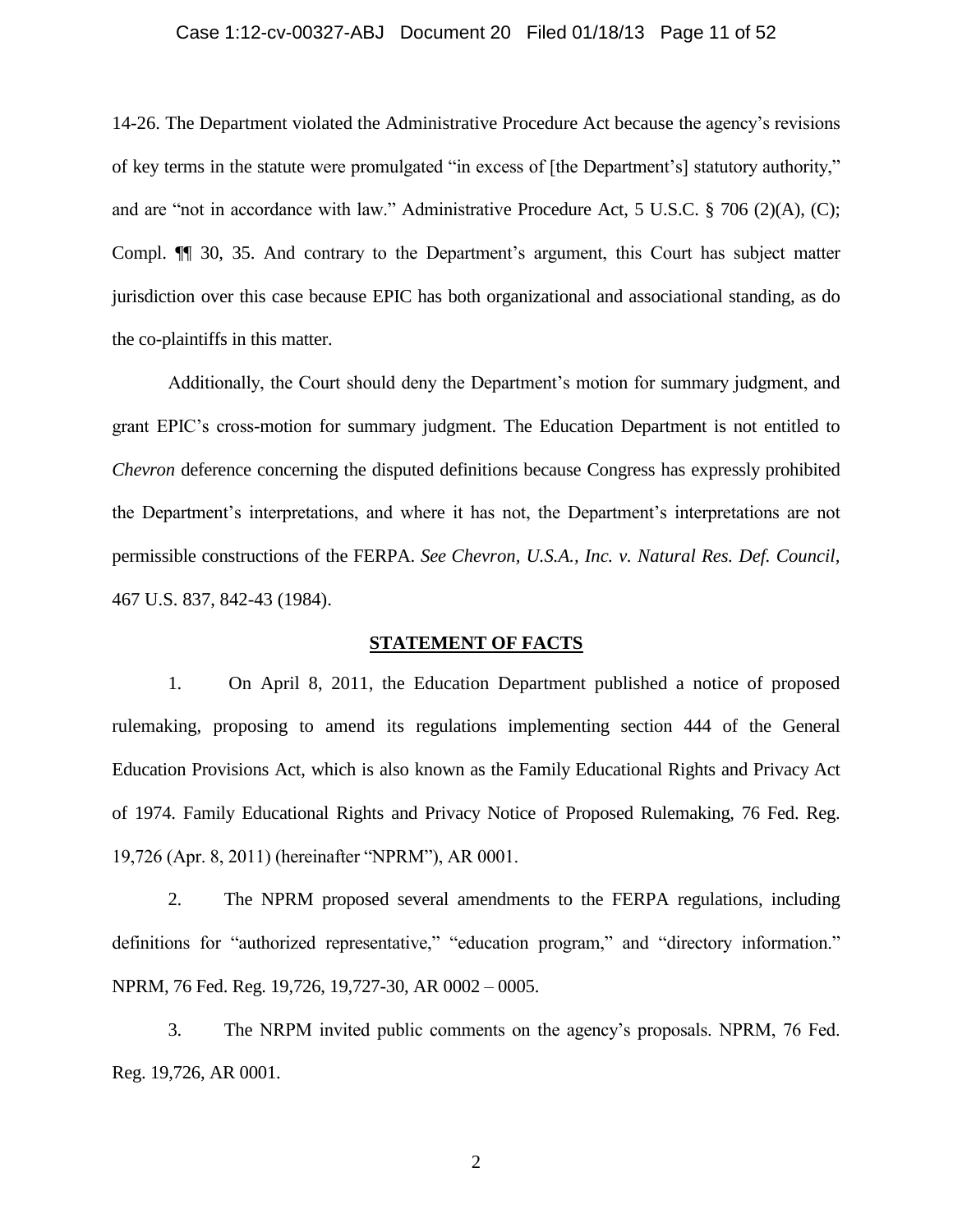### Case 1:12-cv-00327-ABJ Document 20 Filed 01/18/13 Page 12 of 52

4. On May 23, 2011, EPIC filed comments with the Education Department, opposing and noting the illegality of the agency's reinterpretation of the statutory terms "authorized representative," "education program," and "directory information." EPIC Comments, AR 0515 – 34.

5. By notice published on December 2, 2011, the Education Department issued the Final Rule implementing the proposed amendments. Family Educational Rights and Privacy Final Regulations, 76 Fed. Reg. 75,604 (Dec. 2, 2011), AR 0696.

6. The Education Department's definitions for statutory terms "authorized representative," "education program," and "directory information" did not differ from the proposed regulations. Family Educational Rights and Privacy Final Regulations, 76 Fed. Reg. 75,604, 75,641, AR 0733.

7. The Final Rule went into effect on January 3, 2012. Family Educational Rights and Privacy Final Regulations, 76 Fed. Reg. 75,604, AR 0696.

8. On February 29, 2012, EPIC filed suit under the APA 5 U.S.C. § 701 *et seq*., challenging the Final Rule with regard to the Final Rule's definitions for "authorized representative," "education program," and "directory information." Compl. ¶¶ 1, 28-37, Feb. 29, 2012, ECF No.1.

9. On May 4, 2012, the Department filed an answer to EPIC's complaint. Def.'s Answer to Compl., May 4, 2012, ECF No. 7.

10. On June 29, 2012, the Department filed a partial administrative record in support of its promulgation of the Final Rule. Certification of Admin. R., June 29, 2012, ECF No. 10.

11. On July 23, 2012, EPIC filed a Motion to Supplement the Administrative Record and Consider Extra-record evidence with the Court. Mot. to Supplement the Admin. R. and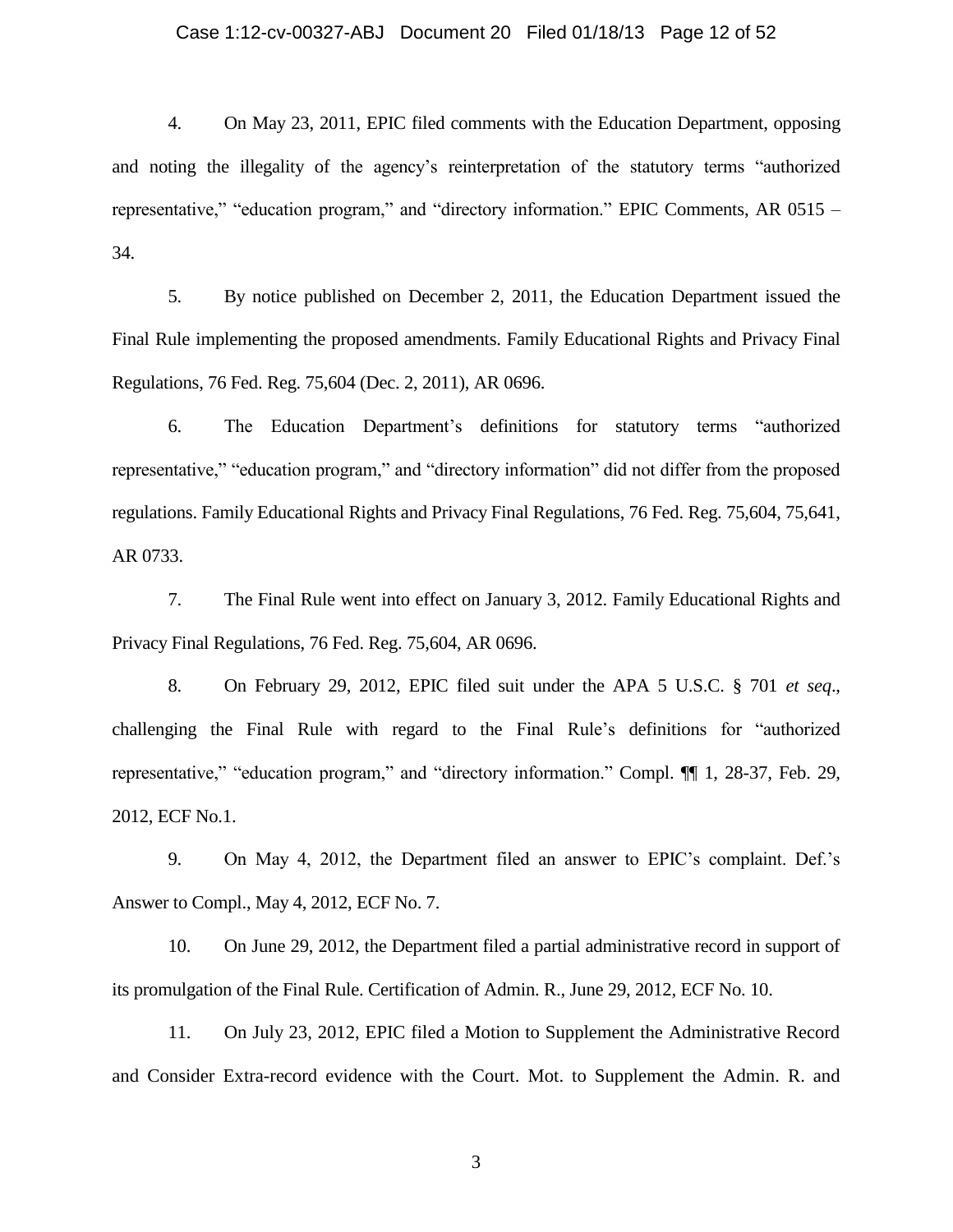Consider Extra-record Evidence, July 23, 2012, ECF No. 11.

12. On October 26, 2012, pursuant to the Court's order, a thirty-two page supplement to the administrative record was filed. Mem. Op. & Order, Oct. 26, 2012, ECF No. 15; Suppl. to Admin. R., Oct. 26, 2012, ECF No. 16.

13. On November 30, 2012, the Department filed a Motion to Dismiss or, in the Alternative, Motion for Summary Judgment. Def.'s Mot. to Dismiss or, in the Alternative, Mot. for Summ. J., Nov. 30, 2012, ECF No. 18.

### **ARGUMENT**

### **I. Plaintiffs Satisfy the Injury-in-Fact Requirement of Article III, and Thus Have Standing to Bring Suit in This Court**

Article III limits the federal judicial power to actual "Cases" and "Controversies." U.S. Const. art. III, § 2. To satisfy the standing requirements that follow from this limitation, a plaintiff must have suffered an injury that is (1) concrete, particularized, and actual or imminent; (2) fairly traceable to the defendant's conduct; and (3) likely to be redressed by a favorable decision of this court. *Lujan v. Defenders of Wildlife*, 504 U.S. 555, 560-61 (1992). Where the entity bringing suit is an organization, standing may be premised on an injury to either the organization itself or to its members. *See Havens Realty Corp. v. Coleman,* 455 U.S. 363, 378-79 (1982) (standing established on the basis of harm to the organization itself); *United Food & Commercial Workers Union Local 751 v. Brown Group, Inc.,* 517 U.S. 544, 553 (1996) (standing established on the basis of harm to the organization's members). An organization claiming injury to itself must satisfy the same injury-in-fact requirement applicable to individuals. *Am. Soc. for Prevention of Cruelty to Animals v. Feld Entm't, Inc.*, 659 F.3d 13, 24-27 (D.C. Cir. 2011). An organization asserting associational standing must establish "that at least one identified member had suffered or would suffer harm" from the allegedly illegal activity. *Summers v. Earth Island*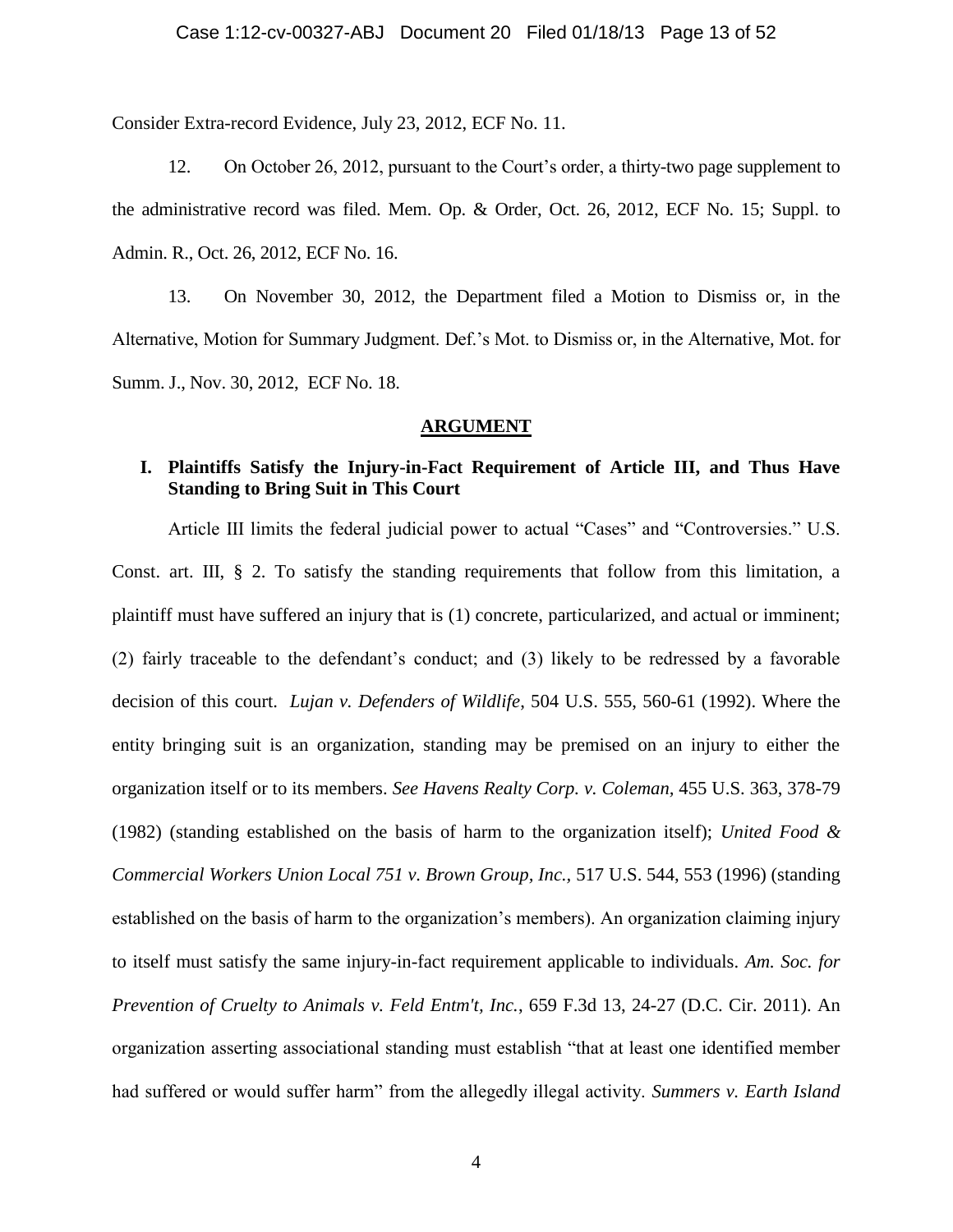*Inst.*, 555 U.S. 488, 498 (2009).

Individual plaintiffs Grayson Barber, Pablo Garcia Molina, Peter Neumann, and Deborah Peel have standing to bring this case because the Final Rule removed FERPA safeguards from their education records that currently exist in educational institutions subject to the statute. Further, EPIC has standing to bring this case both on its own behalf and on behalf of the members of the EPIC Advisory Board and the EPIC Board of Directors. EPIC itself has standing because the Department's Final Rule has caused EPIC to devote resources to counteracting the effects of the Department's activities, thus creating a concrete injury to EPIC's resources. Furthermore, members of the EPIC Advisory Board and EPIC Board of Directors are "members" for associational standing purposes, and thus EPIC may properly bring a claim on their behalf.

## **A. The Individual Plaintiffs have Standing to Bring Suit Because There is an Imminent Risk that their Private Education Records will be Disclosed**

The FERPA protects education records of students, who are defined as "any person[s] with respect to whom an educational agency or institution maintains education records or personally identifiable information, but does not include . . . person[s] who [have] not been in attendance at such agency or institution." 20 U.S.C. § 1232g(a)(6). Students also include individuals who formerly attended an educational agency or institution, and about whom the agency or institution still maintains education records. 34 C.F.R. § 99.3. As plaintiffs' declarations discuss, each individual formerly attended at least one educational institution that is subject to the FERPA, and each of these institutions currently maintains each plaintiff's education records and other personally identifiable information. *See* Ex. A – D. The agency's promulgation of the Final Rule makes each plaintiff's personally identifiable information more readily available to third-party entities that are encouraged—but not mandated— to safeguard the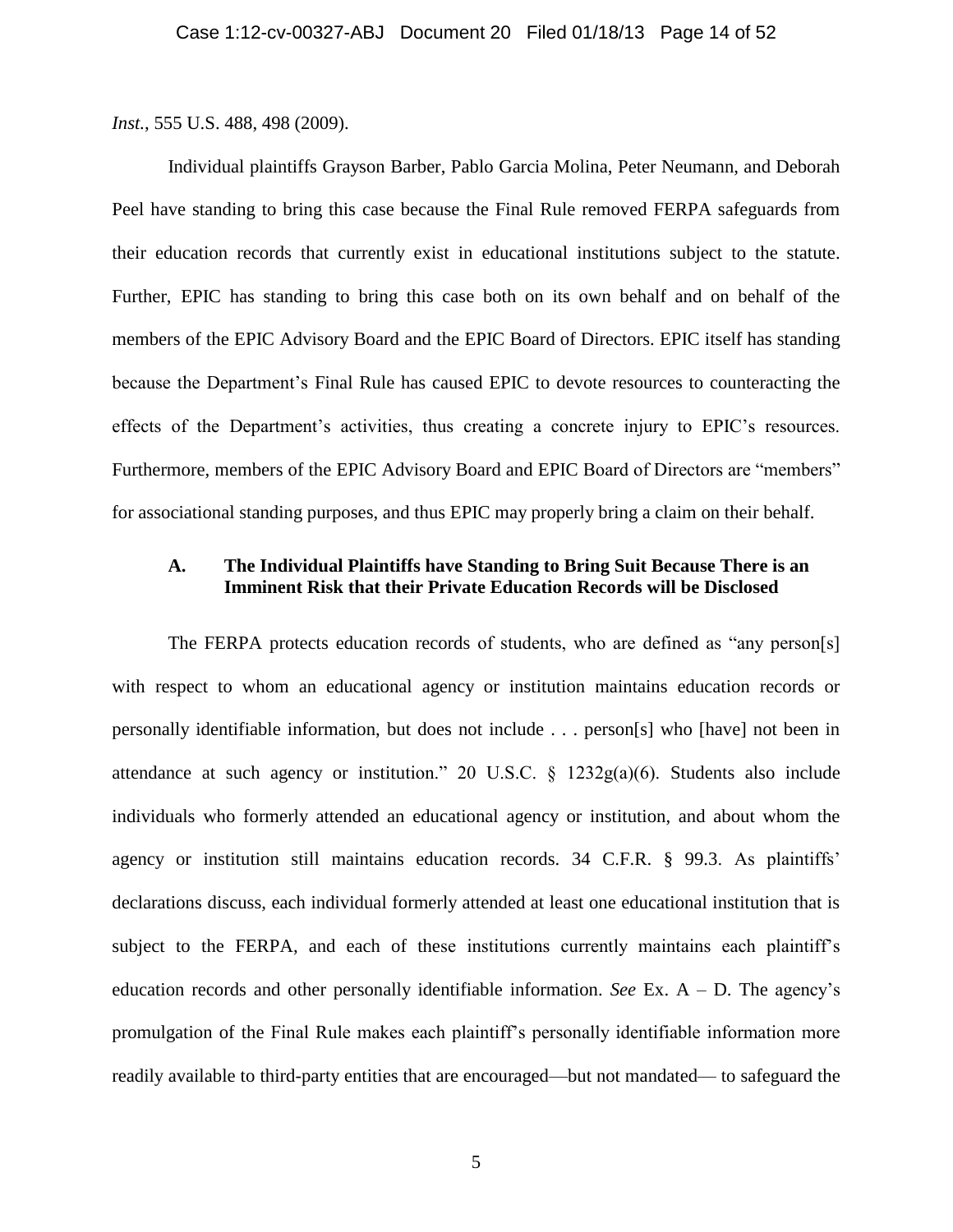### Case 1:12-cv-00327-ABJ Document 20 Filed 01/18/13 Page 15 of 52

information. 2011 Final Rule, AR 0712-0715; 2011 Final Rule, Appendix A, AR 0737-0745. The Final Rule, therefore, increases the risk that plaintiffs' records will be disclosed without their consent to a host of unregulated entities. Importantly, this Circuit "has not closed the door to all increased-risk-of-harm cases. [It has] allowed standing when there was at least *both* (i) a *substantially* increased risk of harm and (ii) a *substantial* probability of harm with that increase taken into account." *Pub. Citizen, Inc. v. Nat'l Highway Traffic Safety Admin*., 489 F.3d 1279, 1295 (D.C. Cir. 2007). Both factors are present here. There is a substantial increase that plaintiffs' records will be disclosed to unregulated parties because the Final Rule permits "any [designated] entity or individual" that will audit or evaluate "Federal-or State-supported education program." 2011 Final Rule, AR 0733. Pursuant to the Final Rule, there is literally no limit on the number of individuals who can access plaintiffs' information. Thus, there is a substantial increase risk that plaintiffs' education records will be released to unregulated thirdparty entities.

Further, each plaintiff maintains education records in a state that receives SLDS funds. *See Statewide Longitudinal Data Systems Grant Program, Grantee State – District of Columbia*, U.S. Dep't of Educ., Nat'l Ctr. For Educ. Statistics;<sup>1</sup> Statewide Longitudinal Data Systems Grant *Program, Grantee State – Massachusetts, U.S. Dep't of Educ., Nat'l Ctr. For Educ. Statistics;<sup>2</sup> Statewide Longitudinal Data Systems Grant Program, Grantee State – Missouri*, US Dep't of Educ., Nat'l Ctr. For Educ. Statistics; 3 *Statewide Longitudinal Data Systems Grant Program, Grantee State – Texas,* U.S. Dep't of Educ., Nat'l Ctr. For Educ. Statistics. <sup>4</sup> A prominent report on student record privacy concluded that "most states collected information in excess of what is

 $\overline{a}$ 

<sup>&</sup>lt;sup>1</sup> http://nces.ed.gov/programs/slds/state.asp?stateabbr=DC (last visited Jan. 17, 2013).

<sup>&</sup>lt;sup>2</sup> http://nces.ed.gov/programs/slds/state.asp?stateabbr=MA (last visited Jan. 17, 2013).

<sup>&</sup>lt;sup>3</sup> http://nces.ed.gov/programs/slds/state.asp?stateabbr=MO (last visited Jan. 17, 2013).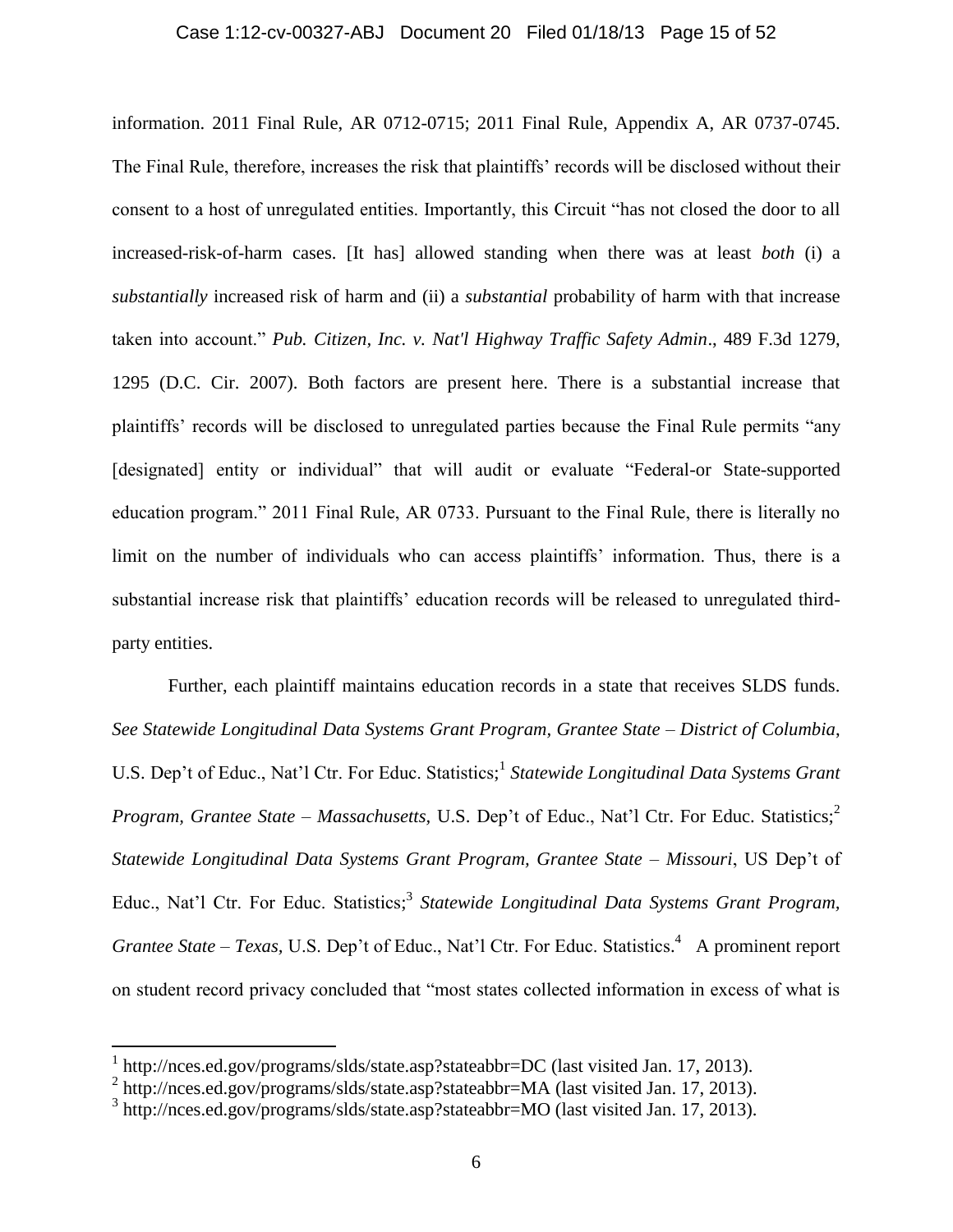## Case 1:12-cv-00327-ABJ Document 20 Filed 01/18/13 Page 16 of 52

needed" for SLDS compliance. *Children's Educational Records and Privacy: A Study of Elementary and Secondary School State Reporting Systems*, Fordham Law School Center on Law and Information Policy (2009). Because states collect excessive information, there is a substantial probability that pursuant to the Final Rule, plaintiffs' personally identifiable information will be disclosed to unregulated SLDS entities. Thus, despite the Department's characterization that plaintiffs' injuries are merely "speculative," the probabilities of plaintiffs' injuries are "sufficient to create a case or controversy – to take a suit out of the category of the hypothetical" because "the relief sought would, if granted, reduce the probability." *Mountain States Legal Found. v. Glickman*, 92 F.3d 1228, 1235 (D.C. Cir. 1996) (quoting *Village of Elk Grove Village v. Evans,* 997 F.2d 328, 329 (7th Cir. 1993)).

Finally in analyzing standing, this Court should consider the impact that an overlyrestrictive interpretation of standing doctrine is likely to have on other privacy cases. The Department appears to suggest that the individual plaintiffs must demonstrate some consequential harm in addition to the privacy risks created by the expanded disclosure authorized by the Department's unlawful rulemaking. *See* Def's Mot. at 16 ("None of the plaintiffs can show . . . that their education records will be released *and cause them injury*.") (emphasis added); *id.* at 18 (arguing that plaintiffs would have to show "that injury to plaintiffs would likely result from the disclosure to the auditors or evaluators."); *id.* at 19 (arguing that Pablo Molina's records "are not likely to ever be shared in a way that harms Mr. Molina."). Requiring a further showing of consequential harms in addition to the violation of a privacy right would put plaintiffs in privacy cases in an especially difficult situation. As EPIC explained in comments to the Department, many of these consequential harms, such as identity theft, are quite severe. *See* EPIC

 $\overline{a}$ 

 $4 \text{ http://nces.edu.gov/programs/slds/state.asp?stateabbr=TX (last visited Jan. 17, 2013).}$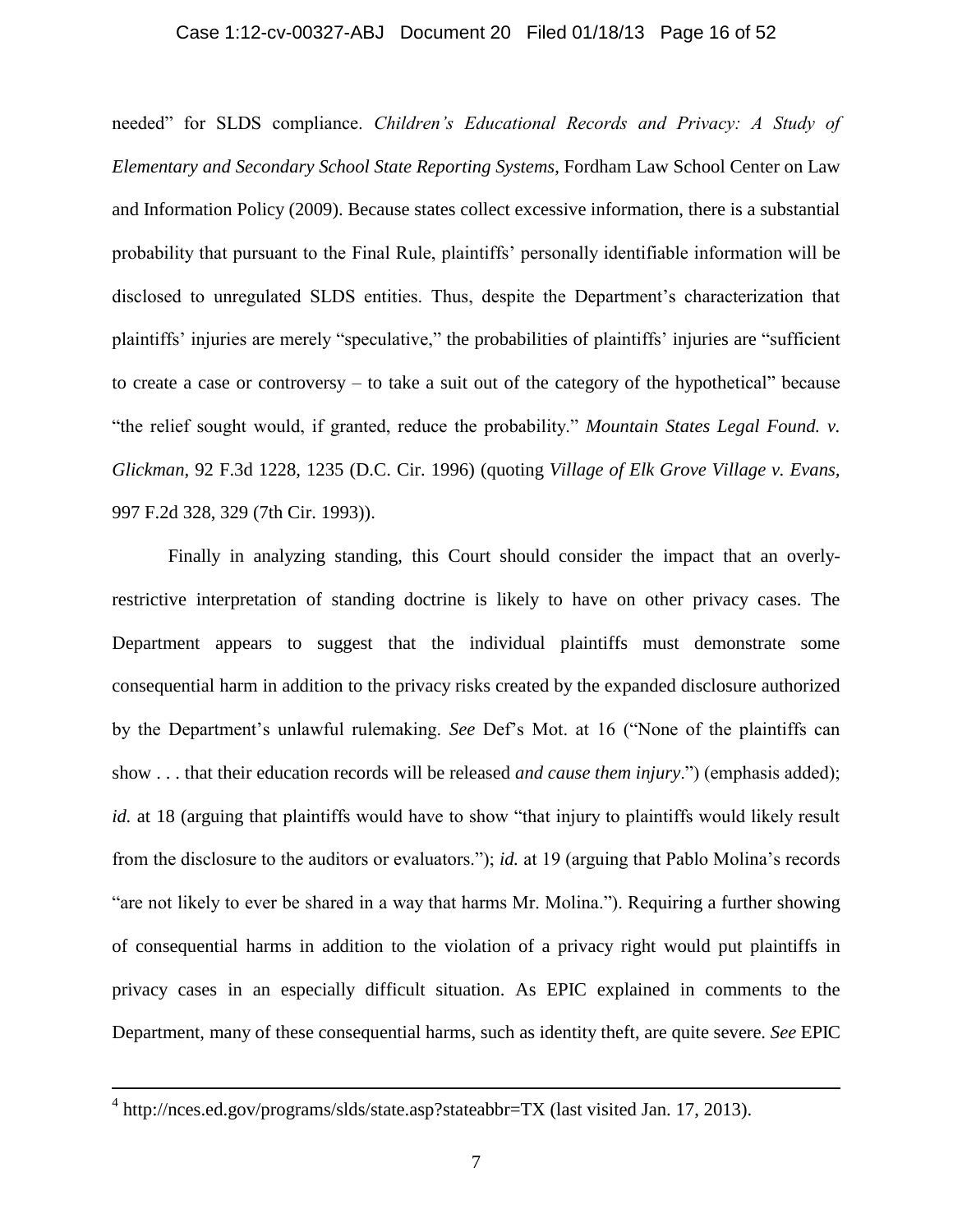### Case 1:12-cv-00327-ABJ Document 20 Filed 01/18/13 Page 17 of 52

Comments, AR 0515 – 34. Plaintiffs should not have to wait for the consequential harms of privacy invasions to materialize before being allowed to seek judicial relief. Indeed, courts have shown an increased willingness to find standing for privacy violations in data breach cases where future, consequential harms have not yet occurred. *See Pisciotta v. Old Nat. Bancorp*, 499 F.3d 629, 634 (7th Cir. 2007) (holding that once the plaintiffs established that a breach occurred, "the fact that the plaintiffs anticipate that some greater potential harm might follow the defendant's act does not affect the standing inquiry."); *Krottner v. Starbucks Corp.*, 628 F.3d 1139. 1142-43 (9th Cir. 2010) (holding that plaintiffs had standing as a result of a privacy invasion even though they had not yet suffered identity theft or fraudulent purchases).

## **B. EPIC has Standing to Bring Suit on Its Own Behalf Because It has Suffered a Concrete and Demonstrable Injury to its Activities**

In *Havens Realty*, the Supreme Court held that an organization suffered an injury sufficient to create standing where "the defendant's actions cause[d] a 'concrete and demonstrable injury to the organization's activities' that [was] 'more than simply a setback to the organization's abstract social interests.'" *Am. Soc. for Prevention of Cruelty to Animals,* 659 F.3d at 24 (quoting *Havens Realty Corp*, 455 U.S. at 379). In the D.C. Circuit, an inquiry into *Havens* standing proceeds in two parts. First, the court asked "whether the defendant's allegedly unlawful activities injured the plaintiff's interest in promoting its mission." *Id.* at 25. "If the answer is yes, [the court] then ask[s] whether the plaintiff used its resources to counteract that injury." *Id.* The expenditure of resources must have been undertaken "in response to, and to counteract, the effects of the defendants' alleged [violations] rather than in anticipation of litigation." *Equal Rights Ctr. v. Post Properties, Inc.*, 633 F.3d 1136, 1140 (D.C. Cir. 2011). The D.C. Circuit "has applied *Havens Realty* to justify organizational standing in a wide range of circumstances."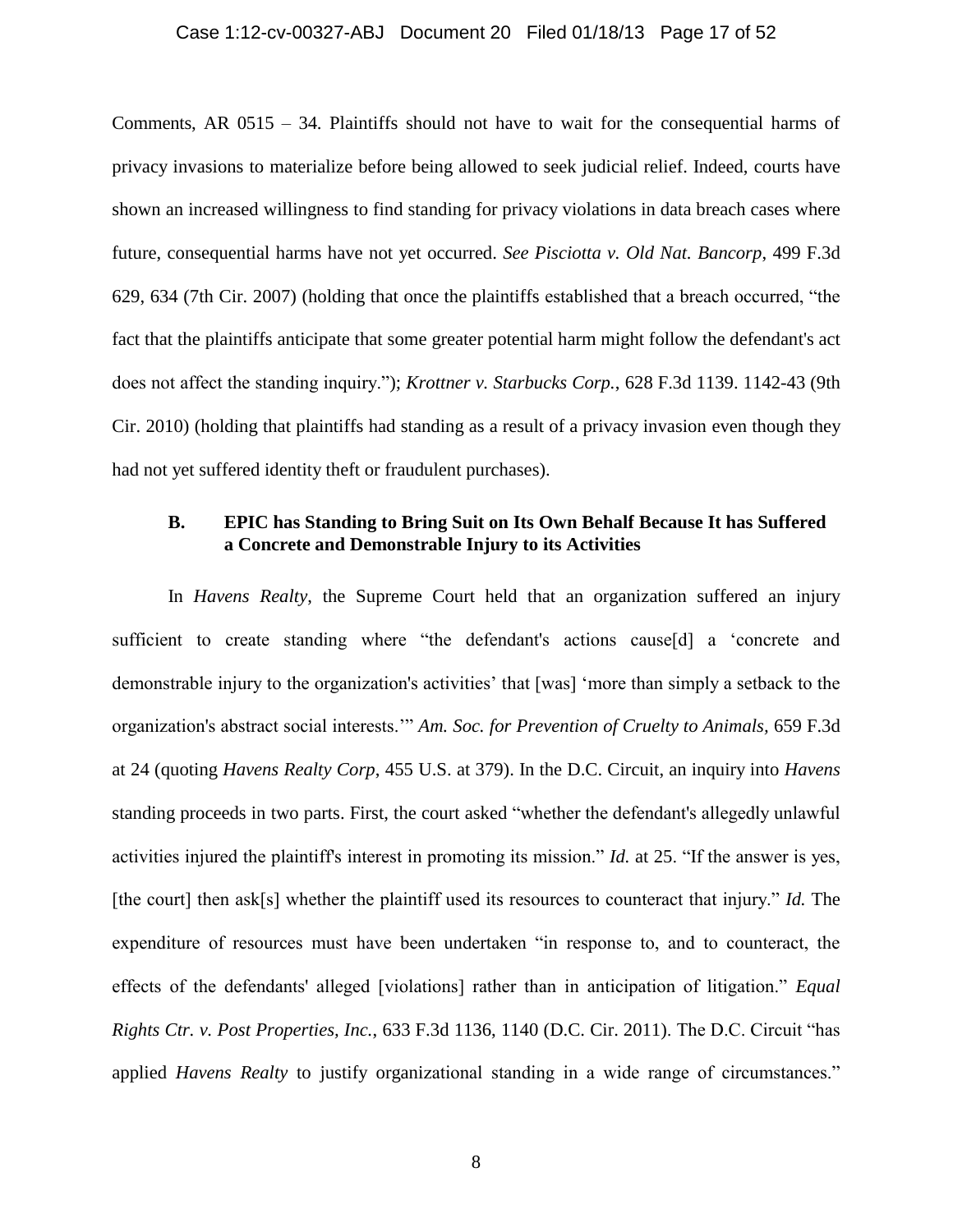### Case 1:12-cv-00327-ABJ Document 20 Filed 01/18/13 Page 18 of 52

*Abigail Alliance for Better Access to Developmental Drugs v. Eschenbach*, 469 F.3d 129, 133 (D.C. Cir. 2006).

The first part of the *Havens* standing inquiry focuses on the conflict between the mission of the organization and the actions of the defendant. This Circuit has found such a conflict in cases where an organization dedicated to promoting access to developmental drugs challenged the FDA's prohibition on the sale of those drugs, *id*. at 132-33; where an organization dedicated to promoting equal employment opportunity challenged the racially discriminatory practices of an employment agency, *Fair Employment Council of Greater Washington, Inc. v. BMC Mktg. Corp.*, 28 F.3d 1268 (D.C. Cir. 1994); where an organization dedicated to promoting equal housing opportunity challenged the racially discriminatory advertisements of an advertising agency and condominium, *Spann v. Colonial Village, Inc.*, 899 F.2d 24 (D.C. Cir. 1990); and where an organization dedicated to promoting the well-being of Haitian refugees challenged a Coast Guard interdiction program, *Haitian Refugee Ctr. v. Gracey*, 809 F.2d 794 (D.C. Cir. 1987). Here, as in *Abigail Alliance*, *Fair Employment Council*, *Spann*, and *Haitian Refugee Center*, EPIC's mission is "at loggerheads," with the substance of the Department's actions. *See Nat'l Treasury Employees Union v. United States*, 101 F.3d 1423, 1429 (D.C. Cir. 1996). EPIC is a public interest research center dedicated to protecting civil liberties and privacy. Compl. ¶ 4. EPIC works to preserve the privacy safeguards established by Congress in laws such as the FERPA and advocating for improved privacy protections for individuals, including current and former students. EPIC routinely testifies before Congress and files *amicus briefs* in federal courts concerning the protection of privacy by means of statute. *See* Decl. of Marc Rotenberg ¶ 2 (attached as Exhibit E). The Department's rule harms privacy by undermining the safeguards established by the FERPA and exposing students to new and unnecessary privacy risks. *See*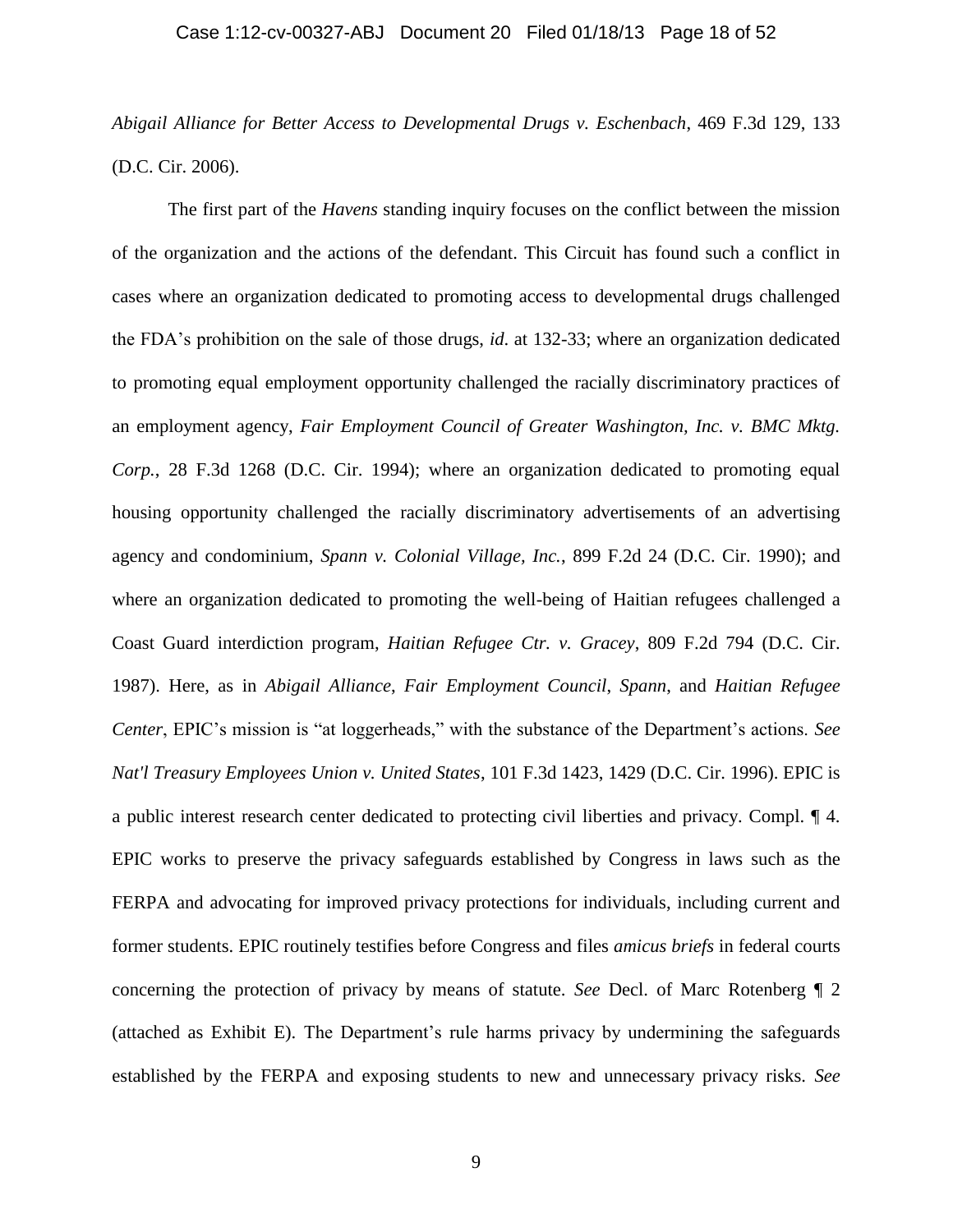### Case 1:12-cv-00327-ABJ Document 20 Filed 01/18/13 Page 19 of 52

Compl. ¶ 5; EPIC Comment, AR 0515-34. Thus, the Department's actions conflict directly with the mission of EPIC.

EPIC satisfies the second part of the D.C. Circuit's *Havens* test because the Department's actions have caused EPIC to expend resources in an effort to counteract the unlawful FERPA revision. EPIC pursues policy research, public education, conferences, publications, and advocacy on a wide variety of privacy issues. As a result of the Department's actions, a portion of these efforts had to be diverted to address the privacy risks created by the new FERPA Rule. EPIC has attempted to counteract the effects of the Department's Rule by investigating and educating the public about the invalidity of the Department's Rule, the privacy risks created by the Rule, and the options for mitigating those risks. *See* Decl. of Khaliah Barnes ¶¶ 12-16 (attached as Exhibit F). These public education efforts have occurred through EPIC's website and publications, through meetings with public officials, and through telephone and in-person responses to inquiries from the press and from concerned citizens. *Id*. These endeavors are virtually identical to the resource diversions that have conferred *Havens* standing on organizations in other D.C. Circuit cases. *See Abigail Alliance*, 469 F.3d at 132-33 (plaintiff "had to divert significant time and resources from [counseling, referral, advocacy, and educational services] toward helping its members and the public address the unduly burdensome requirements that the FDA imposes on experimental treatments."); *Fair Employment Council,* 28 F.3d at 1276 (defendant's activities could have forced plaintiff to expend resources on "'community outreach and public education, counseling, and research projects'"); *Spann*, 899 F.2d at 27 (Defendant's activities required plaintiff to expend additional resources "to educate not only black home buyers and renters, but the D.C. area real estate industry and the public that racial preference in housing is indeed illegal."). The activities described above are independent of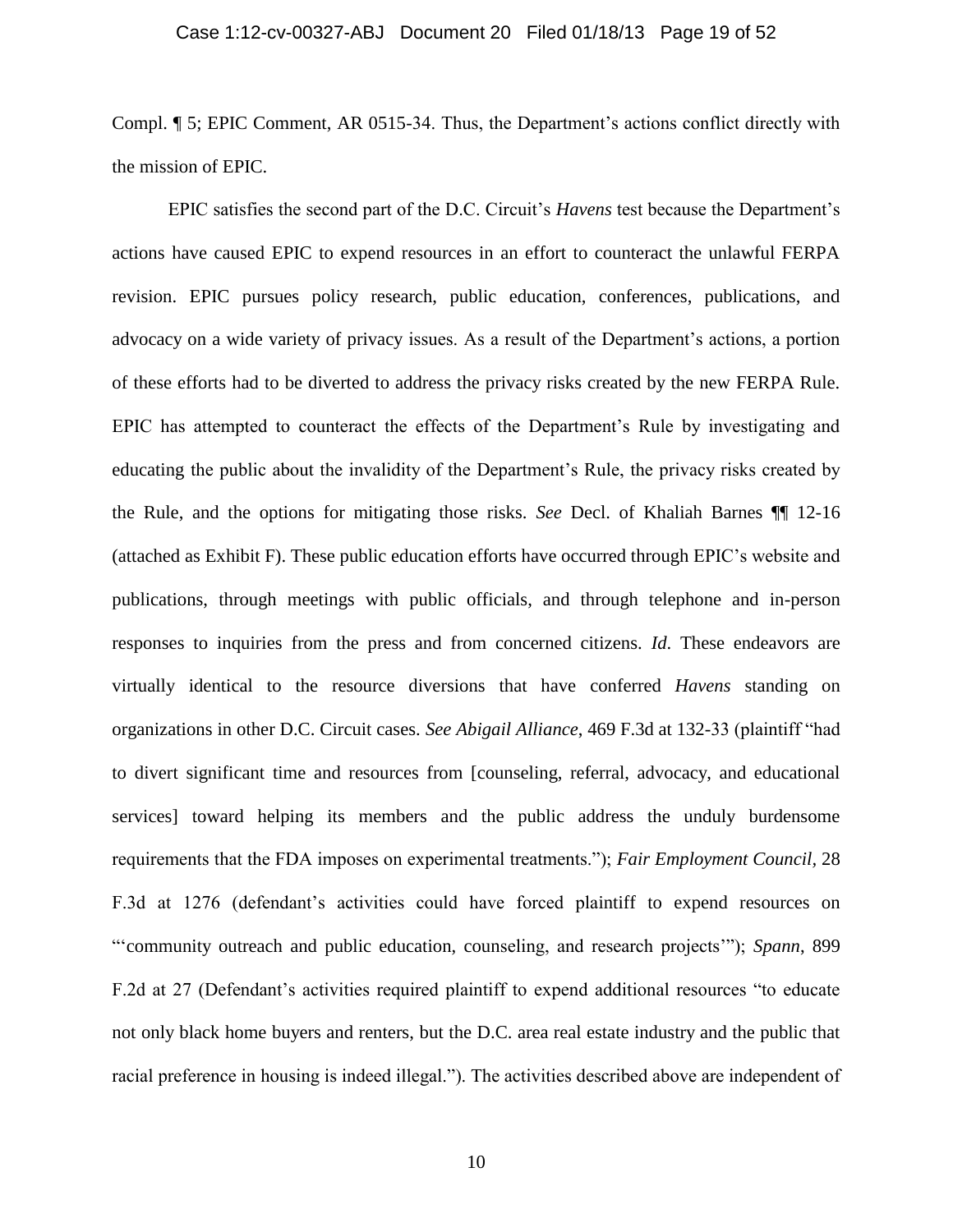#### Case 1:12-cv-00327-ABJ Document 20 Filed 01/18/13 Page 20 of 52

EPIC's expenditures in relation to this lawsuit. S*ee Equal Rights Ctr.,* 633 F.3d at 1140. These resources would not have been spent, or could have been diverted to other uses, if the Department had not promulgated its unlawful FERPA Rule. Decl. of Khaliah Barnes ¶ 17 (attached as Exhibit F).

### **C. EPIC has Standing to Bring Suit on Behalf of the Members of its Advisory Board and Board of Directors**

An organization has standing to sue on behalf of its members where "(1) at least one of its members would have standing to sue in his own right, (2) the interests the association seeks to protect are germane to its purpose, and (3) neither the claim asserted nor the relief requested requires that an individual member of the association participate in the lawsuit." *Theodore Roosevelt Conservation P'ship v. Salazar*, 616 F.3d 497, 507 (D.C. Cir. 2010) (quoting *Sierra Club v. EPA*, 292 F.3d 895, 898 (D.C. Cir. 2002)).

As an initial matter, the members of EPIC's Advisory Board and Board of Directors qualify as "members" for the purposes of associational standing. All of these individuals are formally identified as "members" of the organization. Decl. of Marc Rotenberg ¶ 16 (attached as Exhibit E); *see also* Press Release, Elec. Privacy Info. Ctr., Bennett, Calo, Donohue, Dwork, Kerr, and Pasquale Join EPIC Advisory Board (Apr. 10, 2012), *available at* https://epic.org/2012/04/bennett-calo-donohue-dwork-ker.html ("EPIC has announced the 2012 *members* of the EPIC Advisory Board.") (emphasis added); Press Release, Elec. Privacy Info. Ctr., Anderson, Balkin, boyd, Crawford, Kahle, and Turkle Join EPIC Advisory Board (Apr. 4, 2011), *available at* https://epic.org/2011/04/anderson-balkin-boyd-crawford.html ("EPIC has announced the 2011 *members* of the EPIC Advisory Board.") (emphasis added). More importantly, they play a functional role in "selecting [EPIC's] leadership, guiding its activities, [and] financing those activities." *Fund Democracy, LLC v. S.E.C.*, 278 F.3d 21, 26 (D.C. Cir.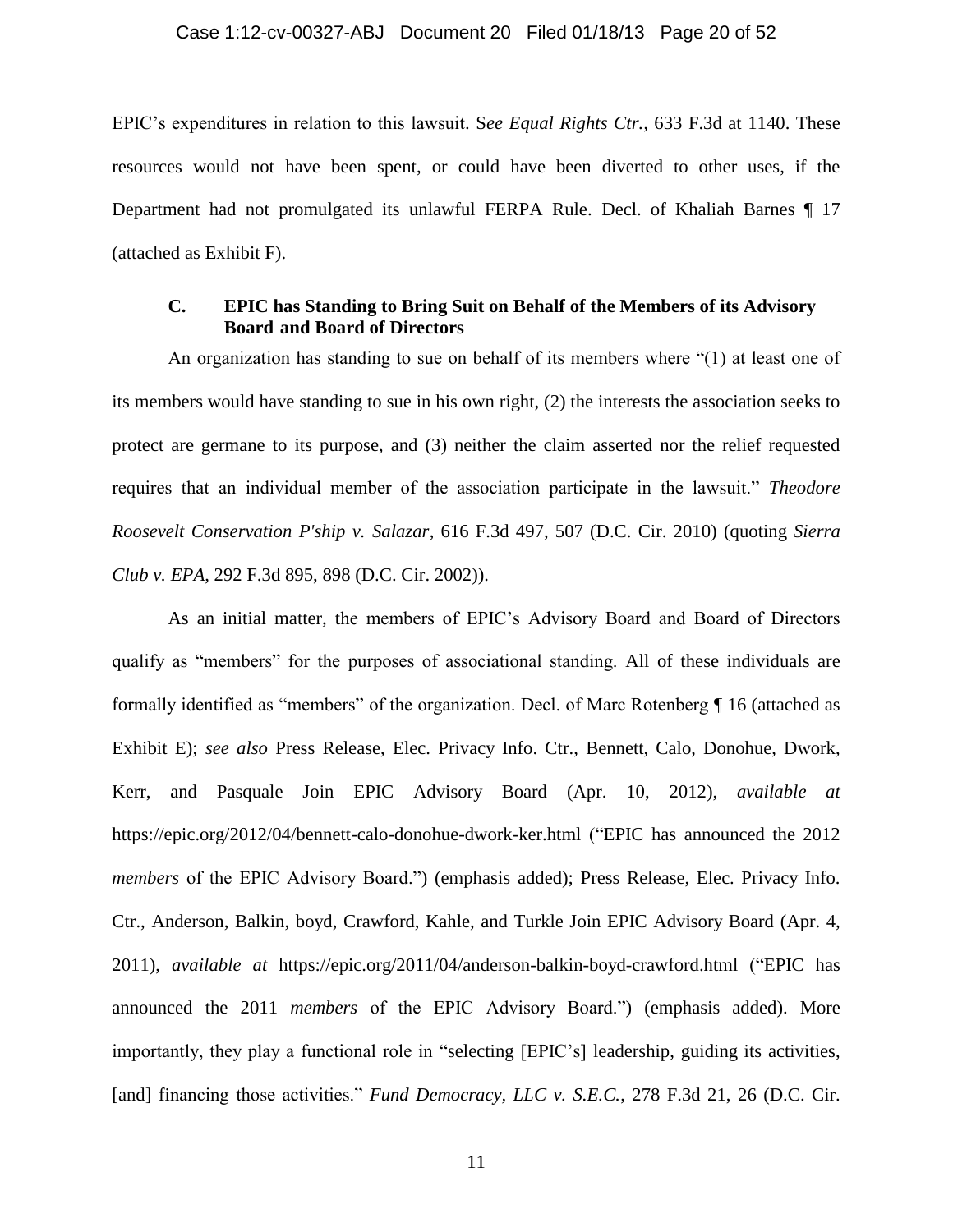## Case 1:12-cv-00327-ABJ Document 20 Filed 01/18/13 Page 21 of 52

2002); *see also Hunt v. Washington State Apple Adver. Comm'n*, 432 U.S. 333 (1977) (holding that the Washington State Apple Advertising Commission had standing to file suit on behalf of apple growers and dealers because it was "the "functional equivalent of a traditional membership organization."). *Friends of the Earth, Inc. v. Chevron Chem. Co.*, 129 F.3d 826 (5th Cir. 1997) (holding that nonprofit environmental protection corporation with no legal members under the corporate laws of the District of Columbia had standing to file suit on behalf of individuals who voluntarily identified as "members" and played a role in funding and selecting the corporation's leadership). Here, the members of the EPIC Advisory Board commit to the mission of the organization, participate in the work of the organization, and provide financial support to the organization. Decl. of Marc Rotenberg ¶¶ 14-19 (attached as Exhibit E). Similarly the members of the EPIC Board of Directors engage in all of these activities, as well as the fiduciary responsibility for the management of the organization and the selection of officers and other board members. *See id.*

Moreover, in *Consumer Federation of America v. F.C.C.*, the D.C. Circuit held that a consumer organization had standing to sue on behalf of its research director, Mark Cooper. 348 F.3d 1009, 1011-12 (D.C. Cir. 2003). As research director, Cooper would have contributed substantively to the direction and work of the organization in a manner similar to that of the EPIC Advisory Board members. Thus, this Court should follow the D.C. Circuit in *Consumer Federation of America* by treating EPIC's Advisory Board and Board of Directors as "members" of the organization.

EPIC satisfies the first prong of the associational standing test. As explained in detail above, each of the named plaintiffs, Grayson Barber, Pablo Garcia Molina, Peter Neumann, and Deborah Peel, all of whom are members of both the Board of Directors and Advisory Board,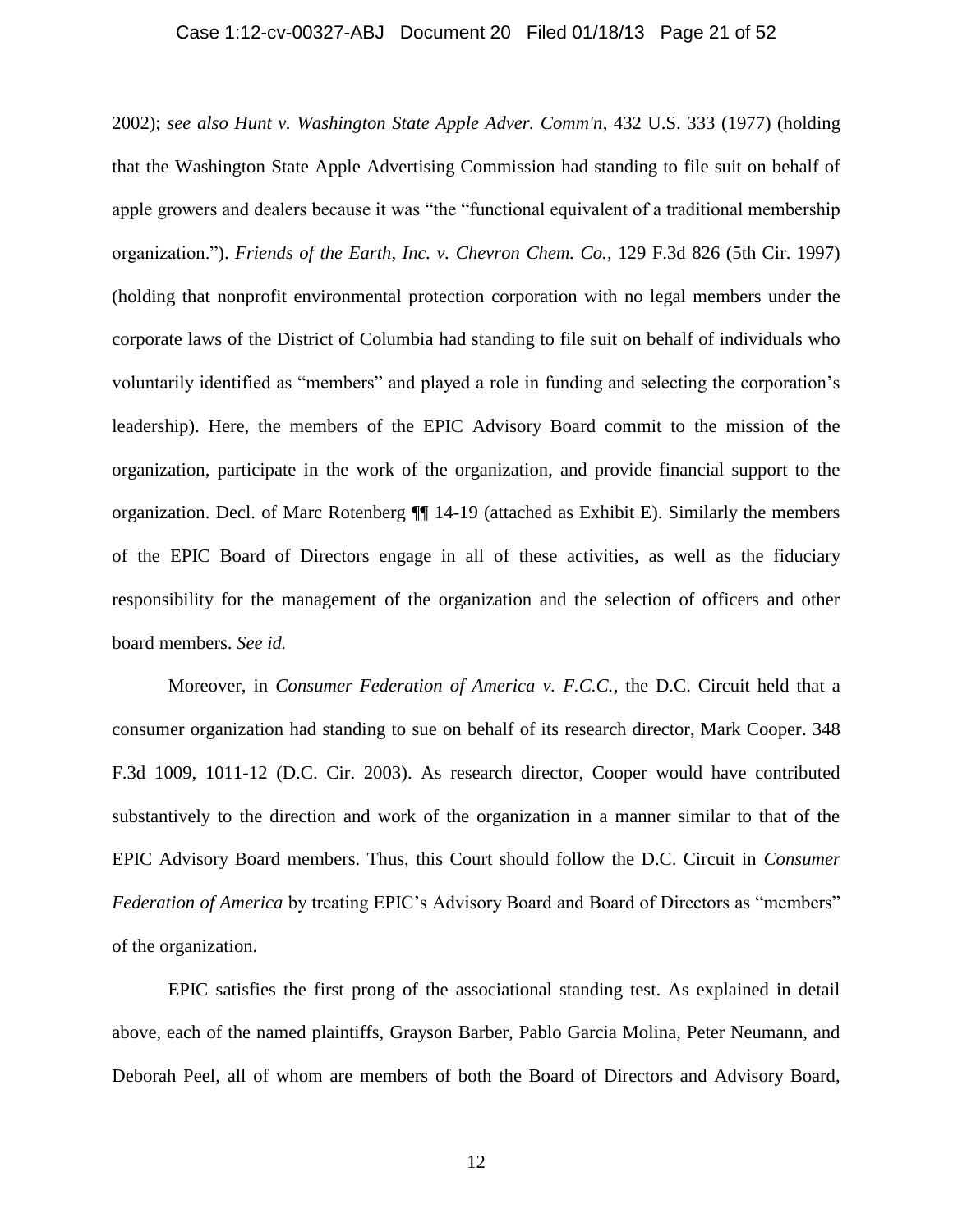## Case 1:12-cv-00327-ABJ Document 20 Filed 01/18/13 Page 22 of 52

have standing to challenge the FERPA Rule. The Department's rule has injured the plaintiffs by removing protections on their educational data and subjecting it to new uses and disclosures.

Second, there can be no question that the interests EPIC seeks to protect are germane to its mission. EPIC has a longstanding interest in student privacy and in agency rulemakings affecting privacy, such as the Department's FERPA rule. Since 1997, EPIC has filed over 100 comments before agencies on matters regarding privacy. *See* Elec. Privacy Info. Ctr., *EPIC Administrative Procedure Act (APA) Comments. <sup>5</sup>* Recently, two of these comments have been filed before the Department of Education. *See id.* The first concerned the Rule that is now the subject of this suit; the second concerned a proposal to create a research database to facilitate the study of teacher effectiveness. *See id.* EPIC also maintains an extensive website on student privacy. *See* Elec. Privacy Info. Ctr., *Student Privacy. 6*

Finally, this case does not require the participation of any individual EPIC members. An injunction requires no individual participation. *Nat'l Treasury Employees Union v. Whipple*, 636 F. Supp. 2d 63, 75 (D.D.C. 2009) ("NTEU seeks declaratory and injunctive relief, which does not require individual participation."); *Nat'l Treasury Employees Union v. Seidman*, 786 F. Supp. 1041, 1045 (D.D.C. 1992) (because the "plaintiffs limit their requests to injunctive and declaratory relief, . . . no individual participation is required as would be the case if the Court needed to measure specific individual damages"). Here, Plaintiffs are seeking injunctive relief. Specifically, EPIC is asking this Court to "hold unlawful and set aside the [Education Department]'s December 2, 2011 Final Regulations amending the FERPA." Compl. ¶ 1. Thus, EPIC satisfies the third prong of the associational standing test.

 $\overline{a}$ 

 $<sup>5</sup>$  https://epic.org/apa/comments/ (last visited Dec. 21, 2012).</sup>

<sup>6</sup> https://epic.org/privacy/student/ (last visited Dec. 21, 2012).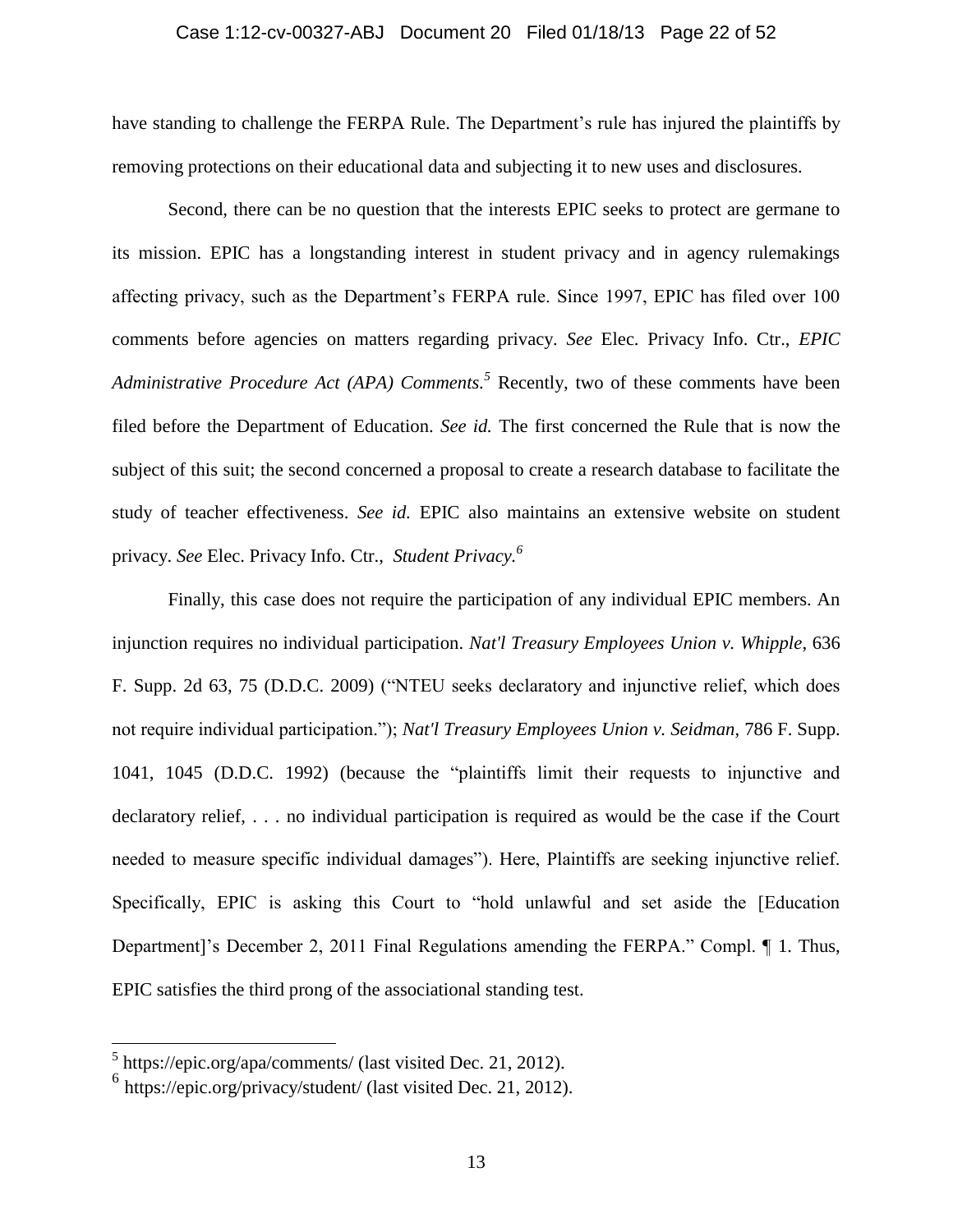## **II. Plaintiffs' Injuries Were Caused By The Department's Unlawful FERPA Rule Revision**

Causation is an essential element of the Article III standing inquiry, requiring plaintiffs to "show actual or threatened injury in fact that is fairly traceable to the alleged illegal action and likely to be redressed by a favorable court decision." *Equal Rights Ctr. v. Post Properties, Inc.*, 633 F.3d 1136, 1138 (D.C. Cir. 2011) (internal quotations and citation omitted). Where the injury involves the choices of a third party, plaintiffs must "adduce facts showing that those choices have been or will be made in such manner as to produce causation and permit redressability of injury." *Lujan*, 504 U.S. at 566. Establishing causation for the purposes of standing does not require showing "but for" causation. *See Duke Power Co. v. Carolina Envtl. Study Group, Inc.*, 438 U.S. 59, 77-78 (1978); *Warth v. Seldin*, 422 U.S. 490, 505 (1975). "Causation and redressability are, in essence, 'two facets' of a single requirement.'" *Newdow v. Roberts*, 603 F.3d 1002, 1012 (D.C. Cir. 2010) (citing *Allen*, 468 U.S. at 753 n. 19).

The individual plaintiffs, particular members of the EPIC Board of Directors, have satisfied the causation prong in this case. It is black letter law that "a plaintiff satisfies the causation prong of constitutional standing by establishing that the challenged agency rule permitted the activity that allegedly injured her, when that activity would allegedly have been illegal otherwise." S*hays v. Fed. Election Comm'n*, 414 F.3d 76, 93 (D.C. Cir. 2005) (quoting *Animal Legal Def. Fund, Inc. v. Glickman*, 154 F.3d 426, 440 (D.C. Cir. 1998)); *see also Humane Soc'y of U.S. v. U.S. Postal Serv.*, 609 F. Supp. 2d 85, 92 (D.D.C. 2009) ("Standing to challenge government conduct that allegedly causes a third party to injure the plaintiff can exist . . .where the challenged government action authorized conduct that would otherwise have been

 $\overline{a}$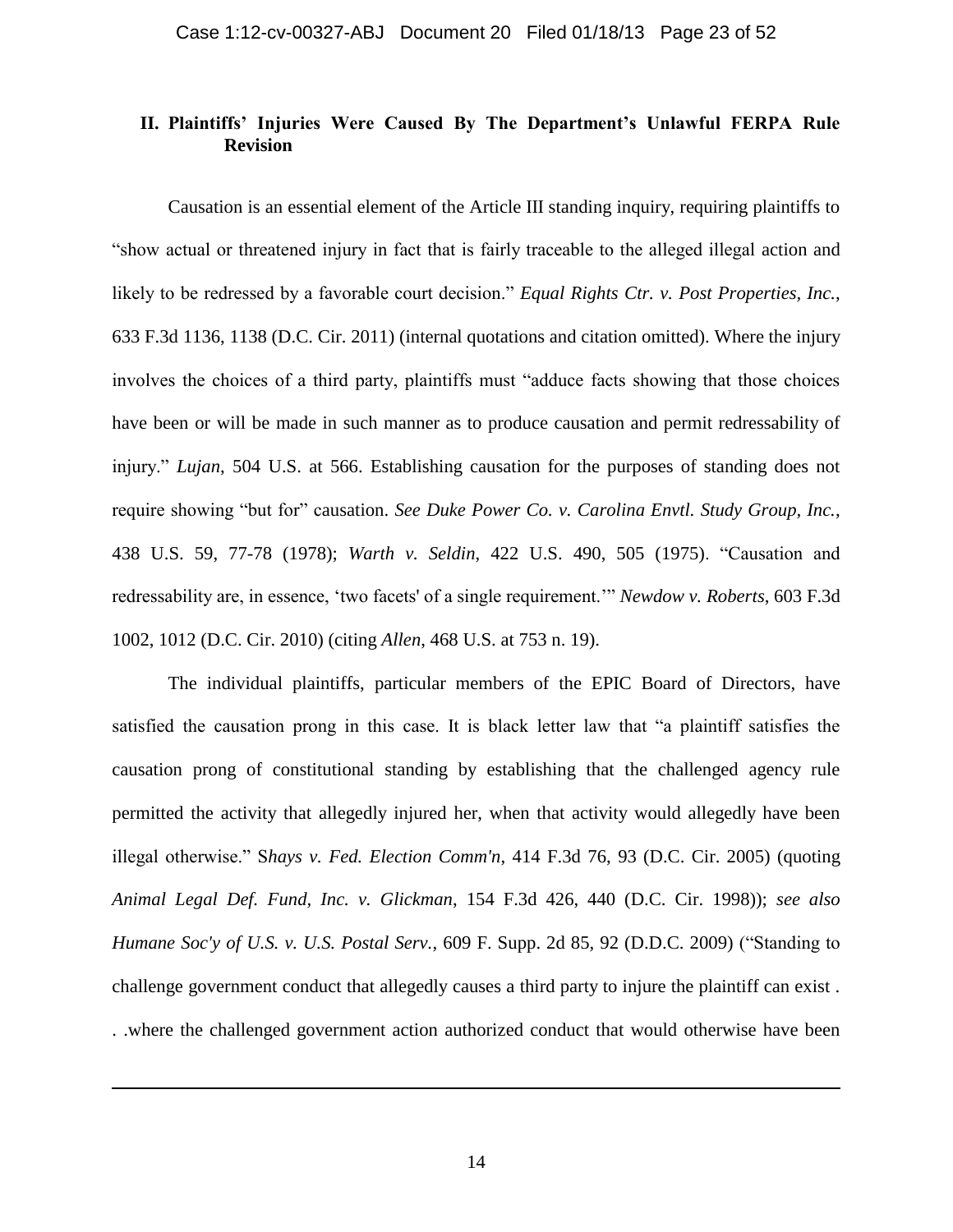### Case 1:12-cv-00327-ABJ Document 20 Filed 01/18/13 Page 24 of 52

illegal.") (internal quotation and citation omitted). The co-plaintiffs find themselves in precisely this position: the Department's Final Rule authorized new disclosures of their education records, and such disclosures would not have been permitted absent the regulation. Thus, the Members' injuries are "fairly traceable" to the Department's unlawful Rule, and would be redressed by a favorable decision of this Court.

EPIC's organizational injury is also fairly traceable to the Department's Final Rule. The particular organizational injury present in this case—an expenditure of resources designed to counteract unlawful conduct—has been repeatedly held to satisfy the causal component of the standing requirement. *See Havens*; *Abigail Alliance*; *Spann*; *Fair Employment Council.* Here, third parties—namely, education activists, media organizations, and the public generally—were the beneficiaries of, and often the initiators of, EPIC's resource expenditures. *See* Decl. of Marc Rotenberg ¶¶ 9-12 (attached as Exhibit E); Decl. of Khaliah Barnes ¶¶ 12-16 (attached as Exhibit F). Although the presence of third parties in the causal chain can make causation more difficult to establish, *see Lujan*, 504 U.S. at 560, EPIC's expenditures are still fairly traceable to the Department's actions. In *Havens, Abigail Alliance, Spann,* and *Fair Employment Council*, the objects of the plaintiff organizations' expenditures were, respectively, "low-and moderateincome homeseekers," 455 U.S. at 379, "[Abigail Alliance's] members and the public," 469 F.3d at 133, "black home buyers and renters, . . . the D.C. area real estate industry and the public," 899 F.2d at 27, and members of the public who sought employment counseling or referral services from the Fair Employment Council, or were otherwise impacted by the Council's outreach efforts. 28 F.3d at 1276. In all of these cases, third parties acted as necessary links in the causal chain, as the plaintiff organizations would not have diverted resources in the absence of their existence.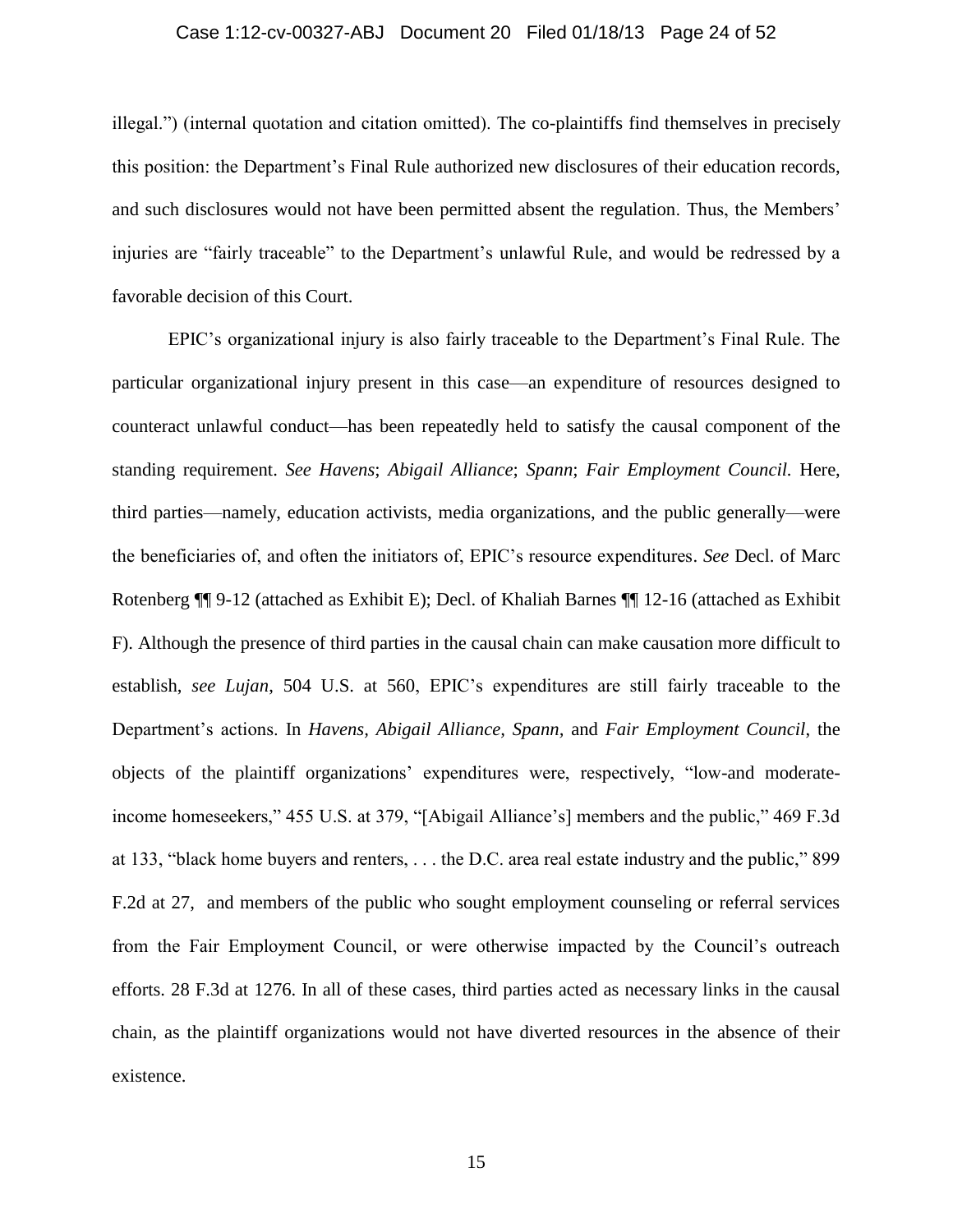#### **III. The Final Rule Must Be Analyzed Under the** *Chevron* **Deference Standard**

Courts analyze agency statutory authority, and deference afforded therein, "by following the two-step procedure set forth in *Chevron*. . ." *Mingo Logan Coal Co. Inc. v. U.S. E.P.A.*, 850 F. Supp. 2d 133, 138 (D.D.C. 2012). Under *Chevron*, courts must first determine "whether Congress has directly spoken to the precise questions at issue." *Chevron v. Natural Resources Defense Council,* 467 U.S. 837, 842 (1984). Courts "use 'traditional tools of statutory construction' to determine whether Congress has unambiguously expressed its intent." *Serono Labs., Inc. v. Shalala,* 158 F.3d 1313, 1319 (D.C. Cir. 1998) (quoting *Chevron,* 467 U.S. at 843 n. 9). These traditional tools include "an examination of the statute's text, structure, purpose, and legislative history." *Mingo Logan Coal Co. Inc.*, 850 F. Supp. at 138*; see also Bell Atlantic Tel. Cos. v. FCC,* 131 F.3d 1044, 1047 (D.C. Cir. 1997).

If Congress has directly addresses the precise question before the Court, "that is the end of the matter; for the court, as well as the agency, must give effect to the unambiguously expressed intent of Congress." *Chevron,* 467 U.S. at 842–43. If, however, Congress has not addressed the issue before the Court because "the statute is either silent or ambiguous," the Court must then determine "whether the interpretation proffered by the agency is 'based on a permissible construction of the statute.'" *Mingo Logan Coal Co. Inc.,* 850 F.Supp. at 139 (quoting *Chevron*, 467 U.S. at 843). *See also Serono Laboratories, Inc.,* 158 F.3d at 1320 (D.C. Cir. 1998) ("Turning to the second *Chevron* inquiry, we ask whether the agency's definition is 'based on a permissible construction of the statute,' *Chevron,* 467 U.S. at 843, which requires only that its construction be a 'reasonable' one." (quoting *Chevron*, 467 U.S. at 843-44)).

Contrary to the Defendant's claim that the Final Rule deserves deference, the D.C. Circuit hesitates to "*presume* a delegation of power absent an express *withholding* of such power,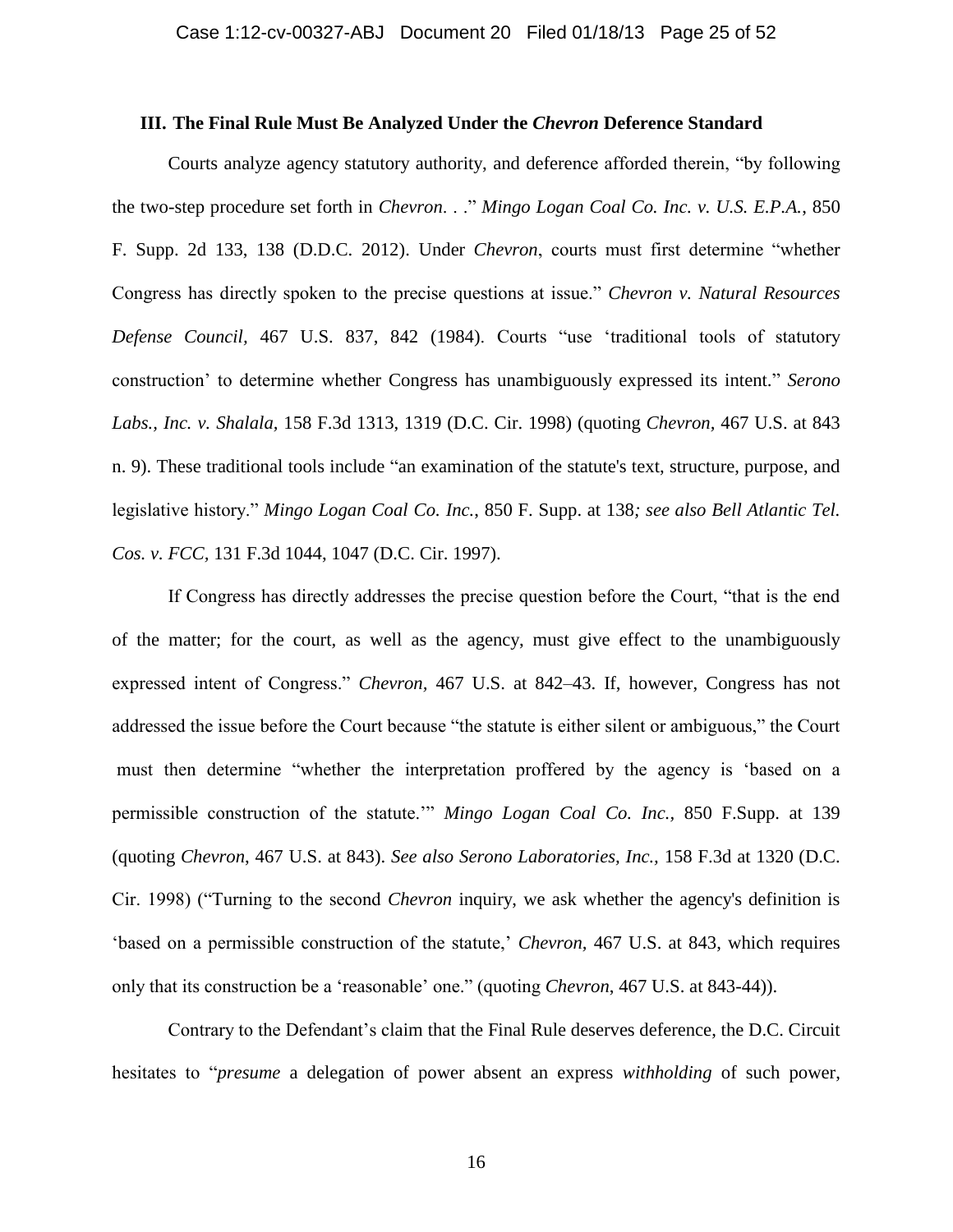## Case 1:12-cv-00327-ABJ Document 20 Filed 01/18/13 Page 26 of 52

[because] agencies would enjoy virtually limitless hegemony, a result plainly out of keeping with *Chevron* and quite likely with the Constitution as well." *Ry. Labor Exec. Ass'n v. Nat. Mediation Bd.,* 29 F.3d 655, 671 (D.C. Cir. 1994) (emphasis in original). Def.'s Mot. to Dismiss, 21; *see also Nat'l Mining Ass'n v. Jackson*, 816 F. Supp. 2d 37, 42-43 (D.D.C. 2011); *Am. Bus Ass'n v. Slater*, 231 F.3d 1, 8 (D.C. Cir. 2000); *Backcountry Against Dumps v. EPA,* 100 F.3d 147, 150 (D.C.Cir.1996) (rejecting EPA's argument "that, since section 6945(c) is silent as to its application to Indian tribes, the statute is 'ambiguous' "); *Am. Petroleum Inst. v. EPA,* 52 F.3d 1113, 1120 (D.C. Cir. 1995); *Ethyl Corp. v. EPA,* 51 F.3d 1053, 1060 (D.C. Cir. 1995) ("We refuse, once again, to presume a delegation of power merely because Congress has not expressly withheld such power."). "Statutory 'silence' simply leaves that lack of authority untouched . . . the failure of Congress to use 'Thou Shalt Not' language doesn't create a statutory ambiguity of the sort that triggers Chevron deference." *U.S. Telecom Ass'n v. F.C.C.,* 359 F.3d 554, 566 (D.C. Cir. 2004).

The Final Rule is entitled to deference under *Chevron* only if: (1) the FERPA expressly permits the Education Department to define the disputed terms in the way that it does in the Final Rule; or (2) the Education Department's interpretation is a permissible construction under the FERPA. For the reasons discussed below, through the FERPA's statutory text and legislative history, Congress unambiguously limited the agency's ability to revise the disputed definitions, and, to the extent that the FERPA is silent or ambiguous, the Final Rule is not a permissible construction of the statute. The Final Rule is therefore not entitled to *Chevron* deference.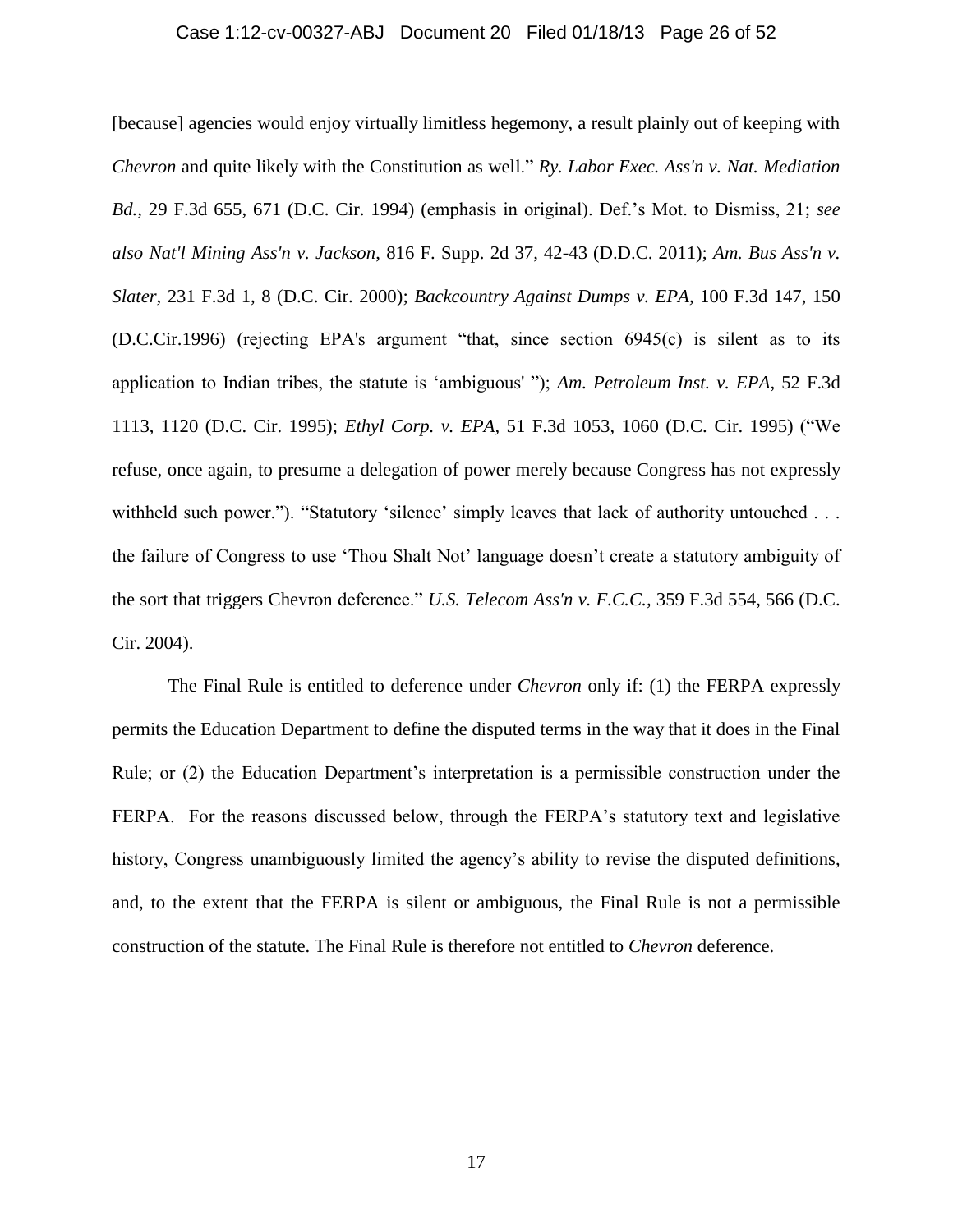## **IV. Each of the Challenged Definitions Exceeds Statutory Authority and Is Therefore Not Entitled to** *Chevron* **Deference**

## **A. The Final Rule's Definition of "Directory Information" Exceeds the Education Department's Statutory Authority Because it Removes Students' Right to Prohibit Disclosure of Directory Information**

The 2008 agency revision to the definition of "directory information" provides:

Directory information includes a student ID number, user ID, or other unique personal identifier used by the student for purposes of accessing of communicating in electronic systems, but only if the identifier cannot be used to gain access to education records except when used in conjunction with one or more factors that authenticate the user's identity, such as a personal identification number (PIN), password, or other factor known or possessed only by the authorized user.

2008 Final Rule, AR 0798; 34 C.F.R. § 99.3. The 2011 Final Rule further amended the definition

of "directory information" so that student ID numbers could be displayed on student badges as

directory information:

. . . In accordance with paragraphs (a) and (b) of this definition, directory information includes – . . .

(2) A student ID number or other unique personal identifier that is displayed on a student ID badge , but only if the identifier cannot be used to gain access to education records except when used in conjunction with one or more factors that authenticate the user's identity, such as a PIN, password, or other factor know or possessed only by the authorized user.

2011 Final Rule, AR 0733; 34 C.F.R. § 99.3.

According the agency's Final Rule, Student ID numbers may be displayed on student badges as directory information "*even if the parent or the eligible student opted out of directory information*." 2011 Final Rule, AR 0720 (emphasis added)*; see also* 34 C.F.R. §§ 99.3, 99.37(c)(2). Essentially, the 2011 Final Rule makes directory information more readily available by placing it on student badges. This change removes the explicit FERPA's privacy protections that allow eligible students to opt out of directory information disclosure. 20 U.S.C. §  $1232g(a)(5)(B)$ . Unlike other directory information such as name and major field of study,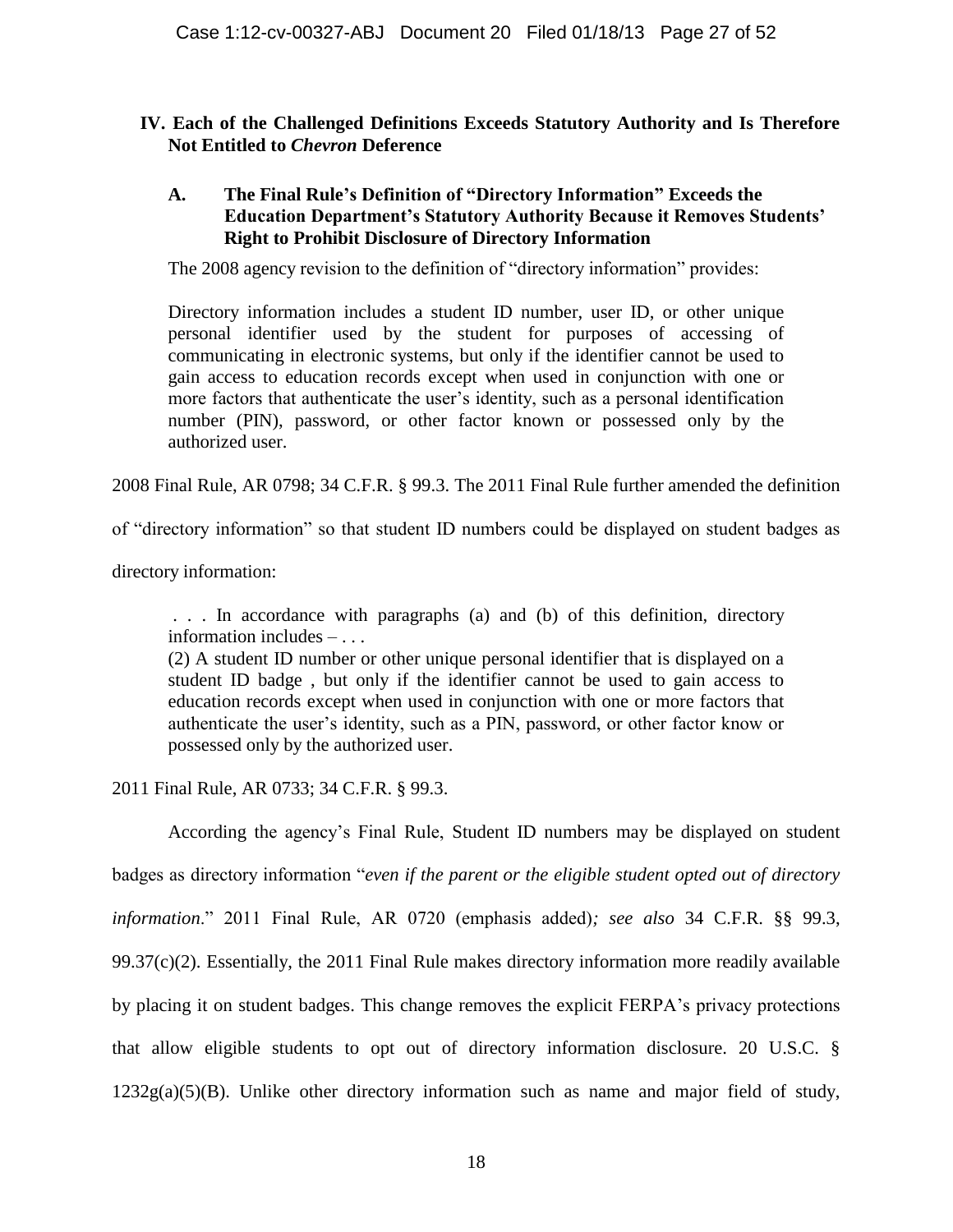### Case 1:12-cv-00327-ABJ Document 20 Filed 01/18/13 Page 28 of 52

student ID numbers used in conjunction with other readily available directory information provide access to education records in violation of the FERPA. Applying *Chevron* analysis step one, Congress's intention is clear: the FERPA's text and legislative history show that students should be able to prevent disclosure of directory information. Further, the Department's interpretation is not reasonable under the FERPA because publicly available unique student identifiers expose personal information that places at risk the privacy of students, the precise concern of Congress in enacting the statute.

## *1. Through the FERPA's Text, Purpose, and Legislative History, Congress Unambiguously Guaranteed Students the Right to Prevent Disclosure of Directory Information*

The FERPA applies varying levels of privacy protection for student personally identifiable information. Specifically, under the FERPA, "[n]o funds shall be made available under any applicable program to any educational agency or institution which has a policy or practice of releasing, or providing access to, any personally identifiable information in education records *other than* directory information . . ." 20 U.S.C. § 1232g(b)(1) (emphasis added).

Directory information is "information contained in an education record of a student that would not generally be considered harmful or an invasion of privacy if disclosed." Final Rule, AR 0733;

34 C.F.R. § 99.3. Under the statute, directory information includes:

The student's name, address, telephone listing, date and place of birth, major field of study, participation in officially recognized activities and sports, weight and height of members of athletic teams, dates of attendance, degrees and awards received, and the most recent previous educational agency or institution attended by the student.

20 U.S.C. § 1232g(a)(5)(A). *See also* Final Rule, AR 0733; 34 C.F.R. § 99.3. Additionally, as discussed above, the Department considers student unique identifiers as directory information if they "cannot be used to access records or communicate electronically without one or more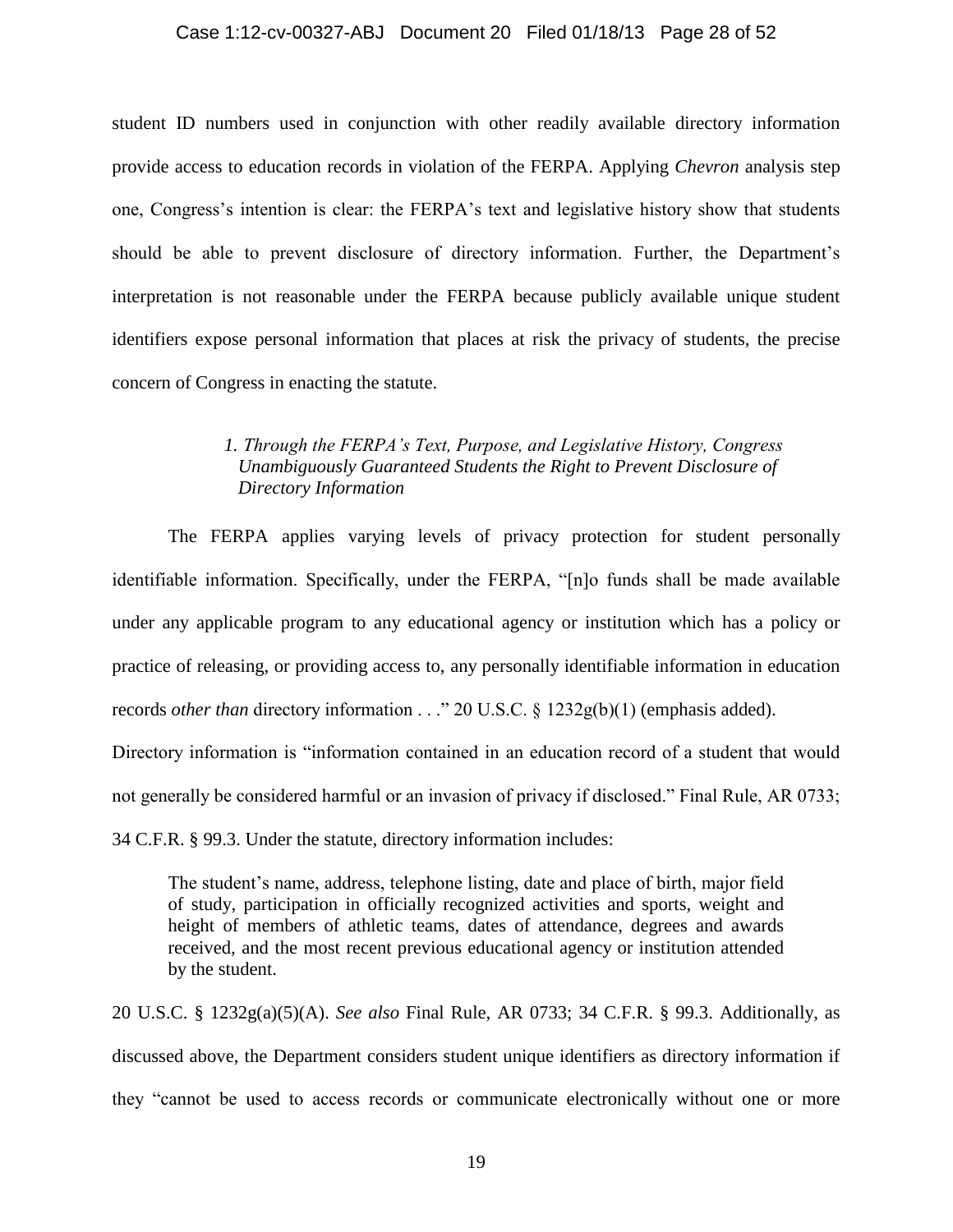#### Case 1:12-cv-00327-ABJ Document 20 Filed 01/18/13 Page 29 of 52

additional factors to authenticate the user's identity. . ." 2008 Final Rule, AR 0755. Importantly, the FERPA's catalog of directory information does not list unique student identifiers created by schools for students. This is because Congress did not envision unique student IDs created by the education institution as directory information, and it especially did not envision publicly disclosing unique student ID numbers via badges. But even more, the text clearly provides parents or their eligible students the opportunity to withhold directory information from public disclosure:

Any educational agency or institution making public directory information shall give public notice of the categories of information which it has designated as such information with respect to each student attending the institution or agency and shall allow a reasonable period of time after such notice has been given for a parent to inform the institution or agency that any or all of the information designated should not be released without the parent's prior consent.

20 U.S.C. § 1232g(a)(5)(B). The Final Rule removes students' statutory right to withhold directory information in violation of the FERPA's plain text provision guaranteeing that right. This provision is particularly important in the context of the student privacy interests that FERPA advances. Even though education institutions may disclose directory information, they must first notify students and provide an opportunity for students to prohibit disclosure of their information. Through this provision, Congress recognized that students should control who obtains information about them. The Final rule, however, directly contravenes the plaint text that permits students to protect their directory information and thus is an impermissible construction under the statute.

Additionally, the FERPA's legislative history shows that Congress intended students to be able to prevent disclosure of their directory information. In the Buckley-Pell Amendment, Congress addressed ambiguity surrounding when educational institutions were permitted to disclose certain personally identifiable information without first obtaining student or parental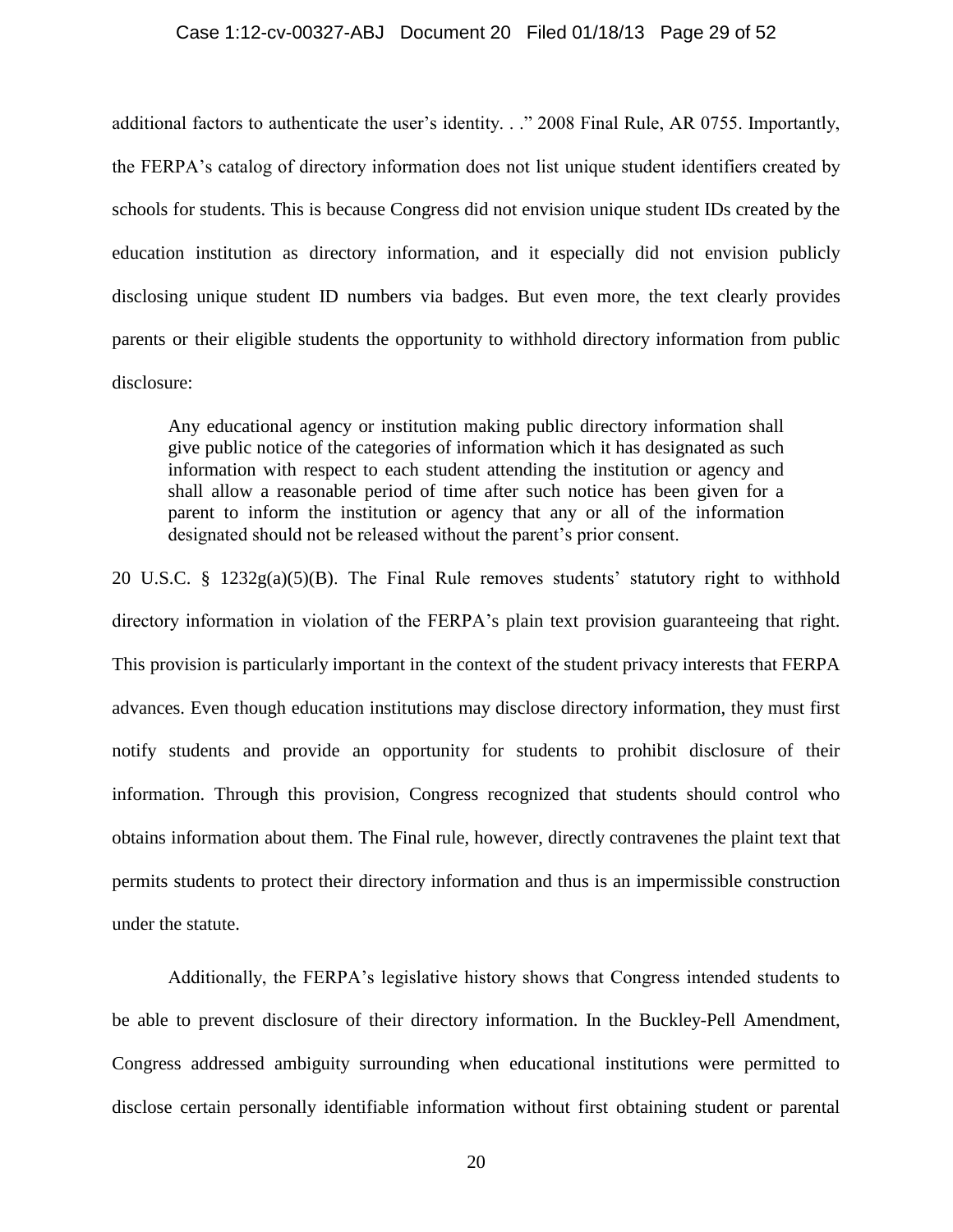#### Case 1:12-cv-00327-ABJ Document 20 Filed 01/18/13 Page 30 of 52

consent: "these amendments specifically provide that a school may safely provide what is termed 'directory information'—such personal facts as name, address, and telephone number—to third parties without fear of having its Federal funds withdrawn." Joint Statement in Explanation of Buckley/Pell Amendment, AR 0855. The amendment further states that "institutions providing such directory information would be required to give public notice of the information [they] planned to make available to the general public, and to allow parents time to notify the institution that any or all of that information *should not be released*." Joint Statement in Explanation of Buckley/Pell Amendment, AR 0855 (emphasis added). Therefore, the legislative history shows that Congress created a right to prevent directory information from being disclosed. By permitting student ID numbers, which are directory information, to be displayed on student badges, and expressly prohibiting students from opting out of this disclosure, the Final Rule denies students the right to prevent their directory information from being disclosed. The FERPA's legislative history regarding directory information is clear: Congress intended that students would have the right to prohibit release of directory information. Because the Final Rule denies students this right, the Final Rule contravenes the FERPA's legislative history, and cannot be granted deference.

Traditional tools of statutory interpretation, such as plain text meaning and legislative history, indicate Congress's clear intent: students should be able to proscribe disclosure of their directory information. The Education Department therefore exceeded its statutory authority when it prevented students from opting out of directory information disclosure.

### *2. The Final Rule's Directory Information Amendment is not Reasonable Because it Reveals Information that Would be Considered Harmful or an Invasion of Privacy*

Directory information is "information contained in an education record of a student that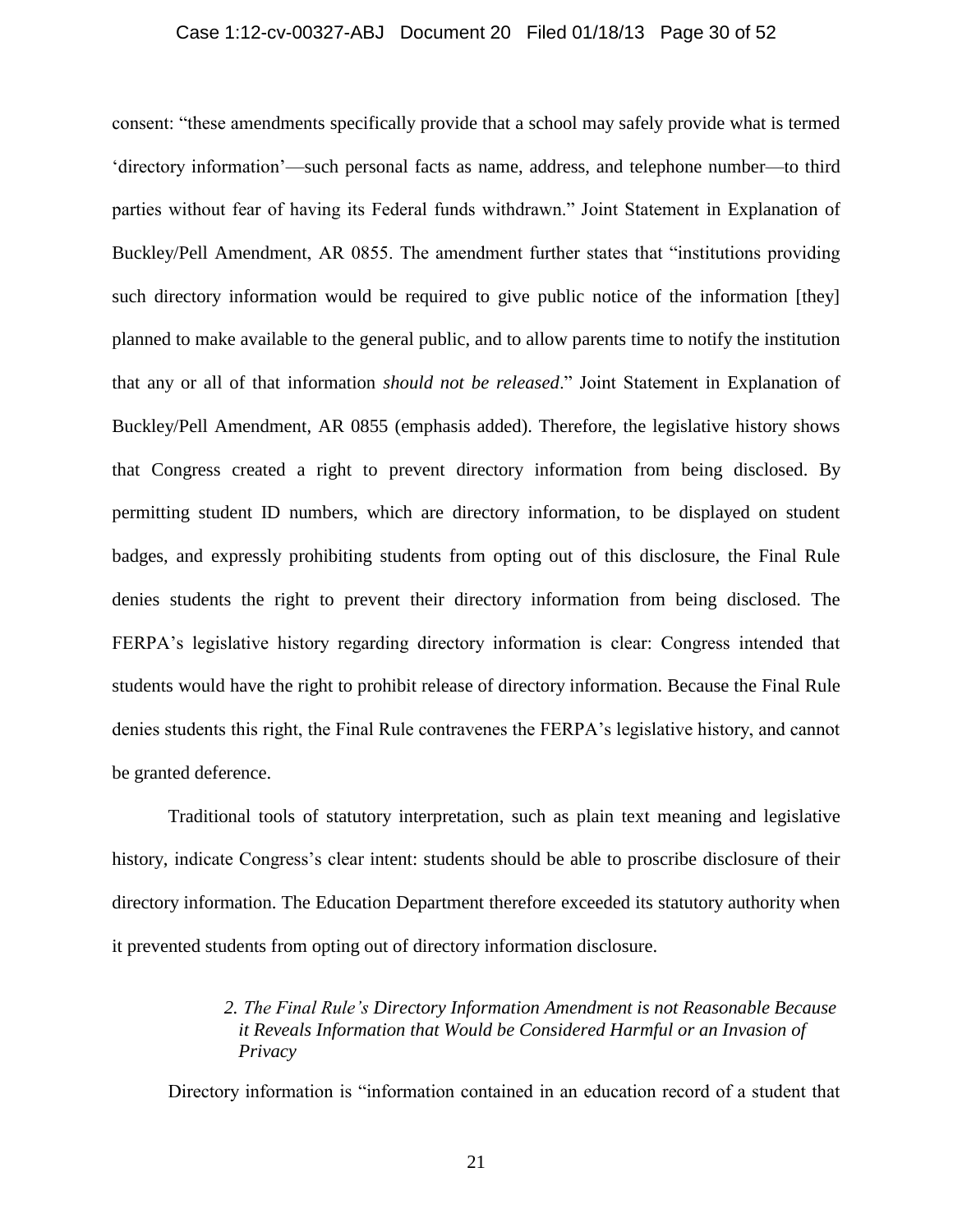### Case 1:12-cv-00327-ABJ Document 20 Filed 01/18/13 Page 31 of 52

would not generally be considered harmful or an invasion of privacy if disclosed." Final Rule, AR 0733; 34 C.F.R. § 99.3. As addressed above, the Final Rule expressly permits student ID numbers to be displayed on student ID badges "if the identifier cannot be used to gain access to education records except when used in conjunction with one or more factors that authenticate the user's identity, such as a PIN, password, or other factor known or possessed only by the authorized user." 2011 NPRM, AR 0004. *See also* 2011 Final Rule, AR 0733; 34 C.F.R. § 99.3. The Final Rule therefore makes student ID numbers more accessible because they are publicly displayed on student badges.

As EPIC stated in comments on the proposed Final Rule, the information gleaned from unique identifiers can provide sensitive and potentially embarrassing reports, which would amount to a privacy invasion. This information can also be used for business purposes, employment decisions, educational assessment, and even identity theft. Re-identification using student's unique ID numbers is relatively simple. Moreover, many schools provide access to education records by using ID numbers and other directory information, such as birthdates and email addresses. *See, e.g.*, Latanya Sweeney, *Simple Demographics Often Identify People Uniquely,* Carnegie Mellon University, Data Privacy Working Paper No. 3 (2000); Ross J. Anderson, *The DeCODE Proposal for an Icelandic Health Database,* at 11 (Oct. 20, 1998); Ross J. Anderson, *Security Engineering: A Guide To Building Dependable Distributed Systems* 172 (2008); Fida Kamal Dankar & Khaled El Emam, *A Method for Evaluating Marketer Reidentification Risk,* Proceedings of the 2010 EDBT/ICDT Workshops, ACM, Article 28 (2010). Salvador Ochoa, Re-identification of Individuals in Chicago's Homicide Database: A Technical and Legal Study, Massachusetts Institute of Technology (2001). The Final Rule provides access to student ID numbers by permitting them to be publicly displayed, and reflects a fundamental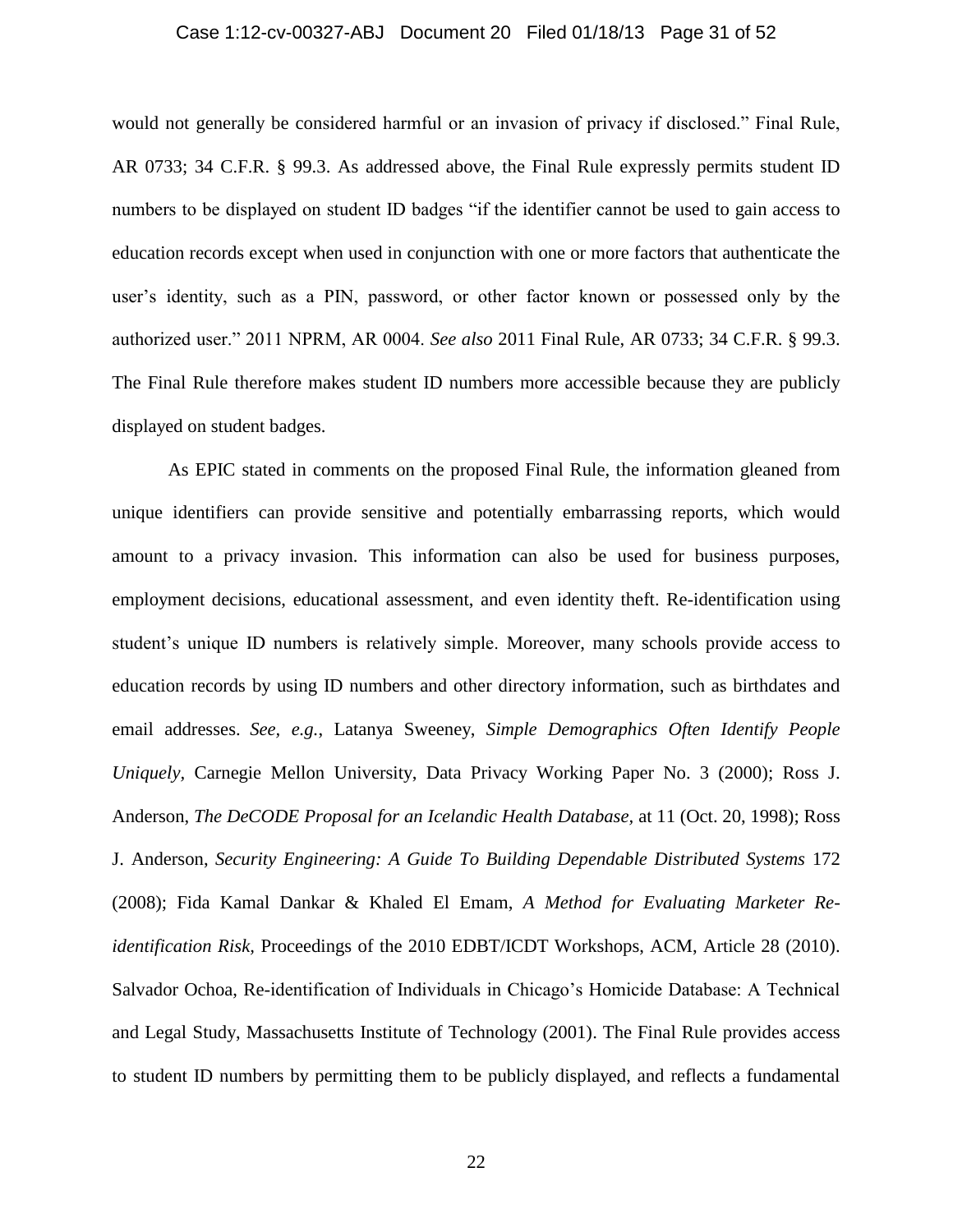## Case 1:12-cv-00327-ABJ Document 20 Filed 01/18/13 Page 32 of 52

misunderstanding of how student unique identifiers are used. As Exhibit G shows, student ID numbers are used in conjunction with other directory information to gain access to student records. Therefore, even though the Final Rule provides that student ID numbers displayed on badges are directory information *only if* those numbers cannot be used to gain access to education records, student ID numbers are increasingly used to gain access to the records. The exception swallows the rule. The Final Rule permits publication of directory information in such a way that use of directory information can reveal education records in violation of the core purpose of the Act.

Contrary to the Department's argument, student ID numbers do not function like names and photographs when displayed on an ID badge, because student ID numbers provide access to student education records. As Exhibit G shows, schools do not request names, photographs, or even other directory information such as height and weight, to authenticate student identification for access to electronic databases. They do, however, request the unique student identifier to gain access to education records. Public disclosure of student ID numbers, is therefore, an invasion of privacy because, even more so than directory information, student ID numbers can easily be used to gain access to education records.

In sum, the FERPA's plain language, purpose, and legislative history unequivocally prohibit the Final Rule provision that forces students to disclose their student ID directory information without the opportunity to opt out of this disclosure. Additionally, the Final Rule is an unreasonable construction under the FERPA because it permits directory information—unique student ID numbers displayed on student badges—to be used to provide access to information "generally considered harmful or an invasion of privacy." And for these reasons, the Final Rule is not entitled to deference under *Chevron*.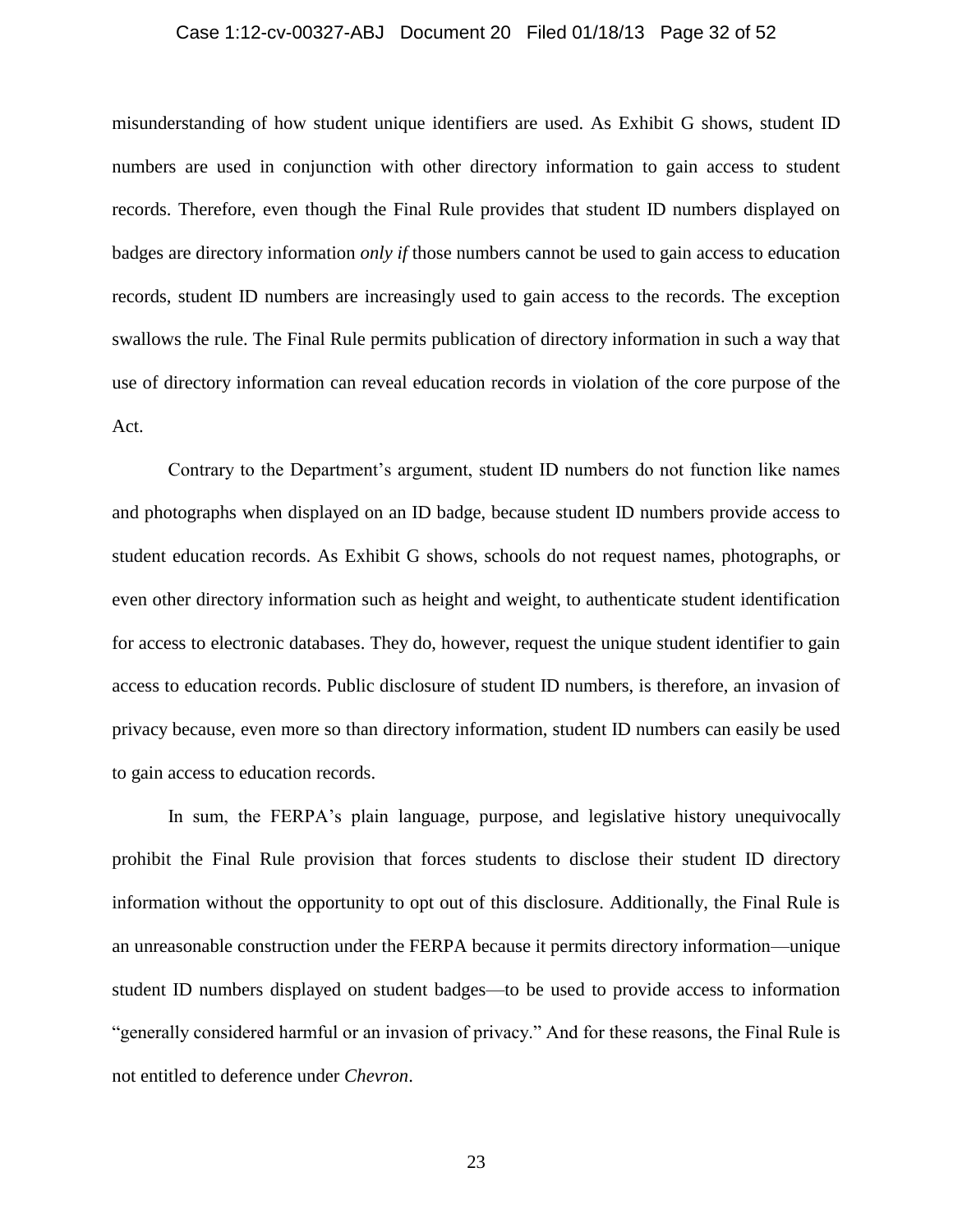**B. The Final Rule's Definition of "Authorized Representative" Exceeds the Education Department's Statutory Authority Because the Plain Meaning and Legislative History of the FERPA Foreclose the Department's Interpretation, and the Definition is Otherwise Not a Permissible Construction of the FERPA**

In the Final Rule, for the first time since the enactment of the FERPA, the Department issued a definition of "authorized representative" for the purposes of the FERPA's education program auditing and evaluation exception:

*Authorized representative* means any entity or individual designated by a State or local educational authority or an agency headed by an official listed in §99.31(a)(3) to conduct—with respect to Federal-or State-supported education programs—any audit or evaluation, or any compliance or enforcement activity in connection with Federal legal requirements that relate to these programs.

34 C.F.R. § 99.3; Final Rule, AR 0733. Importantly, the agency's Final Rule removes Congress's express intent that authorized representatives are under the direct control of the Comptroller General of the United States, the Secretary of Education, or State educational authorities. Proposed Final Rule, AR 0003; Final Rule, AR 0708-0711.

Under step one of the *Chevron* analysis, in analyzing the ordinary meaning of "authorized representatives," the context and purpose of the FERPA, as well as its legislative history, it is clear Congress limited "authorized representatives" to entities under the direct control of the Education Department. And even under step two, the Department's interpretation of "authorized representatives" is not permissible under the FERPA. For these reasons, discussed in detail below, the Final Rule is not entitled to *Chevron* deference, and the Final Rule must be vacated.

## *1. The FERPA's statutory text, taken as a whole, proscribes the Department's interpretation*

The FERPA expressly restricts access to education records to a limited number of third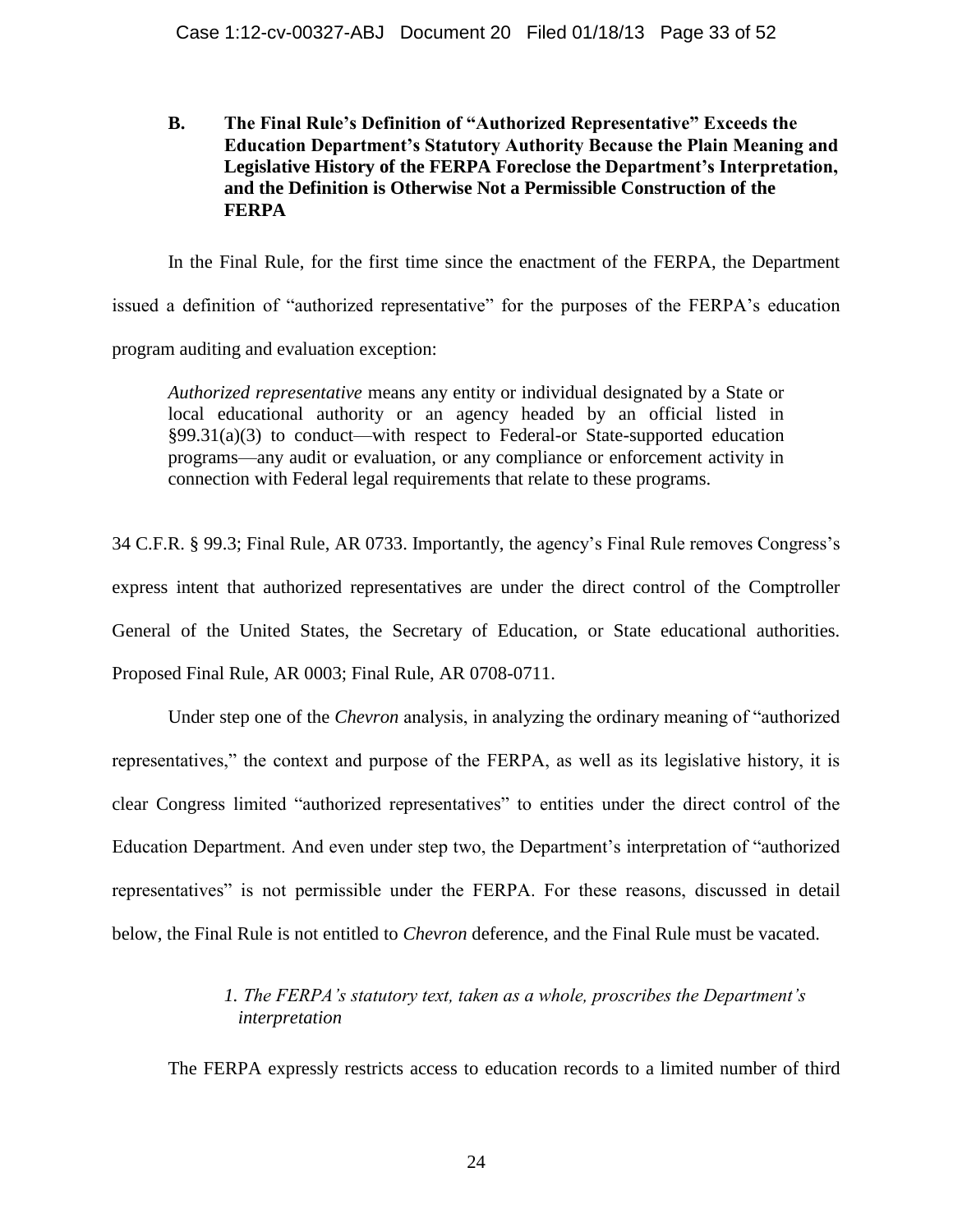### Case 1:12-cv-00327-ABJ Document 20 Filed 01/18/13 Page 34 of 52

parties, under narrow exceptional circumstances. Certain third-party access to educational records, such as by a "school official" or "authorized representative, is conditioned on direct control over the third party of the entity disclosing the records. The Department argues that because Congress did not "unambiguously" forbid its interpretation of authorized representative, the Department's interpretation should be granted *Chevron* deference. But as discussed above in detail, this Circuit has continuously found that argument unpersuasive because of the insurmountable deference the argument would bestow upon agencies. In applying traditional tools of statutory interpretation, such as ordinary meaning, context and purpose, and legislative history, Congress's intent under the FERPA is clear: authorized representatives must be under the direct control of designating officials for purposes of access education records.

## *i. The ordinary meaning of "authorized representative" limits who may serve in that capacity*

In the absence of an express statutory definition, "[courts] must give a term its ordinary meaning." *Petit v. U.S. Dept. of Educ.,* 675 F.3d 769, 781 (D.C. Cir. 2012). To "authorize" means "[t]o give legal authority; to empower." Black's Law Dictionary (9th ed. 2009). A "representative" is "[o]ne who stands for or acts on behalf of another." *Id*. Put together, the simple textual meaning of "authorized representative" is an entity or individual who has been given the legal authority to act on the behalf of another person or entity. Moreover, the meaning courts "ascribe to statutory text must reflect the statute's 'context.'" *Petit,* 675 F.3d at 781 (quoting *Bell Atl. Tel. Cos.,* 131 F.3d at 1047; *see also PDK Labs., Inc. v. U.S. Drug Enforcement Admin.,* 362 F.3d 786, 794 n. 1 (D.C. Cir. 2004) ("[O]ne cannot understand a statute merely by understanding the words in it."). Therefore, to interpret "authorized representatives," this Court must consider not only the ordinary meaning of this term, but also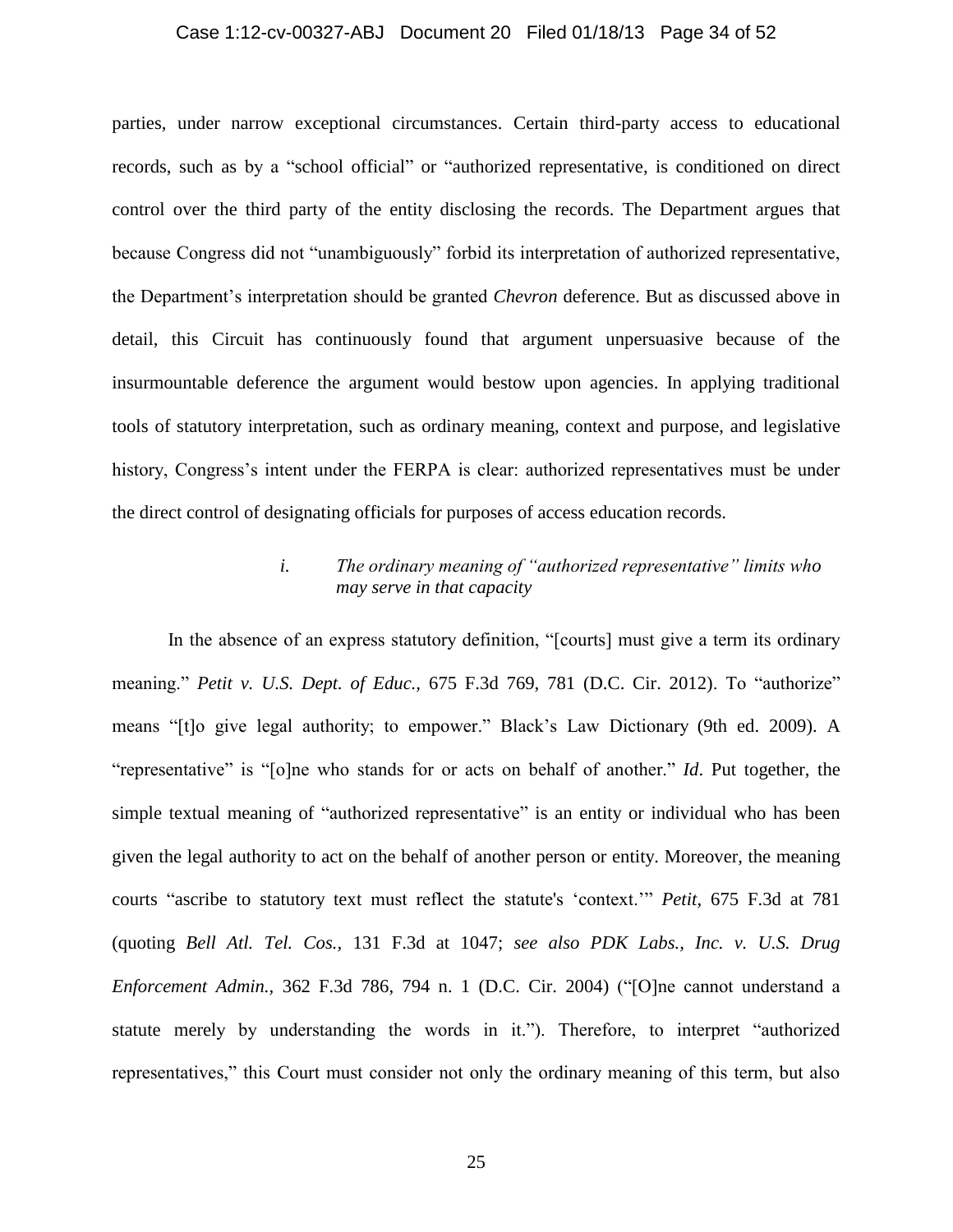### Case 1:12-cv-00327-ABJ Document 20 Filed 01/18/13 Page 35 of 52

"the problem Congress sought to solve" in enacting the statute in the first place. *PDK Labs., Inc.,* 362 F.3d at 796. By enacting the FERPA, Congress sought to limit public access to student personally identifiable information. To this end, Congress placed limits on who could access personal student records, and under what circumstances. The references to "officials" in 20 USC § 1232g (b) (3)'s proviso illustrate that Congress intended to limit access to authorized representatives only under the direct control of the designating entities. It would be contrary to the plain text and the purpose of the statute if "authorized representatives" could be *any* third party entity; and it would be explicitly contrary to the structure of the Act if the third party was one which neither the Comptroller General, Education Secretary, or state educational authorities could exercise control in fact. But that is exactly the Department's contention. In fact, according to the agency's final rule, "nothing in the [Final Rule] specifically prohibits a State politician or private company, for example, from being designated as an authorized representative . . ." 2011 Final Rule, AR 0708. This interpretation allows a limitless number of entities auditing or evaluating "education programs"—another term the Department seeks to redefine under the Final Rule—rendering meaningless the concept of an "authorized representative."

Also, the agency's argument that Congress's use of "authorized representative" instead of other terms used throughout the FERPA suggests an "expectation that non-employees would serve in this capacity [as authorized representatives]" is unpersuasive. Def.'s Mot.,  $30 - 31$ . Even though when "'Congress includes particular language in one section of a statute but omits it in another section of the same Act, it is generally presumed that Congress acts intentionally and purposely in the separate inclusion or exclusion'," this presumption has limits. *Barnhart v. Sigmon Coal Co., Inc*., 534 U.S. 438, 452 (2002) (quoting *Russello v. United States,* 464 U.S. 16, 23 (1983). Specifically the "[*Barnhart*] principle has little purchase when . . . the overall scope of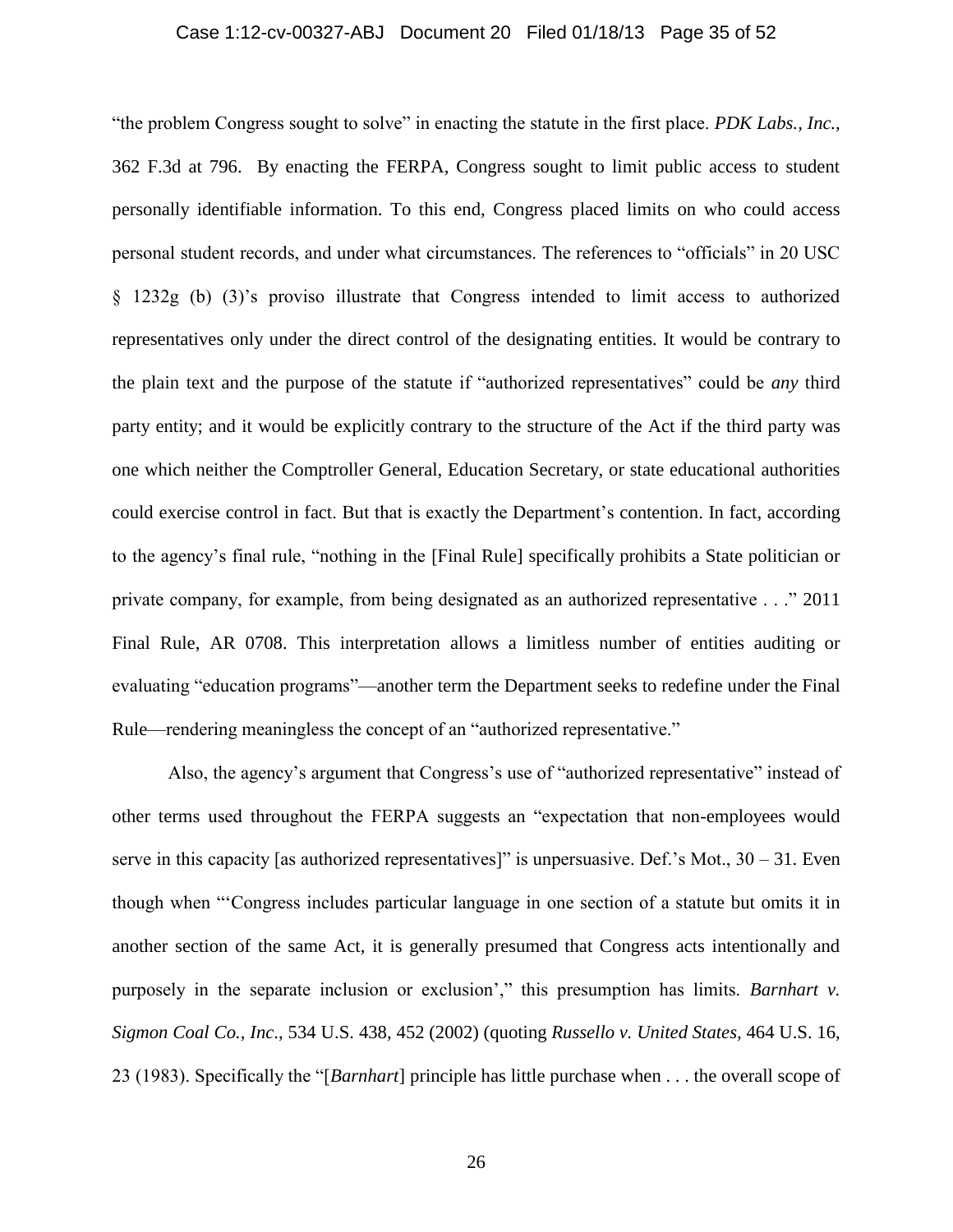#### Case 1:12-cv-00327-ABJ Document 20 Filed 01/18/13 Page 36 of 52

a statute is clearly limited by a requirement that is not explicitly mentioned in every subsection." *Am. Chemistry Council v. Johnson*, 406 F.3d 738, 741 (D.C. Cir. 2005); *see also Nat'l Rifle Ass'n of America v. Reno,* 216 F.3d 122, 127 (D.C. Cir. 2000). Here, the overall scope of the FERPA is to limit the number of entities that have access to student education records. Congress, therefore, was not required to choose a specific phrase to clarify that which is explicit both in the meaning of "authorized representative" and throughout the FERPA's scope: only a limited number of partiers are granted access to education records.

Accordingly, when "authorized representatives" is analyzed in context of the FERPA and the risks to student privacy that the statute was intended to prevent, authorized representatives does not encompass a boundless number of individuals that may access education records.

## ii. *The Final Rule's definition for authorized representative conflicts with both the FERPA's legislative history, and the Education Department's own interpretation of legislative history*

In 2008, the Department stated, "... there is no other legislative history to indicate that Congress intended that FERPA be interpreted to permit educational agencies and institutions, or State and local educational authorities or Federal official and agencies listed in t §99.31(a)(3), to share students' education records with non-educational State officials." 2008 Final Rule, AR 0775. The Department also stated that "[a]ny further expansion of the list of officials and entities in FERPA that may receive education records without the consent of the parent or eligible student must be authorized by legislation enacted by Congress." AR 0775; Final Rule, AR 0709. But now, the Department argues that, pursuant to the FERPA's legislative history, it has the authority to expand the list of entities that may receive education records. This interpretation is inconsistent with the Department's 2008 interpretation of the Act, as well as Congressional record discussion of auditors.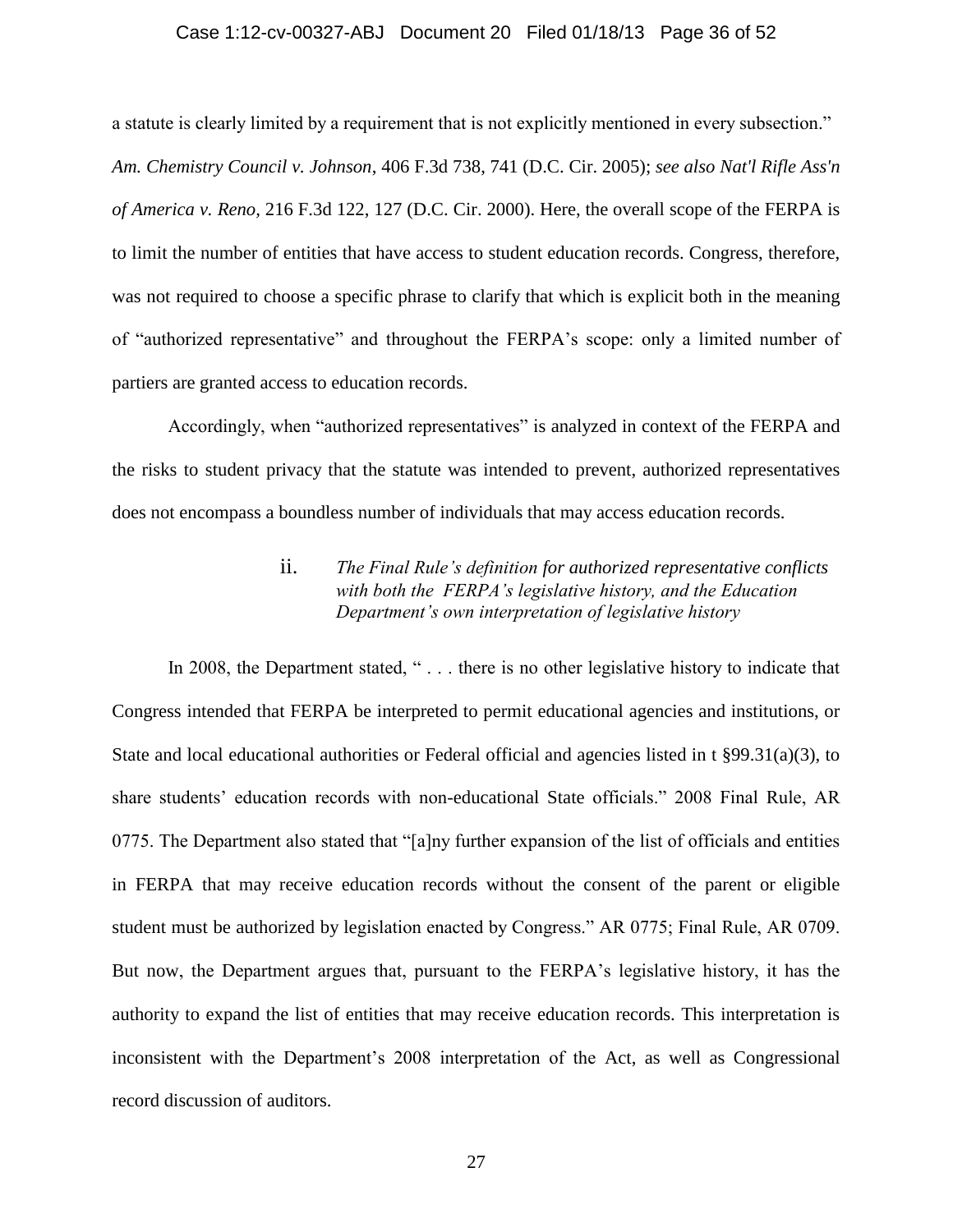### Case 1:12-cv-00327-ABJ Document 20 Filed 01/18/13 Page 37 of 52

As discussed in the Hansen Memorandum, the interpretation that authorized representatives are under the direct control of the designating officials stems directly from the Buckley-Pell Joint Statement. The Joint Statement describes restrictions on the transfer of student personally identifiable information, without consent, to "other educational agencies, or institutions, other school officials, auditors from the General Accounting Office and the Department of Health, Education and Welfare, . . ." Joint Statement, AR 0855. The legislative history envisioned auditors and evaluators representing—and under the direct control—of specified agencies. It would be counter to the purpose of the law if just any individual or organization could gain access to education records. The Department recognized this in 2008 when it acknowledged that a further expansion of officials and entities that may receive education records would need explicit Congressional authorization.

Moreover, Congress itself made clear the specific reasons for preventing non-educational state agencies from accessing, altering, or storing records containing the personally identifiable information of students. The law's chief sponsor Senator James L. Buckley specifically intended that FERPA would prevent linking academic data to non-academic data for the purpose of measuring schools' impact. Senator Buckley's statement in the Congressional Record describes FERPA as a safeguard against "the dangers of ill-trained persons trying to remediate the alleged personal behavior or values of students," which include "poorly regulated testing, inadequate provisions for the safeguarding of personal information, and ill-devised or administered behavior modification programs." 120 Cong. Rec. at 14580-81 (1974). In support of his concern, Senator Buckley entered into the Congressional Record a magazine article decrying "welfare and health department workers" accessing student records that included "soft data" such as "family, ... psychological, social and academic development . . . personality rating profile, reports on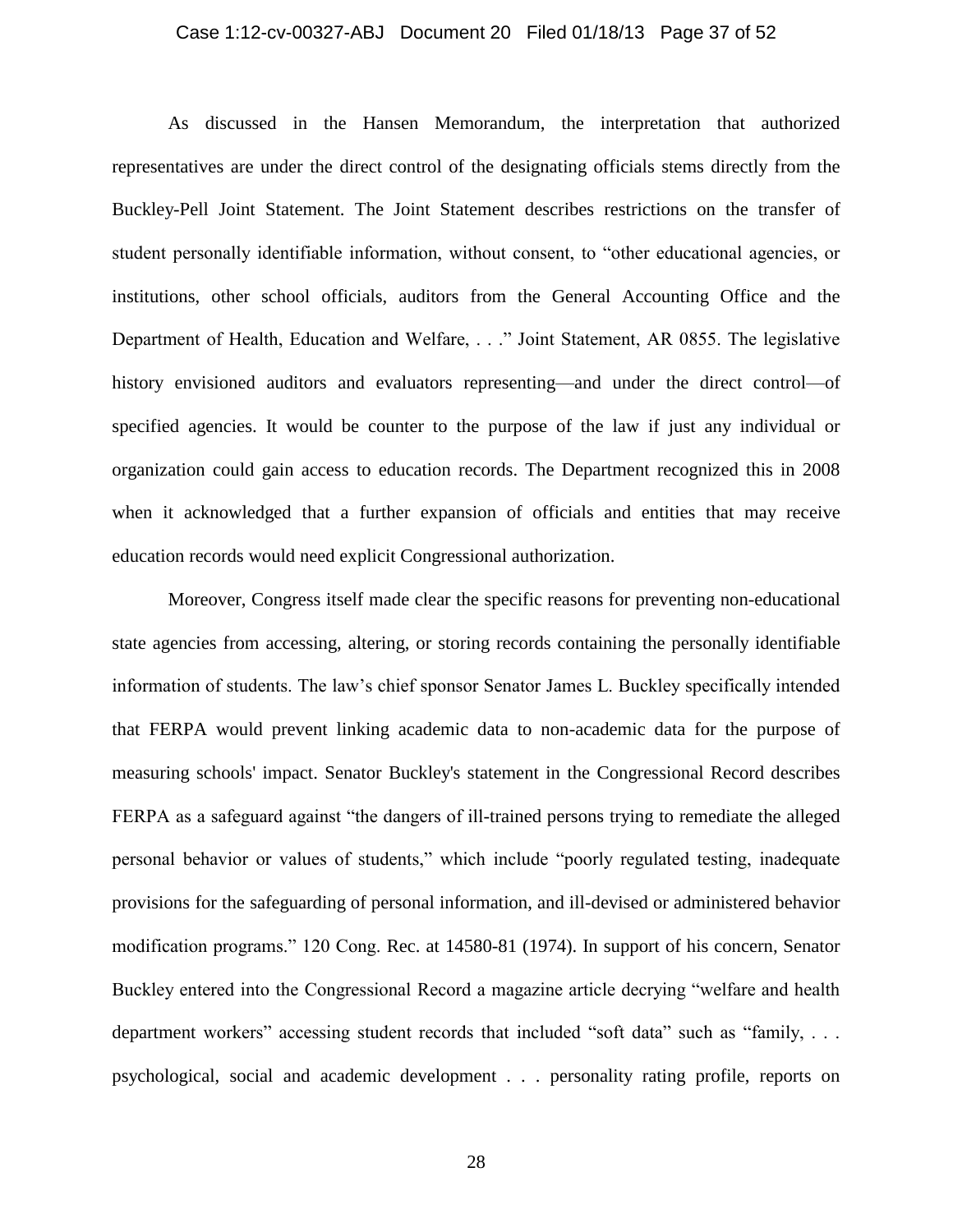#### Case 1:12-cv-00327-ABJ Document 20 Filed 01/18/13 Page 38 of 52

interviews with parents and 'high security' psychological, disciplinary and delinquency reports." Mary Margaret Penrose, *In the Name of Watergate: Returning FERPA to Its Original Design*, 14 N.Y.U. J. Legis. & Pub. Pol'y 75, 84-85 (2011) (citing Diane Divoky, *How Secret School Records Can Hurt Your Child*, PARADE, Mar. 31, 1974, at 14).

Congress has yet to alter its stance on the FERPA legislative safeguards, a prerequisite for the agency's tracking of 'soft data' and other non-academic characteristics, charting them with SLDS, and sharing the results with non-academic institutions. In sum, the Final Rule's definition for "authorized representative" should not be granted any deference because: (1) it is an unlawful subdelegation of the Department's duties under the FERPA; (2) it is impermissibly retroactive; and (3) the FERPA's statutory text, analyzed as a whole, proscribes the Department's interpretation.

### *2. Notwithstanding Congress's statutory limitations for "authorized representatives," the Department's Definition for "Authorized Representatives" is Not a Permissible Construction of the Statute*

Putting aside Congress's limitations on "authorized representatives" under the FERPA, the Department's definition is otherwise not a reasonable construction of the statute because it: (1) improperly delegates the Department's authority to non-federal entities; (2) is unlawfully retroactive; and (3) is not permissible even in light of SLDS.

### *i. The Department's definition is not a permissible construction of the FERPA because it improperly delegates the Department's authority to non-federal entities*

"When a statute delegates authority to a federal officer or agency, subdelegation to a subordinate federal officer or agency is presumptively permissible . . . There is no such presumption covering subdelegations to outside parties." *U.S. Telecom Ass'n v. F.C.C., 359 F.3d*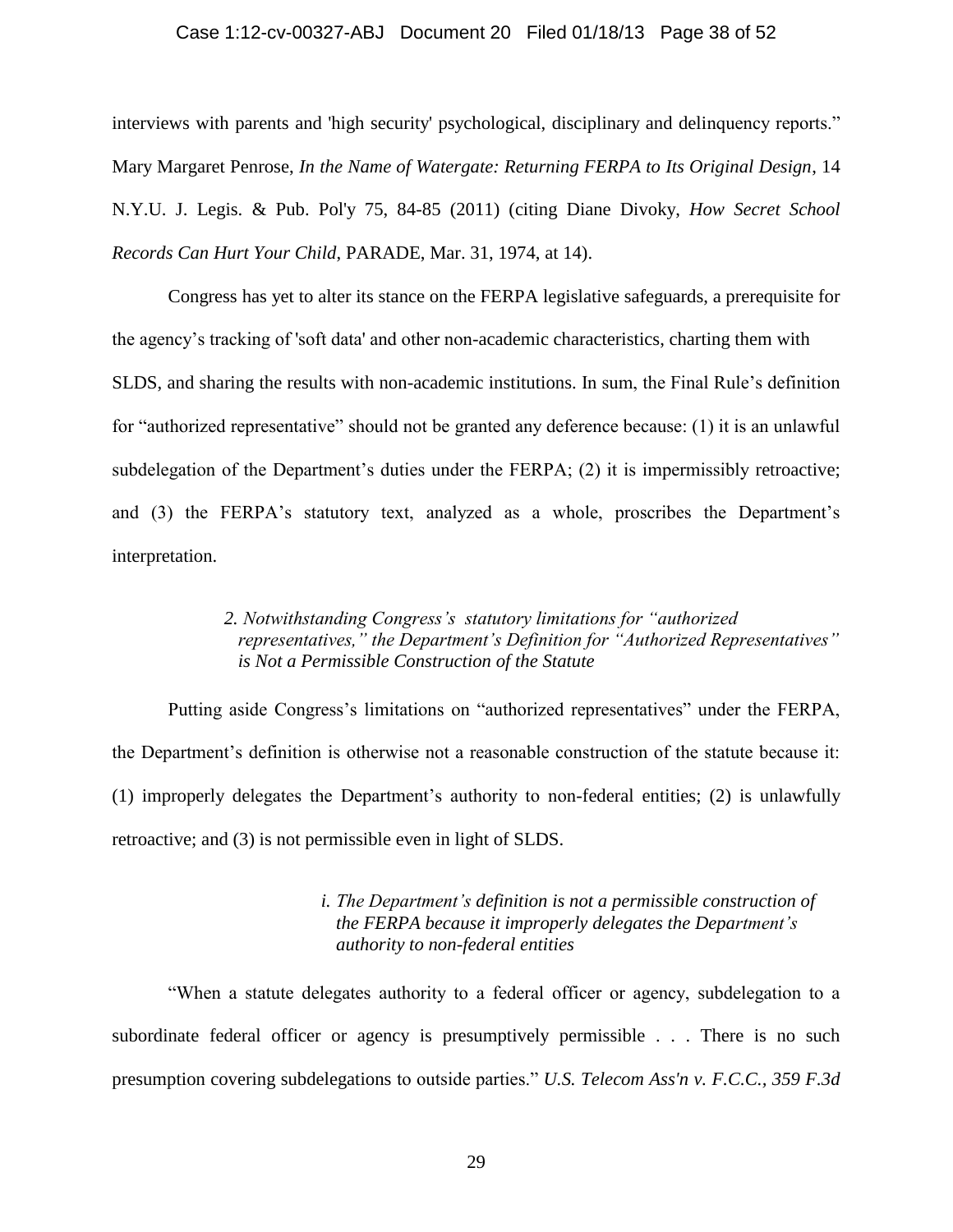## Case 1:12-cv-00327-ABJ Document 20 Filed 01/18/13 Page 39 of 52

*554, 565* (D.C. Cir. 2004). Further, this Circuit has held that "subdelegations to outside parties are assumed to be improper absent affirmative showing of congressional authorization." *Id*. *See Shook v. District of Columbia Fin. Responsibility & Mgmt. Assistance Auth*., 132 F.3d 775, 783– 84 & n. 6 (D.C. Cir. 1998)*; see also Nat'l Ass'n of Reg. Util. Comm'rs ("NARUC") v. FCC*, 737 F.2d 1095, 1143–44 & n. 41 (D.C. Cir. 1984); *Nat'l Park and Conservation Ass'n v. Stanton*, 54 F.Supp.2d 7, 18–20 (D.D.C.1999). As explained in EPIC's comments to the agency, the Final Rule unlawfully delegates its duties under the FERPA to entities and individuals not under the direct control of the educational authorities that provide them with access to private student data. EPIC Comment, AR 0526.

In its analysis of unlawful subdelegation, the D.C. Circuit noted that the F.C.C. "gave the states virtually unlimited discretion" in interpreting federal-law requirements. *U.S. Telecom Ass'n*  , 359 F.3d at 564 and that "[w]hen an agency delegates authority to its subordinate, responsibility—and thus accountability—clearly remain with the federal agency." *U.S. Telecom Ass'n,* F.3d at 565. But in the present case, when the Department delegates its power to comply with the FERPA to public and private entities not under direct control, "lines of accountability may blur, undermining an important democratic check on government decision-making." *Id.; see NARUC*, 737 F.2d at 1143 n. 41; *cf. Printz v. United States*, 521 U.S. 898, 922–23 (1997). Thus, the Department's subdelegation "to outside entities aggravates the risk of policy drift inherent in any principal-agent relationship" by "increas[ing] the risk that these parties will not share the agency's 'national vision and perspective,' and this may pursue goals inconsistent with those of the agency and the underlying statutory scheme." *U.S. Telecom Ass'n*, 359 F.3d at 566 (quoting *Nat'l Park and Conservation Ass'n v. Stanton*, 54 F.Supp.2d 7, 20 (D.D.C. 1999)).

The Department is correct when it states that "the Final Rule . . . implements the direct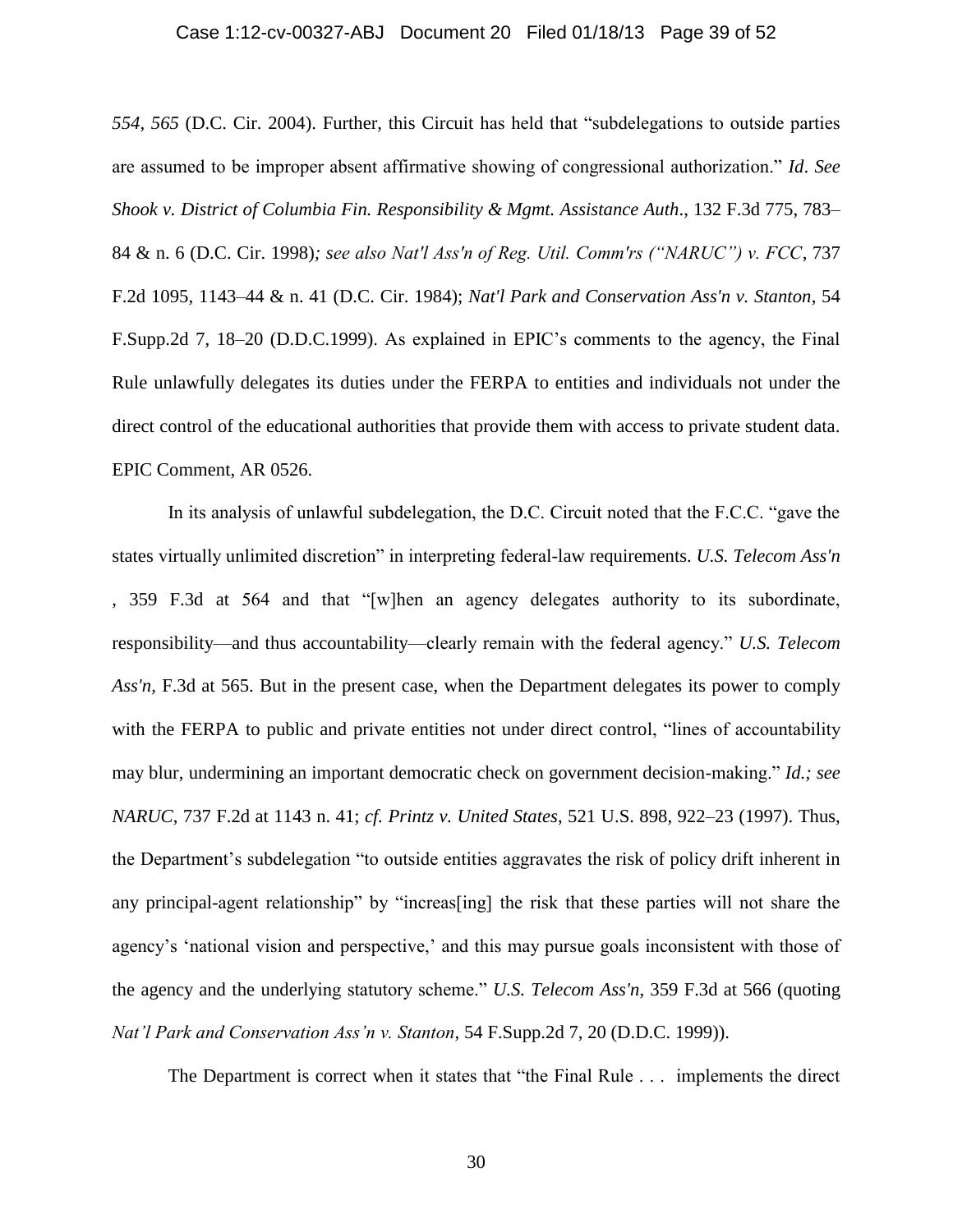### Case 1:12-cv-00327-ABJ Document 20 Filed 01/18/13 Page 40 of 52

statutory grant of authority to non-federal actors." Def.'s Mot., 26. Put another way, the Final Rule grants the authority to implement the FERPA to non-federal actors, without permission from Congress. The Final Rule is an improper delegation because it removes any duties under the FERPA for the authorized representatives, and therefore risks that these authorized representatives may pursue goals inconsistent with the Education Department and FERPA. The Department has delegated its duty to protect education records to authorized representatives, who in turn are not required to adhere to any regulatory scheme detailing how to protect education records. The Department's "flexibility" given to the authorized representatives by the designators is no more than a carte blanche for these authorized representatives to protect education records how, or if, they see fit.

Here, as in *U.S. Telecom*, the Final Rule's "non-regulatory guidance" fails to adequately legally bind the state and local educational institutions that would be tasked with ensuring FERPA compliance. And although "non-employee authorized representatives must be designated by a written agreement that includes specific provisions," the designator is only required to use "reasonable," unenforceable, "non-regulatory" methods to ensure that the authorized representatives uphold student privacy protections under the FERPA. 34 C.F.R. § 99.35(a)(2); Final Rule, AR 0712-0715; 0737-0745. The Department explicitly declined to "impose specific requirements for reasonable methods," and instead issued a "non-regulatory guidance on best practices for reasonable methods." Final Rule, AR 0712. Thus, contrary to the Department's argument, the Final Rule improperly delegates authority to non-federal entities. The statutory text forbids the Department's interpretation because the FERPA mandates specific privacy safeguards for authorized representatives, and the Final Rule simply encourages non-binding, "nonregulatory" reasonable methods to adhere to the FERPA. 20 U.S.C. §1232g (b) (3); Final Rule,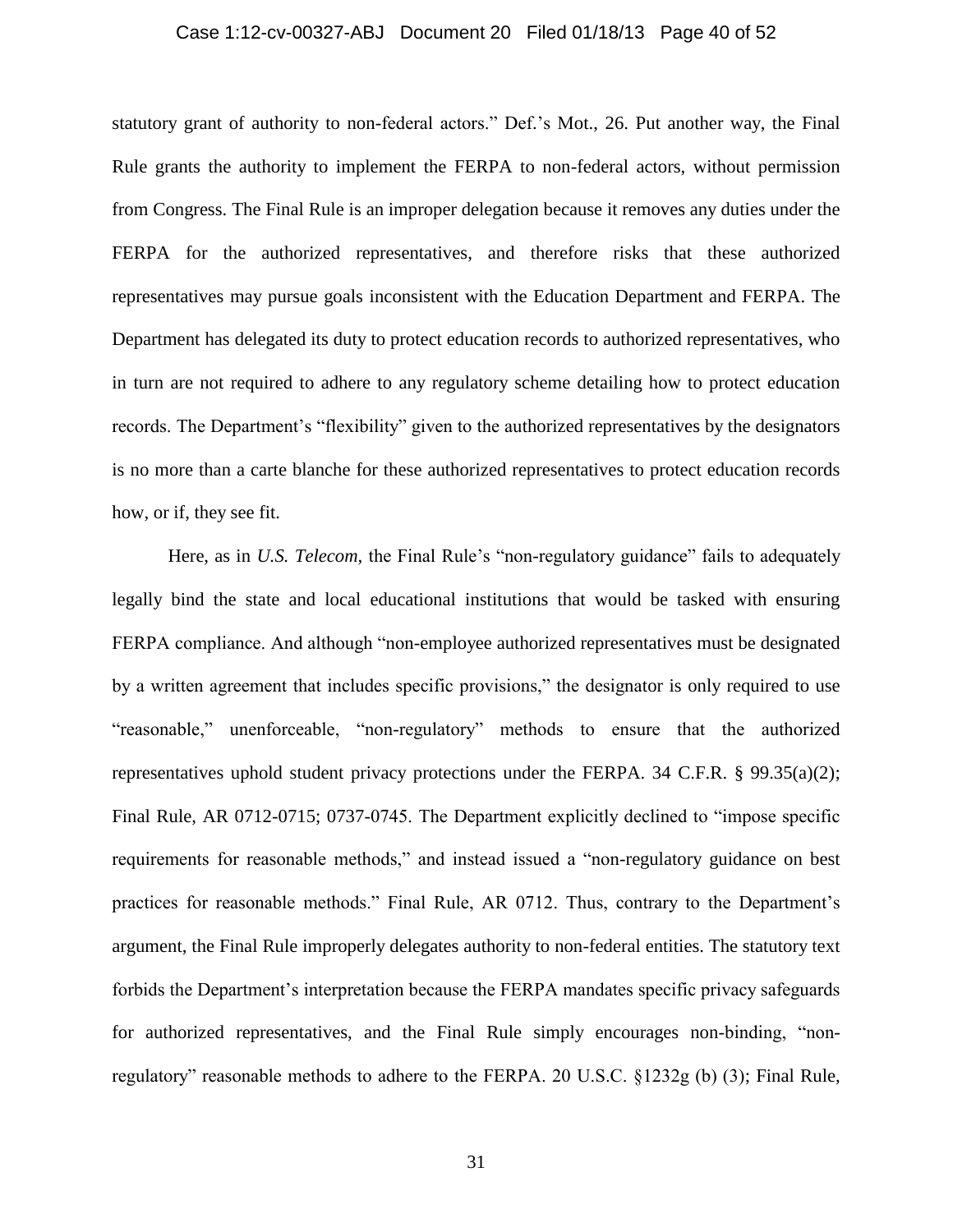AR 0712.

The *U.S. Telecom* court also highlighted that parties aggrieved by state utility commission decisions had no assurance "when, or even whether, the [federal agency] might respond." *U.S. Telecom Ass'n*., 359 F.3d at 564. Here, the Education Department has rarely used the broad statutory power Congress granted the agency to "issue cease and desist orders and to take any other action authorized by law." *United States v. Miami Univ.*, 91 F. Supp. 2d 1132, 1145 (S.D. Ohio 2000) *aff'd*, 294 F.3d 797 (6th Cir. 2002). Nor does the agency use its power to withhold federal funding. Nor has the agency ever applied the specific sanctions Congress designed to enforce FERPA, namely withholding federal funding. 20 U.S.C. §§ 1232g(a)-(b). The ED has premised its proposed regulations on state and local educational institutions' legal authority to ensure FERPA compliance under state and local laws. The agency would unlawfully remove the most fundamental safeguard standing between bad actors and private student data: the threat of federal agency enforcement actions.

Congress's intent in drafting FERPA was anything but "an affirmative showing of congressional authorization for such a subdelegation." *U.S. Telecom Ass'n* at 565. Because the Final Rule is an unauthorized and unlawful subdelegation of the Education Department's responsibilities under the FERPA, it is not a permissible construction of the FERPA, and cannot be granted *Chevron* deference.

> *ii. The Department's definition is not a permissible construction of the FERPA because by abandoning its previous interpretation that authorized representatives must be under direct control of 34 C.F.R.§99.31(a) officials, the Final Rule is unlawfully retroactive.*

Almost a decade ago, the Hansen Memorandum established the Department's longstanding interpretation that "authorized representatives" evaluating or auditing federally or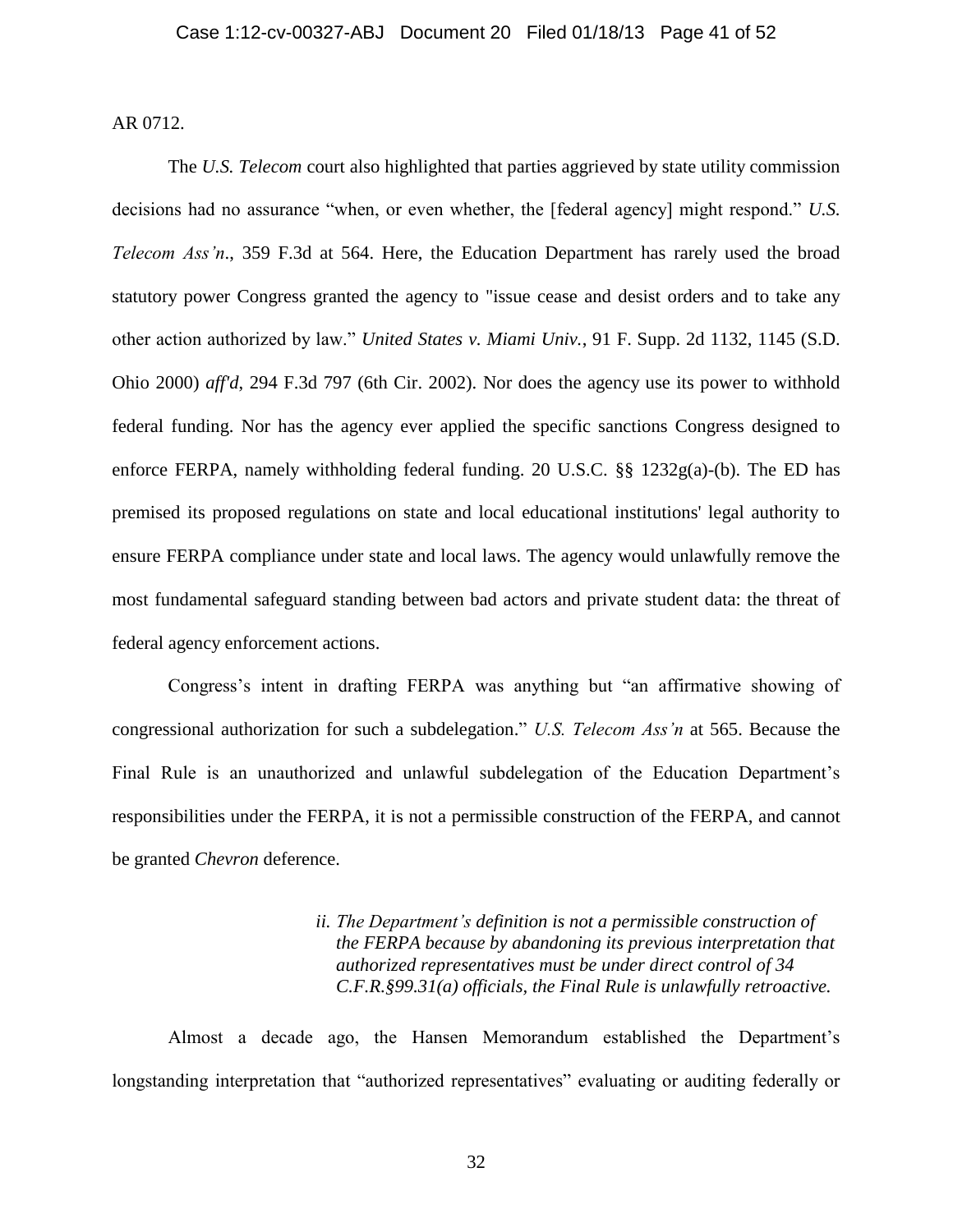### Case 1:12-cv-00327-ABJ Document 20 Filed 01/18/13 Page 42 of 52

state-supported education programs had to be under the direct control of the designating officials. Hansen Memorandum, AR 0832-0835. The direct control provision was "intended to harmonize program evaluation requirements . . . while protecting the privacy of students." Hansen Memorandum, AR 0832. By mandating that authorized representatives be under the direct control of designated officials, the department limited access to education records, and in so doing, afforded students distinct privacy protections under the FERPA. By removing the direct control requirement and corresponding privacy protections that had been in place for almost a decade, the final rule retroactively removed vested privacy rights under the FERPA. *Arkema Inc. v. E.P.A.*, 618 F.3d 1, 7 (D.C. Cir. 2010); *see Nat'l Mining Ass'n v. United States Dep't of Interior*, 177 F.3d 1, 8 (D.C. Cir. 1999) (quoting *Ass'n of Accredited Cosmetology Sch. v. Alexander*, 979 F.2d 859, 864 (D.C. Cir. 1992)). "The critical question [in determining whether a rule operates retroactively]is whether the interpretation established by the new rule 'changes the legal landscape.' *Arkema Inc*., 618 F.3d at 7 (quoting *Health Ins. Ass'n of Am., Inc. v. Shalala*, 23 F.3d 412, 423–24 (D.C.Cir.1994)). A rule is retroactive and changes the legal landscape "[i]f a new rule is "substantively inconsistent" with a prior agency practice and attaches new legal consequences to events completed before its enactment," *Arkema*, 618 F.3d at 7.

In the legal landscape before the Final Rule, only a limited number of entities—entities under direct control—were considered to be "authorized representatives." After the Final Rule, "any entity or individual" can be designated as an "authorized representative." 2011 Final Rule, AR 0733. The ultimate takeaway of the Department's action is that in the legal landscape before the Final Rule, educational institutions could not disclose education records for the purpose of evaluating federal education programs to individuals not under the institution's direct control. If the individuals or entities were not under the institution's direct control, the institution would not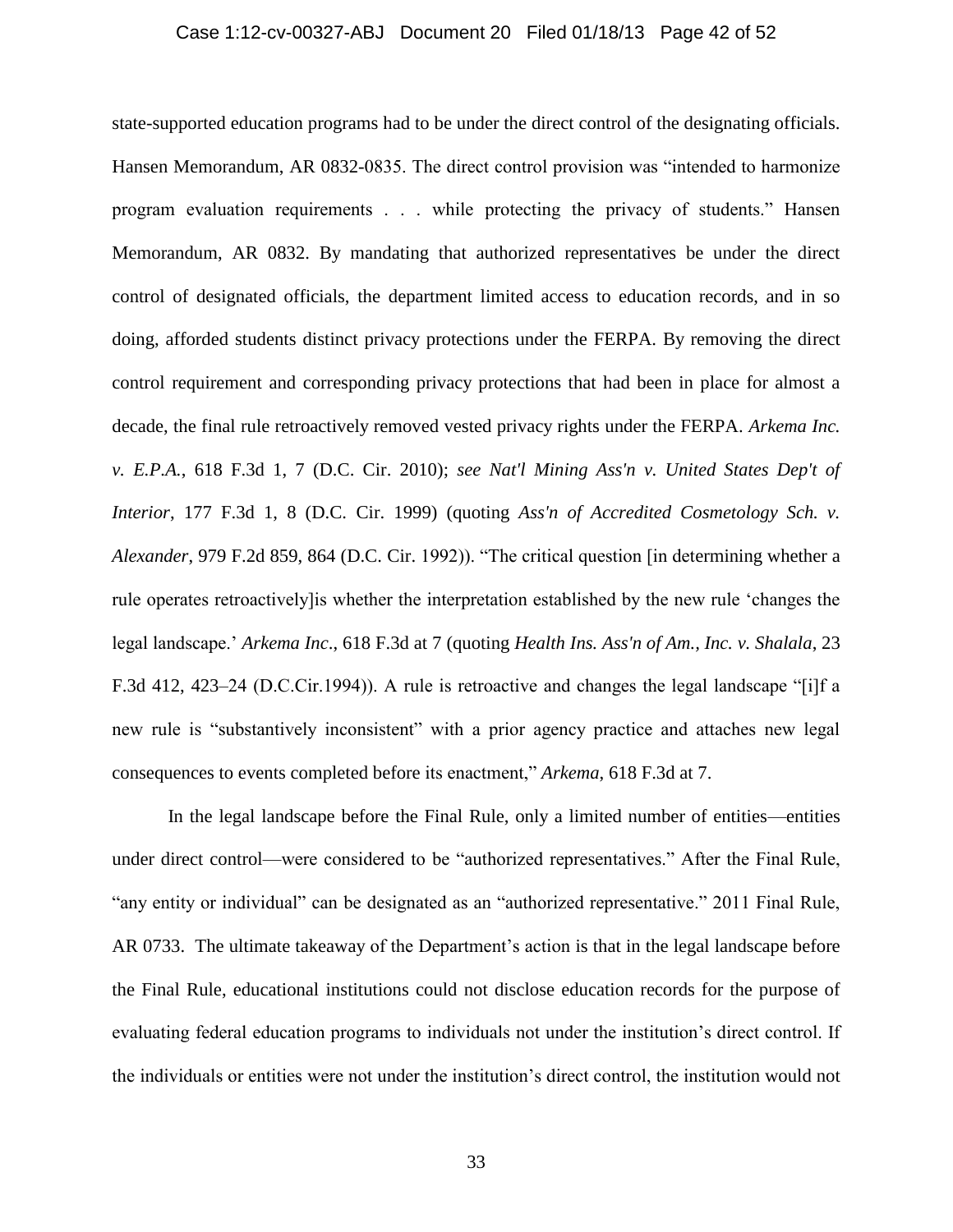#### Case 1:12-cv-00327-ABJ Document 20 Filed 01/18/13 Page 43 of 52

be able to disclose education records pursuant to 20 U.S.C. § 1232g(b)(3), and would otherwise be required to obtain student consent before disclosing. But after the Final Rule, that is no longer the case. The Final Rule is thus "substantively inconsistent" with its agency practice of almost a decade. *Arkema Inc.*, 618 F.3d at 7. The Final Rule also attaches "new legal consequences" to education records gathered before the Final Rule—these records can now be disclosed to an expansive list of individuals, not under the direct control of designating officials, without student or parental consent. *Id*. Of equal importance, these new authorized representatives are only required to use nonbinding, non-regulatory guidelines to safeguard student information.

In sum, because the Final Rule is substantively inconsistent with a prior, well-established agency practice, it is impermissibly retroactive. Furthermore, the Final Rule's retroactivity is not a reasonable construction of the FERPA, and therefore it is not entitled to *Chevron* deference.

## *iii. The Department's definition is not permissible even in light of SLDS*

Contrary to the agency's assertions, Congress has not expressed an intention to expand the use of SLDS beyond rudimentary academic data. As discussed in EPIC's comments before the agency, the statutory framework Congress designed to establish SLDS is far less sweeping than the Department argues. The COMPETES Act authorized grants for establishing and improving education data systems that meet the requirements of FERPA. *See* 20 U.S.C. § 9871(C)(i)(I) (2011). Congress stipulated that grants should be used to track three sets of data pertaining to elementary and secondary school students: first, "student level enrollment, demographic, and program participation information;" second, "student-level information about the points at which students exit, transfer in, transfer out, drop out, or complete P-16 education programs;" and third, "yearly test records of individual students," "information on students not tested by grade and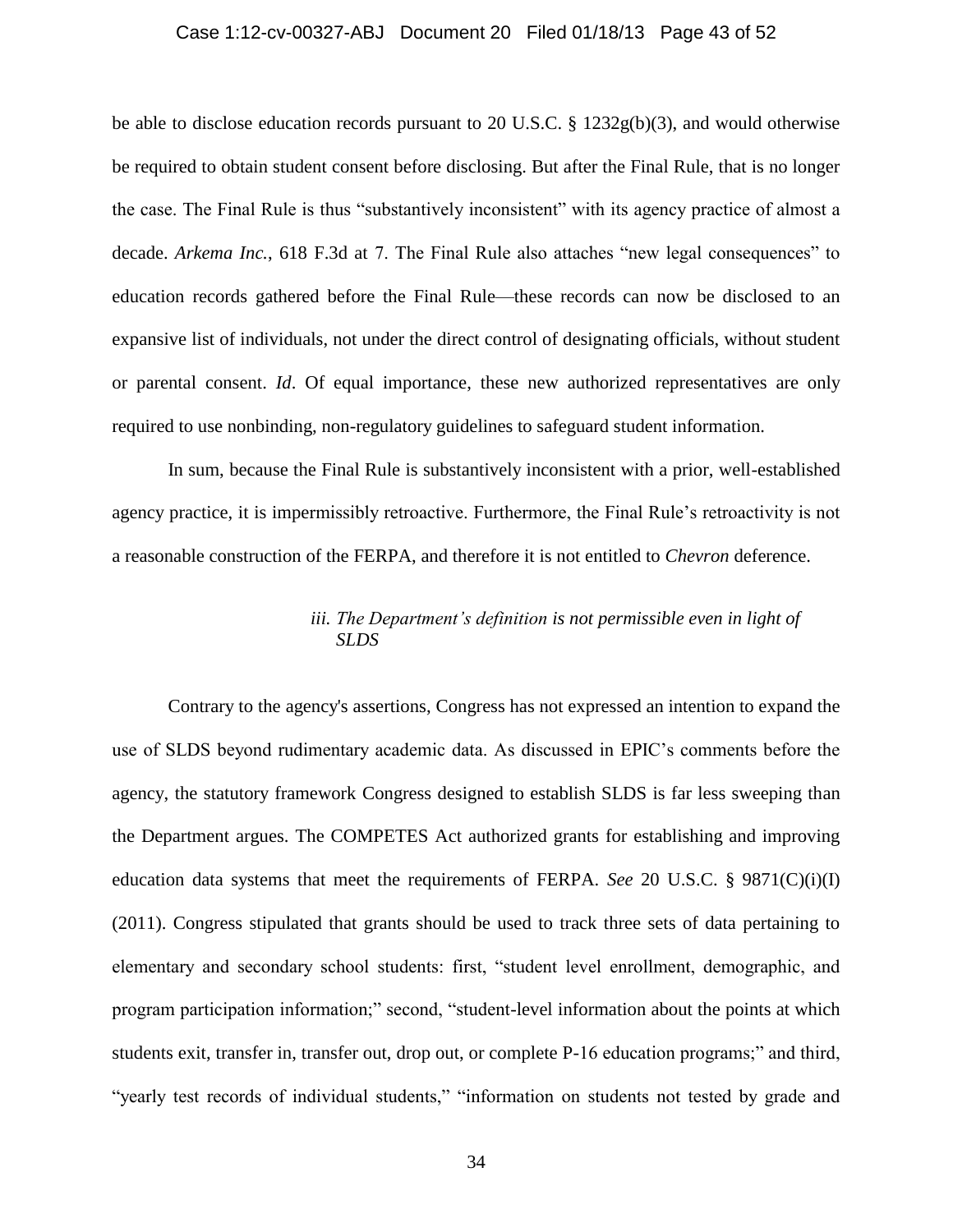### Case 1:12-cv-00327-ABJ Document 20 Filed 01/18/13 Page 44 of 52

subject," "student-level transcript information, including information on courses completed and grades earned," and "student-level college readiness test scores." 20 U.S.C. §§ 9871(e)(2)(D)(i)- (ii) (2011). For postsecondary students, the COMPETES Act authorizes grants for states to collect "information regarding the extent to which students transition successfully from secondary school to postsecondary education, including whether students enroll in remedial coursework," and "other information determined necessary to address alignment and adequate preparation for success in postsecondary education." 20 U.S.C.  $\S$  9871(e)(2)(D)(iii) (2011). The COMPETES Act prohibits the disclosure of Personally Identifiable Information ("PII") except as permitted under FERPA. 20 U.S.C. § 9871 (e)(2)(C)(i)(III). The Act also requires states to keep an accurate account of any disclosures of student PII, to require data-use agreements for all third parties who access PII, to adopt adequate security measures, and to protect student records from any unique identifiers that heighten the risk of nonconsensual disclosures of PII. 20 U.S.C. §  $9871(e)(2)(C)(i)(IV)-(VIII).$ 

Given the expansive nature of the American Recovery and Reinvestment Act, it is impossible to project congressional intent onto the Act beyond its plain text. The stated purposes of the Act include "stabilizing state budgets," "preserving and creating jobs," and "providing investments in infrastructure and economic efficiency," but nothing is said of revising current law to permit non-academic uses of student data. Public Law 111-5, Div. A, Title. I, § 3(a)(1)-(5), 123 Stat. 116. In its 1,073 pages, the ARRA made no mention of FERPA, nor agency regulations implementing the FERPA's protection of student data. Public Law 111-5, Div. A, Title. I, § 3(a)(1)-(5), 123 Stat. 116. Still, the Department cited the ARRA seven different times in the first two pages of its NPRM to justify reinterpreting Congress's clear intent in the FERPA to safeguard student privacy. Only two provisions of the ARRA explicitly reference SLDS. The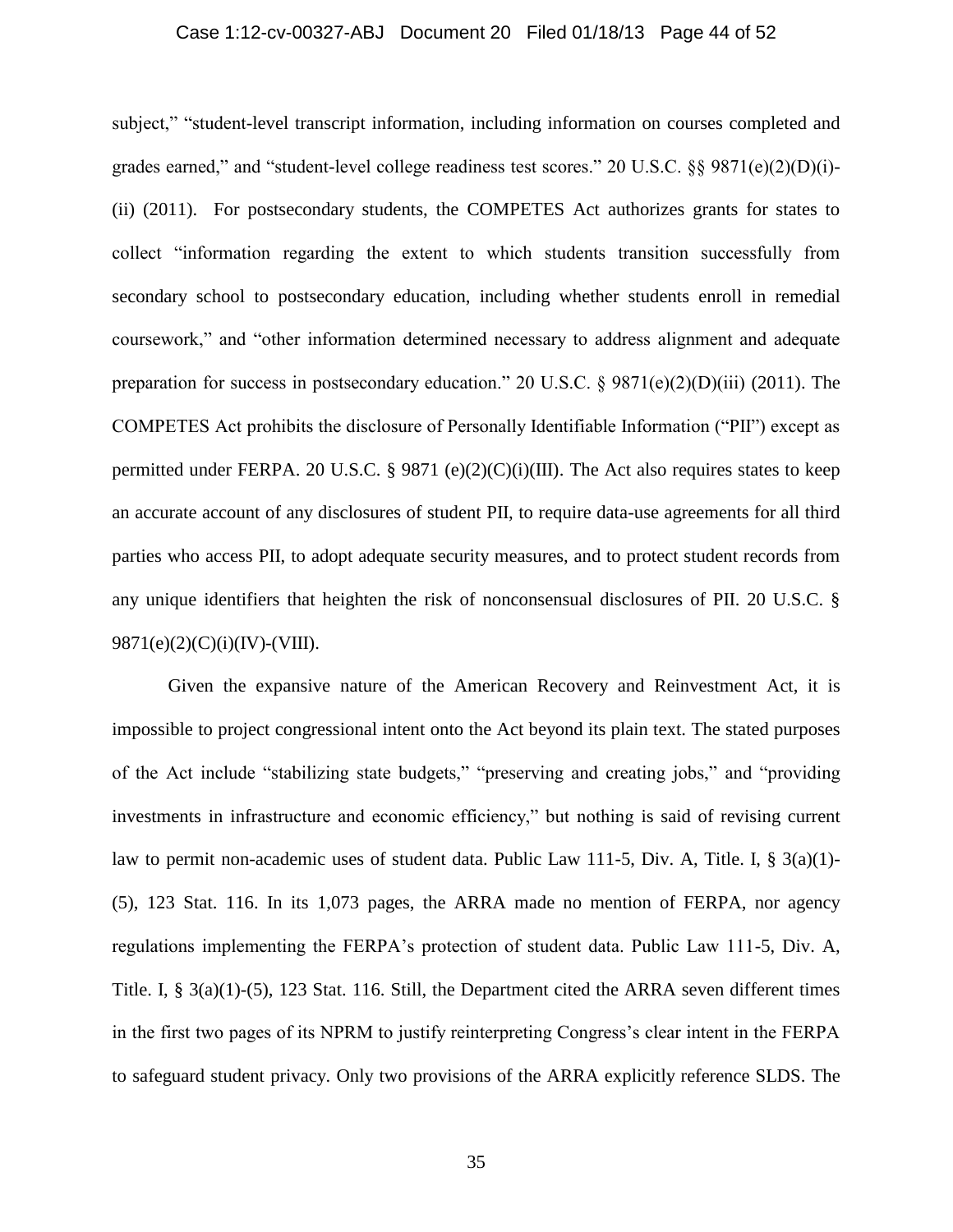#### Case 1:12-cv-00327-ABJ Document 20 Filed 01/18/13 Page 45 of 52

first, under Title VIII, provides \$250,000,000 to "carry out section 208 of the Educational Technical Assistance Act . . . which may be used for Statewide data systems that include postsecondary and workforce information." Public Law 11-5, Div. A, Title. VIII, 123 Stat. 183. The second, under Title XIV, requires governors whose states receive educational money under the ARRA to assure the Secretary of Education that the state "will establish a longitudinal data system that includes the elements described in section  $6401(e)(2)(D)$  of the America COMPETES Act." Public Law 111-5, Div. A, Title. VIII, § 14005(d), 123 Stat. 282-3. Neither of these provisions contemplates linking of non-academic data. Still, the agency asserts that the most cursory mention of SLDS in the ARRA constitutes "intent . . . to have States link data across sectors." This approach violates elemental rules of statutory interpretation. First, "[i]t is a commonplace of statutory construction that the specific governs the general." *N. Am. Catholic Educ. Programming Found, Inc. v. F.C.C.*, 437 F.3d 1206, 1209 (D.C. Cir. 2006) (quoting *Morales v. Trans World Airlines, Inc.,* 504 U.S. 374 (1992)). Congress's specific and explicit decision in FERPA to protect student data from non-academic initiatives takes precedence over Congress's general intention to track student data in the ARRA. Second, "repeals by implication are not favored." *United States v. Hansen*, 772 F.2d 940, 944 (D.C. Cir. 1985) (citing the risks that "the legislative process would become distorted by a sort of blind gamesmanship, in which Members of Congress vote for or against a particular measure according to their varying estimations of whether its implications will be held to suspend the effects of an earlier law that they favor or oppose."). The Supreme Court has explained that this rule is particularly applicable when the implication derives from appropriations legislation:

The doctrine disfavoring repeals by implication "applies with full vigor when . . . the subsequent legislation is an *appropriations* measure." *. . . .* This is perhaps an understatement since it would be more accurate to say that the policy applies with even *greater* force when the claimed repeal rests solely on an Appropriations Act.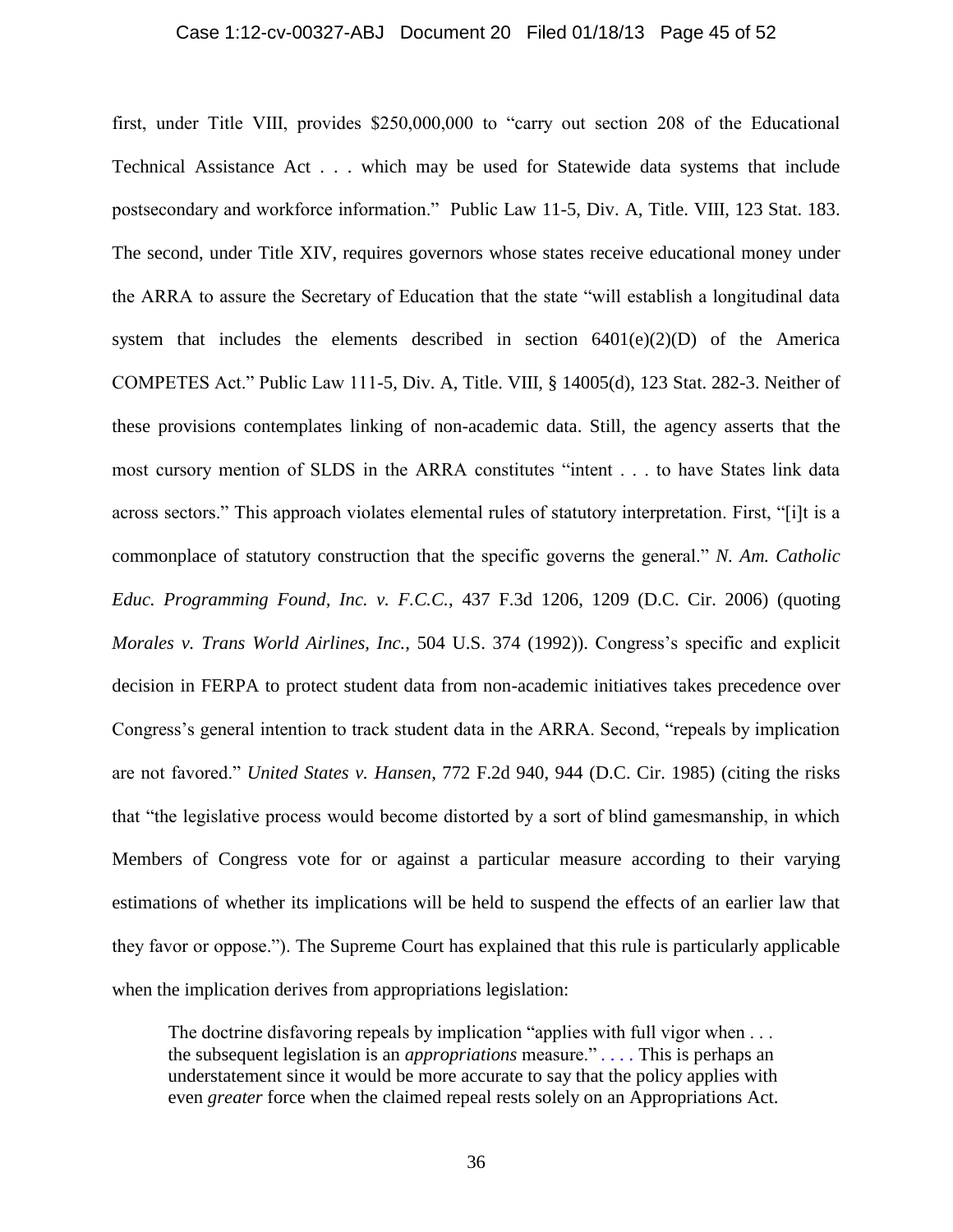### Case 1:12-cv-00327-ABJ Document 20 Filed 01/18/13 Page 46 of 52

We recognize that both substantive enactments and appropriations measures are "Acts of Congress," but the latter have the limited and specific purpose of providing funds for authorized programs.(emphasis in original).

*Tennessee Valley Auth. v. Hill*, 437 U.S. 153, 190 (1978). The Department cites appropriations legislation for the contention that Congress implicitly intended to amend a previously enacted statute never actually mentioned in the appropriations legislation. This is a fundamental misconstruction, which underlies a failure to properly implement Congress's actual intent to protect private student data from non-academic uses.

In sum, if Congress wanted the FERPA to be altered to implement SLDS, it could have done so. It chose not to, and therefore the Final Rule is not a permissible construction of the FERPA.

### **C. The Final Rule's Expansive Definition For Education Programs Is Not a Reasonable Construction Under The FERPA**

The FERPA grants access to education records "in connection with the audit and evaluation of Federally-supported education programs, or in connection with the enforcement of the Federal legal requirements which relate to such programs." 20 U.S.C. §1232g(b)(3); *see also id*. § 1232g(b)(5). Prior to the Final Rule, "education programs" under the FERPA were undefined. The Final Rule created an expansive definition for "education programs":

Education program means any program that is principally engaged in the provision of education, including but not limited to, early childhood education, elementary and secondary education, postsecondary education, special education, job training, career and technical education, and adult education, and any program that is administered by an educational agency or institution.

34 C.F.R. § 99.3.; 2011 Final Rule, AR 0733. And despite the definition's alleged limitations that "education programs" exclude "incidental educational or training activity within a broader non-education program" and will be evaluated "on the totality of the program," the Department's discussion of the Final Rule plainly states otherwise. Final Rule, AR 0706; Def's Opposition 41-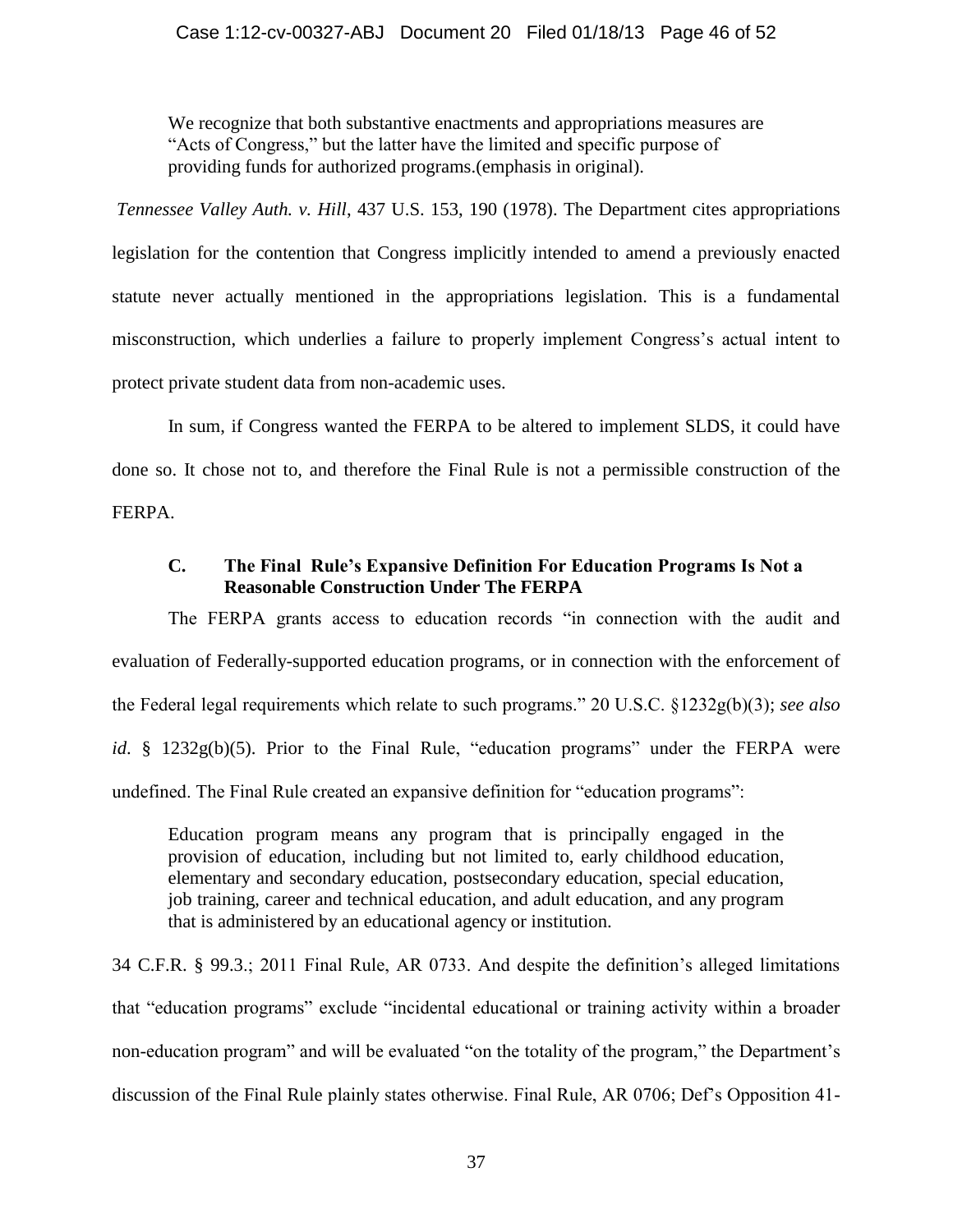#### Case 1:12-cv-00327-ABJ Document 20 Filed 01/18/13 Page 47 of 52

42. In fact, "[i]t is the Department's intent that the following types of programs, regardless of where or by whom they are administered, fall under the new definition of 'education program':

The educational programs conducted by correctional and juvenile justice facilities or alternative long-term facilities such as hospitals, dropout prevention and recovery programs, afterschool programs dedicated to enhancing the academic achievement of its enrollees,, schools for the hearing and visually impaired, college test tutoring services, and high school equivalency programs."

2011 Final Rule, AR 0706. Additionally, education programs was defined "to ensure that, in addition to programs dedicated to improving academic outcomes, this definition includes programs, such as bullying prevention, cyber-security education, and substance abuse and violence prevention, when administered by an educational agency or institution." Final Rule, AR 0706. "Education program" administered by a correctional or juvenile justice facility or hospital is clearly "incidental educational or training activity" within the "broader non-education" program or context of juvenile justice.

Further, contrary to the Department's argument that EPIC "expressed little concern" about the definition of "education programs," and instead focused on enforcement and early childhood education program, EPIC used the Department's own example of early childhood education programs, which include "early intervention programs authorized under Part C of the Individuals with Disabilities Education Act (IDEA)," to illustrate just how expansive the definition of education program is. EPIC noted that Part C of IDEA "is principally engaged in non-academic services provided by: "Audiologists; Family therapists; Nurses; Nutritionists; Occupational therapists; Orientation and mobility specialists; Pediatricians and other physicians; Physical therapists; Psychologists; Social workers; Special educators; and Speech and language pathologists." EPIC Comment, AR 0529. *See also* 34 C.F.R. § 303.12(e)(1)-(12). And further, these non-academic services collect information that does not pertain to education, such as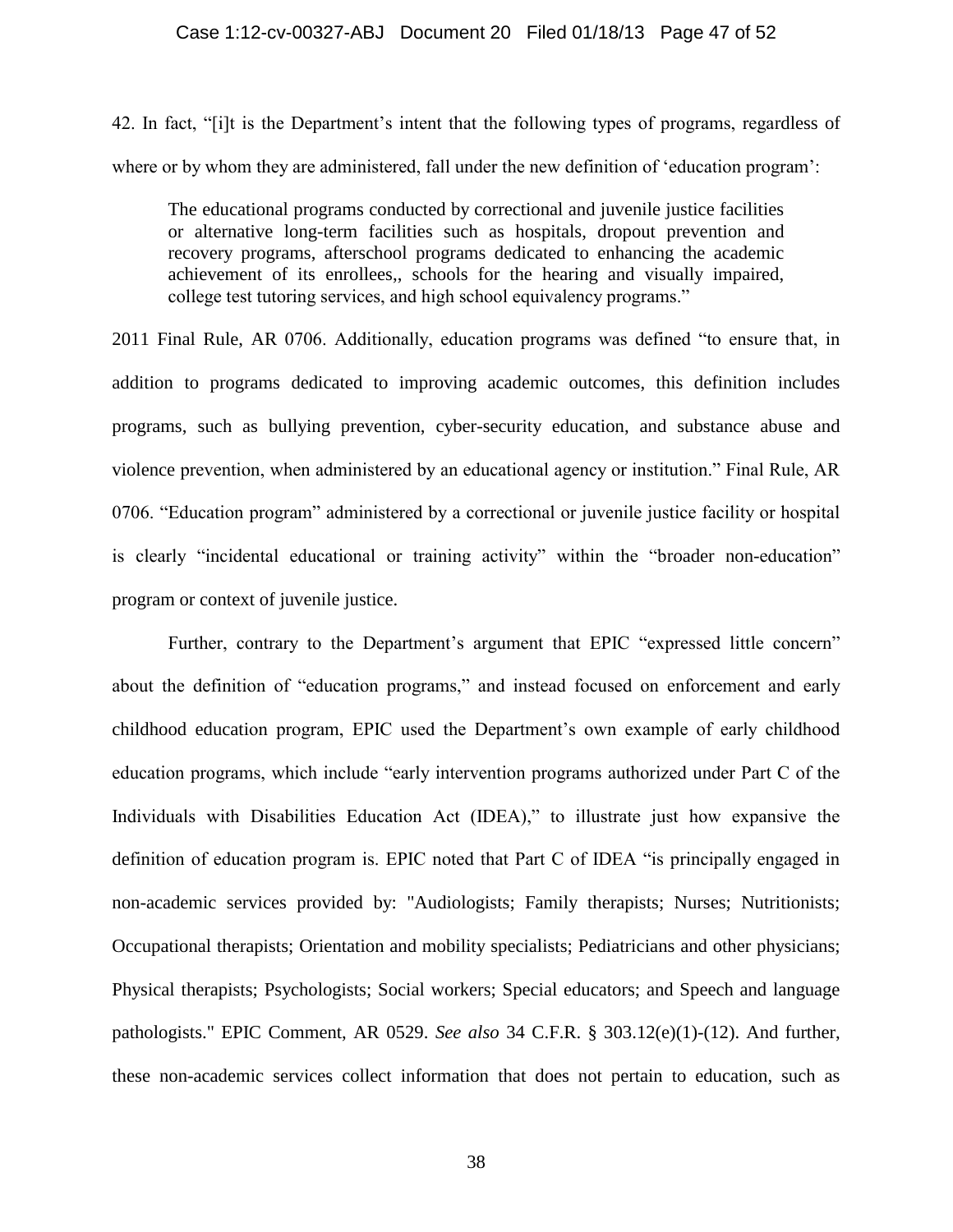### Case 1:12-cv-00327-ABJ Document 20 Filed 01/18/13 Page 48 of 52

"catheterization, tracheotomy care, tube feeding, the changing of dressings or colostomy collection bags, and other health services"; "[a]dministration of medications, treatments, and regimens prescribed by a licensed physician"; "[f]eeding skills and feeding problems; and . . . [f]ood habits and food preferences"; "psychological and developmental tests and other assessment procedures"; and "problems in a child's and family's living situation (home, community, and any center where early intervention services are provided) that affect the child's maximum utilization of early intervention services." EPIC Comment, AR 0529-30. *See also* 34 C.F.R. § 303.13(1); 34 C.F.R. § 303.12(iii); 34 C.F.R. § 303.12(C)-(D); 34 C.F.R. § 303.12(10)(1); 34 C.F.R. § 303.12(iv).

And this expansive definition matters because authorized representatives can only gain access to education records in "connection with the audit and evaluation" of federally and Statesupported education programs. 20 USC  $\S$  1232g(b)(3); (b)(5). By broadening the definition of "education programs" to encompass these IDEA's non-academic services and other programs like "substance abuse and violence prevention," which that are not "principally engaged in the provision of education," auditors and evaluation can have virtually limitless access to education records in order to evaluate these "education" programs. 2011 Final Rule, AR 0706. As EPIC discussed in its comments, this new definition forces many individuals to choose between keeping their education records private, or obtaining much needed social services. EPIC Comment, AR 0530. It is not a permissible construction of the FERPA to release education records to evaluate and audit programs that do not relate to education. Therefore, the Department's decision to define education programs to include social services, violence prevent and other "incidental educational or training activity within a broader non-education program" is not entitled to *Chevron* deference.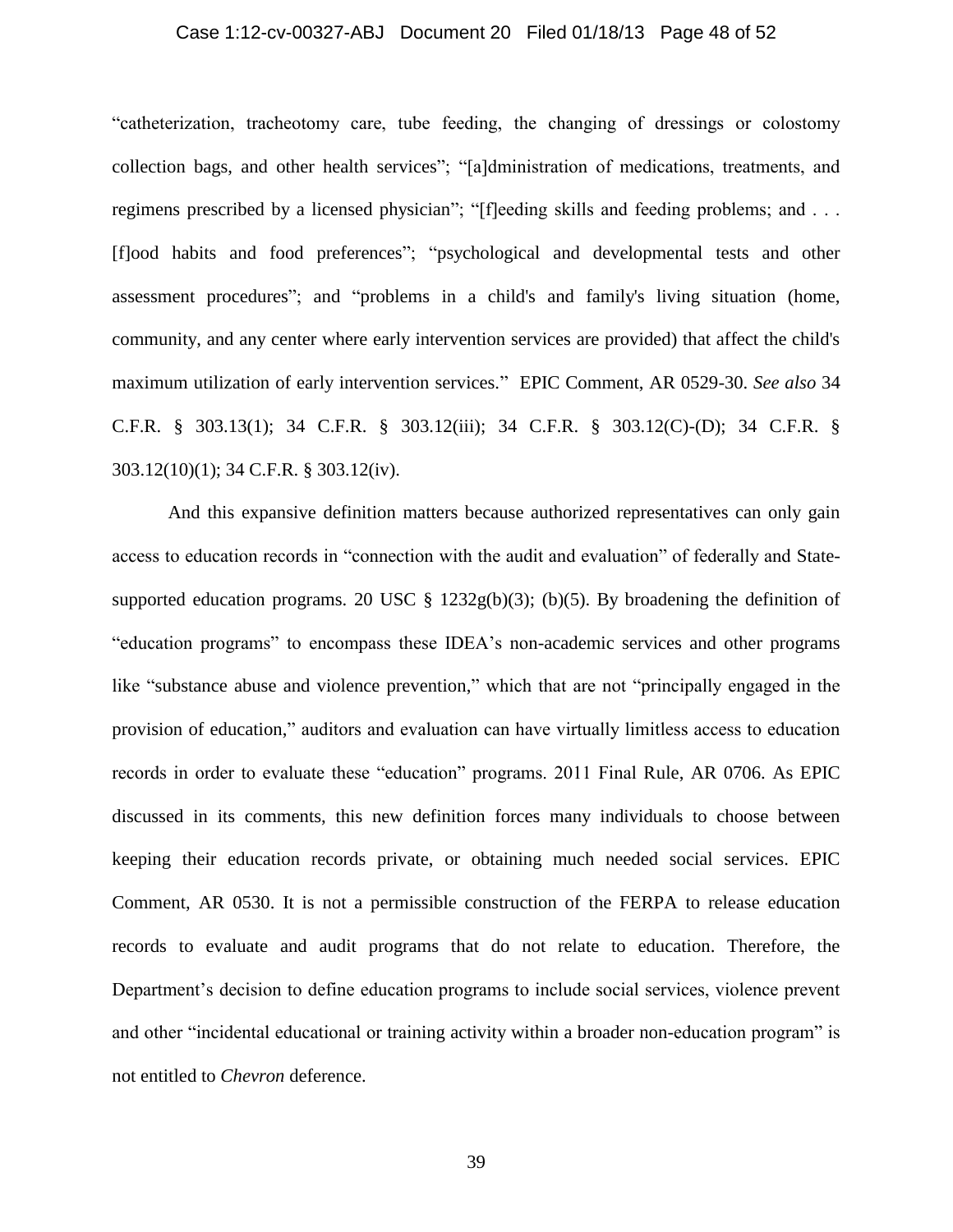## **V. The Disputed Definitions Are Not in Accordance with Law Because They Are Contrary to the FERPA's Plain Meaning and Not a Permissible Construction of the Statute**

The Final Rule is also not in accordance with law under the APA. The D.C. Circuit has "long recognized the subtle, yet fundamental differences between arbitrary or capricious review and the APA's 'not in accordance with law'." *Holland v. Apfel*, 23 F. Supp. 2d 21, 27 (D.D.C. 1998) *aff'd sub nom. Holland v. Nat'l Mining Ass'n*, 309 F.3d 808 (D.C. Cir. 2002). "*Chevron* governs whether an agency interpretation is in accordance with law," and therefore "the question for the reviewing court is whether the agency's construction of the statute is faithful to its plain meaning, or, if the statute has no plain meaning, whether the agency's interpretation 'is based on a permissible construction of the statute.' " *Id*. at 28 (D.D.C. 1998), *aff'd sub nom. Holland v. Nat'l Mining Ass'n*, 309 F.3d 808 (D.C. Cir. 2002) (quoting *Arent v. Shalala*, 70 F.3d 610, 615 (D.C. Cir. 1995)).

As described in detail above, the Department's interpretation of "directory information," authorized representative," and "education program" in the Final Rule are not faithful to a plain reading of the FERPA, nor is the construction permissible.

## **VI. The Disputed Definitions are Arbitrary and Capricious Because They Are Not the Product of Reasoned Decisionmaking**

As discussed above, agency action "not in accordance with law" is distinct from agency action that is "arbitrary and capricious." *See* discussion *supra* Part V. EPIC and its co-plaintiffs allege that the Department's Final Rule is "not in accordance with law." Compl. ¶¶ 1, 28-32. EPIC's complaint does not allege that the Department's Final Rule is arbitrary or capricious. Compl. ¶¶ 1- 37. However the Department analyzed EPIC's "not in accordance with law" claims under "arbitrary and capricious" review. Def.'s Mot. 44-45. To the extent that this Court considers the Department's arbitrary and capricious analysis, the Department's promulgation of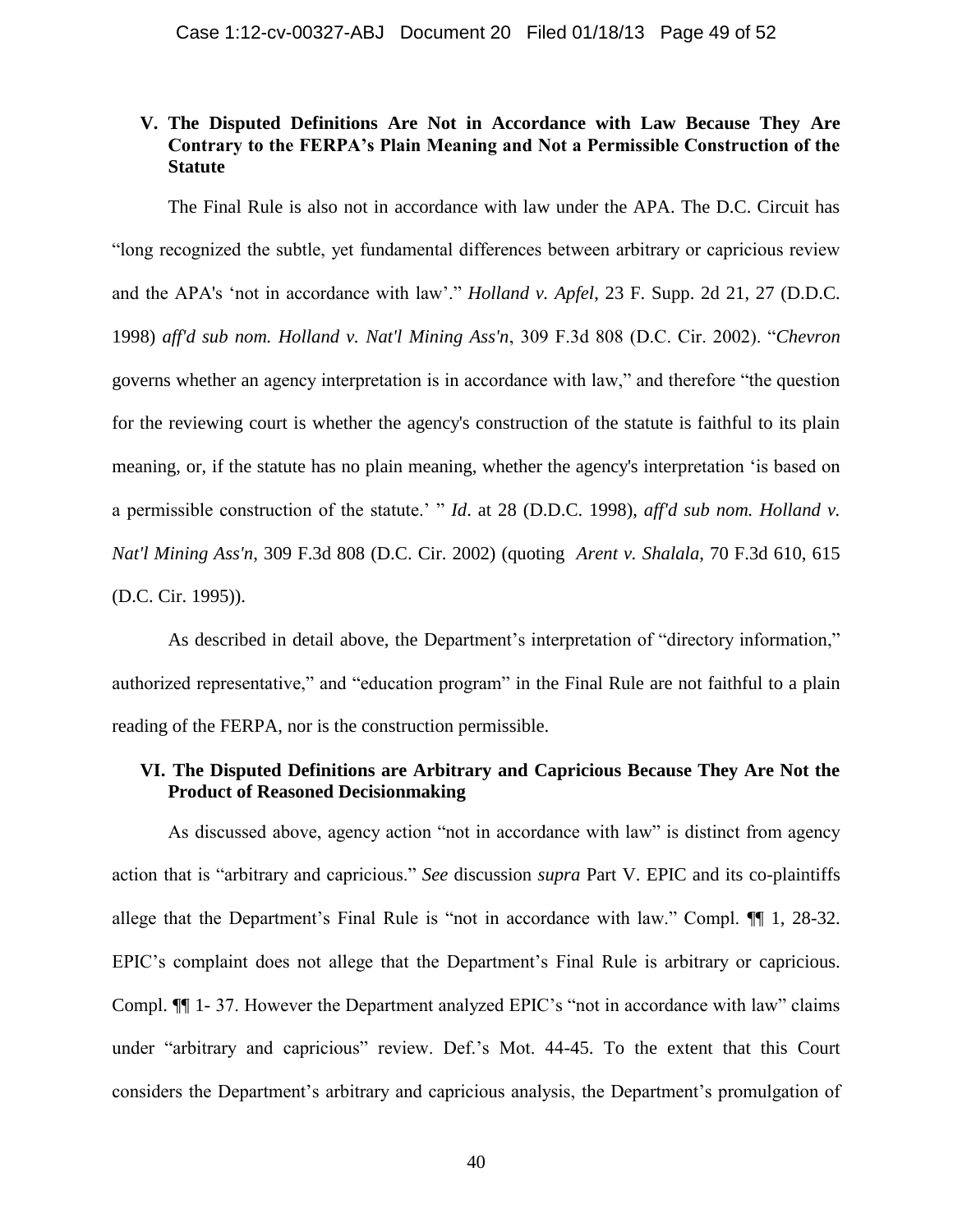### Case 1:12-cv-00327-ABJ Document 20 Filed 01/18/13 Page 50 of 52

the Final Rule is still unlawful because it is not the product of reasoned decisionsmaking. Courts analyze "arbitrary and capricious" APA claims by determining "whether the regulations are the product of reasoned decisionmaking." *Ass'n of Private Sector Colleges & Universities v. Duncan,* 681 F.3d 427, 441 (D.C. Cir. 2012). More specifically,

Normally, an agency rule would be arbitrary and capricious if the agency has relied on factors which Congress has not intended it to consider, entirely failed to consider an important aspect of the problem, offered an explanation for its decision that runs counter to the evidence before the agency, or is so implausible that it could not be ascribed to a difference in view or the product of agency expertise.

*Motor Vehicle Mfrs. Ass'n of the U.S., Inc. v. State Farm Mut. Auto. Ins. Co.,* 463 U.S. 29, 43,

(1983).

In issuing the three definitions at issue, the agency both "entirely failed to consider an important aspect of the problem" and "offered an explanation for its decision that runs counter to the evidence before the agency." *Motor Vehicle Mfrs. Ass'n of the U.S,* 463 U.S. at 43. As discussed above, the Department entirely failed to consider that by using directory information, including student ID numbers, individuals can easily gain access to education records. *See* discussion *supra* Part IV, A. The Final Rule's proviso that student ID numbers displayed on badges are directory information only if the numbers cannot be used to access education records simply fails to consider how student ID numbers are used in practice. Even a cursory Internet search would have shown the Department how easily individuals can access education records using student ID numbers and other directory information. Therefore the agency entirely failed to consider the risks to student privacy that it created by removing the FERPA's guarantee that students could decline public disclosure of directory information, including student ID numbers.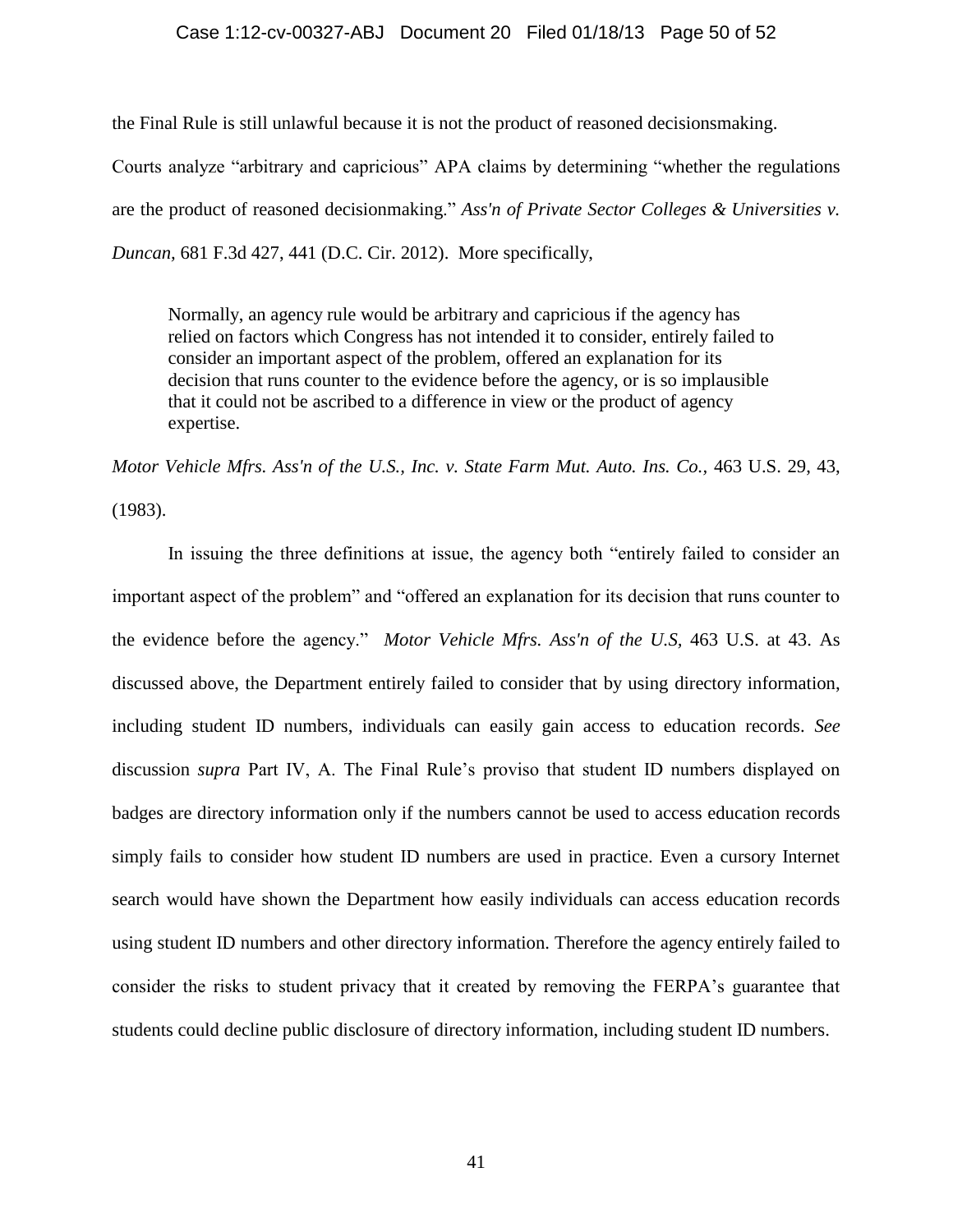### Case 1:12-cv-00327-ABJ Document 20 Filed 01/18/13 Page 51 of 52

Additionally, in reinterpreting the three definitions, the agency offered an explanation that was counter to evidence before the agency. Specifically, the Department's NPRM states that in defining "education programs," the agency considered "State-level health and human services departments [that] administer early childhood education programs" and non-state education agencies that "administer career and technical education or adult education programs." 2011 NPRM, AR0005. However, the Department later admitted that when it proposed to define "education programs," it did not rely on factual evidence, but rather a "general knowledge" of "non-state education agencies ('SEAs') that "administer career and technical education or adult education programs" and "State-level health and human services departments" that administer " early childhood education programs." Def.'s Opp'n at 8. *see also* Declaration of Kathleen M. Styles ("Styles Decl.") ¶¶ 6,8. Thus, the agency had no evidence to support its decision, yet it issued an expansive rule that removed privacy protections for millions of student. That is the very definition of arbitrary and capricious.

## **CONCLUSION**

For the foregoing reasons, the Court should vacate the Final Rule's definitions for "education program," "authorized representative," and "directory information," and deny the Department's motion to dismiss and motion for summary judgment, and grant EPIC's motion for summary judgment.

### **REQUEST FOR ORAL ARGUMENT**

Pursuant to Local Rule 7(f), EPIC and its co-plaintiffs request that the Court hear oral argument on their motion.

Respectfully submitted,